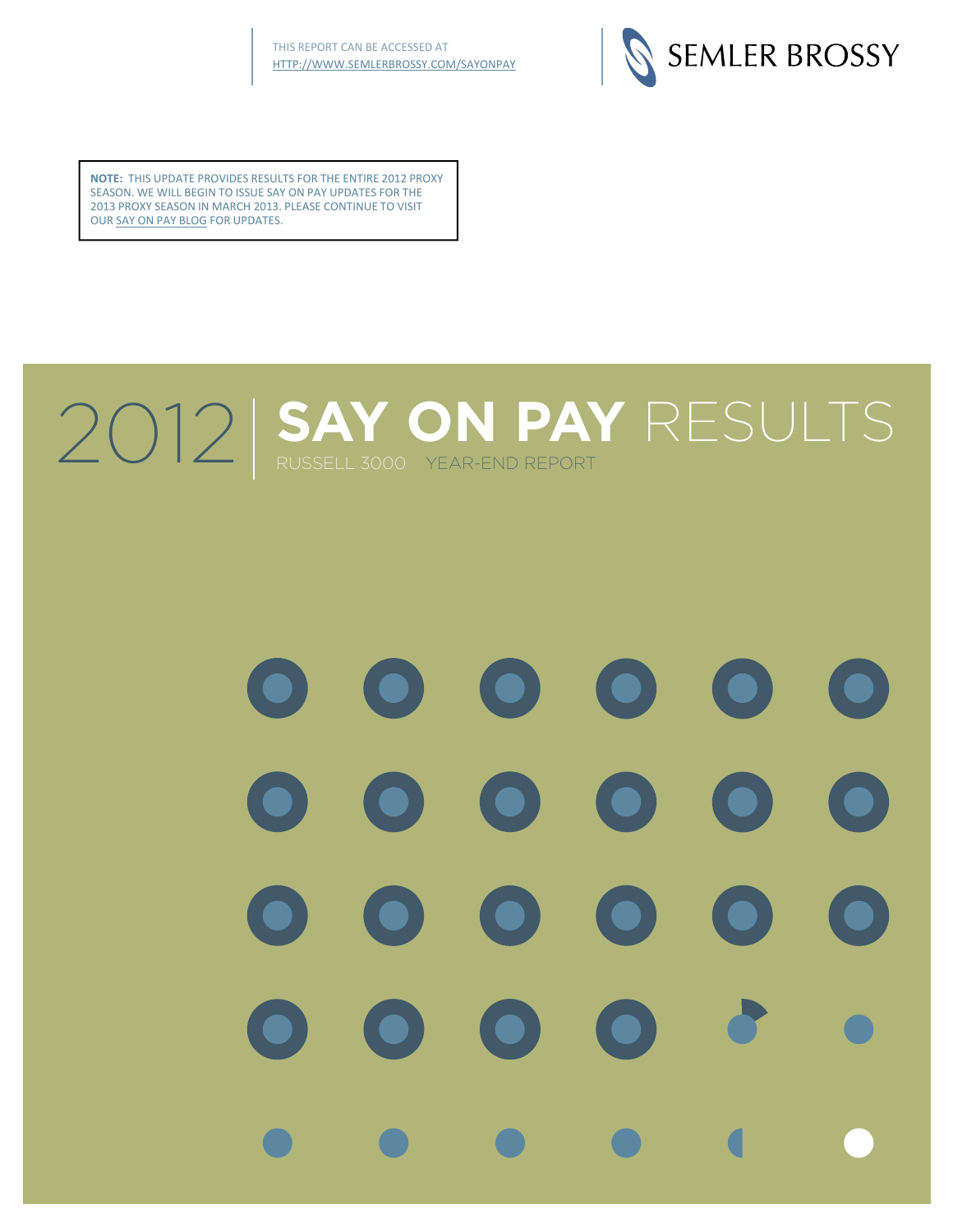#### **SUMMARY OF FINDINGS**

#### **2012 Vote Results (n=2,215)**

2

3

4

5

6

7

9

**The majority of companies continue to pass Say on Pay in 2012 with substantial shareholder support:**

- **1,607 companies (73%) passed with over 90% support**
- **412 companies (19%) passed with between 70% and 90% support**
- **139 companies (6%) passed with between 50% and 70% support**
- **57 companies (2.6%) in the Russell 3000 have failed**

#### **Vote of the Week**

**Oracle received a vote of 41%, a decline of 25% from 2011, amidst criticism from shareholders and their advisors over high relative and absolute CEO pay, problematic pay practices, and the Company's responsiveness to the 2011 Say on Pay proposal**

#### **Vote Results by Industry**

**Health Care companies have received proportionally less support than other industries, while Consumer Staple and Financial companies have received the most support**

#### **Vote Results and Market Value**

**There does not appear to be a strong correlation between a company's market value and Say on Pay vote result**

#### **How Vote Results Changed in 2012**

**Companies below 70% in 2011 have generally received increased vote support in 2012:**

- **31 of 35 companies that failed in 2011 have passed in 2012**
- **Companies between 50‐70% in 2011 have improved by an average of 13% in 2012**

**Vote results for companies above 90% in 2011 have decreased by an average of 3% in 2012**

#### **Impact of Proxy Advisors on Vote Results**

**ISS has recommended 'against' at 14% of companies it has assessed so far in 2012:**

- **This compares to approximately 12% in 2011**
- **On average, shareholder support was 30% lower at companies with an ISS 'against' in 2012**

#### **Appendix and Data Tables**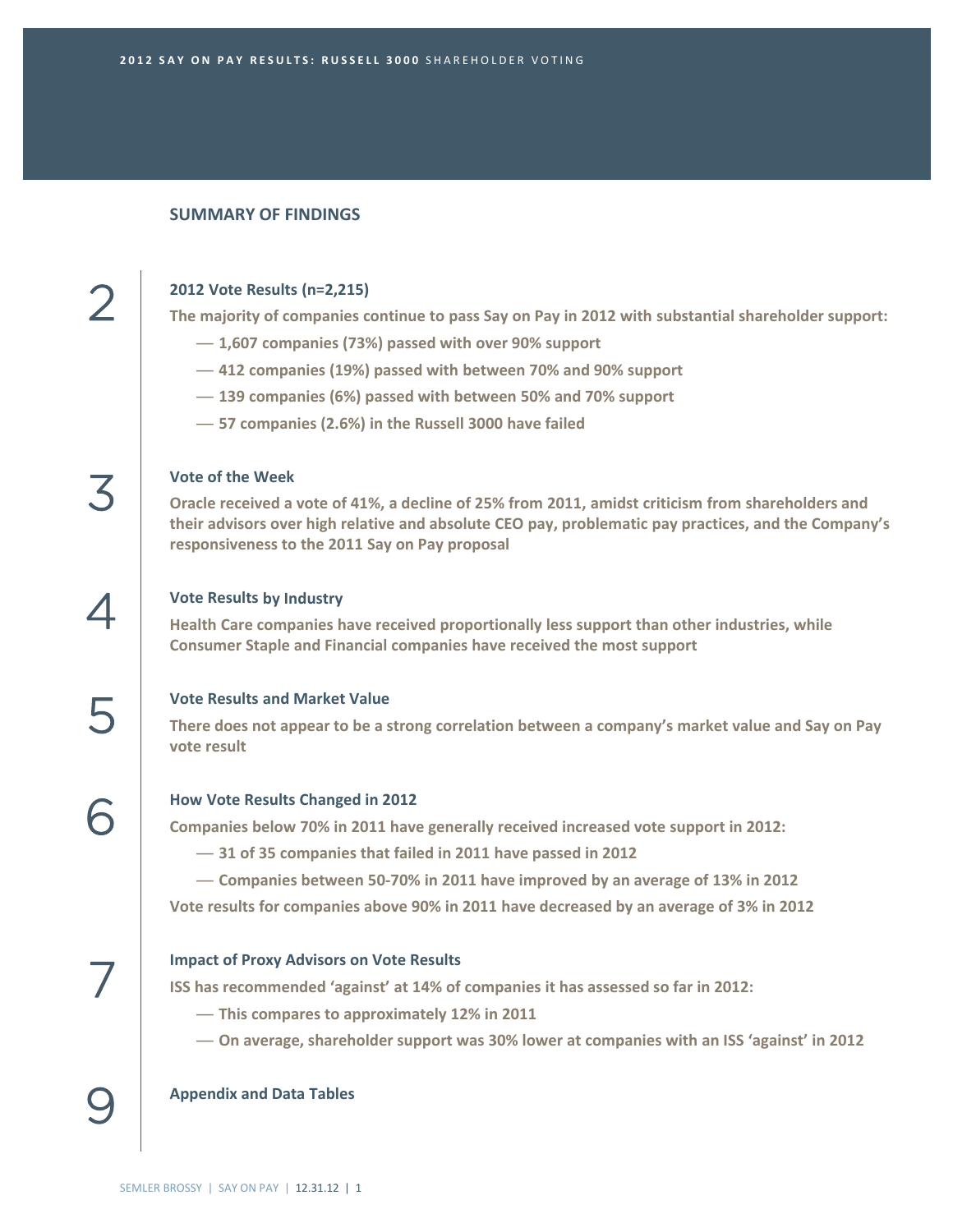#### **2012 VOTE RESULTS**

- **73% of companies passed Say on Pay with over 90% shareholder approval** In 2011: 72% of companies passed with over 90% approval
- **91% of companies passed Say on Pay with over 70% shareholder approval** In 2011: 93% of companies passed with over 70% approval

#### — **57 Russell 3000 companies (2.6%) have so far failed Say on Pay**

In 2011: 37 Russell 3000 companies (approximately 1%) failed to receive 50% support on Say on Pay Companies that have failed since our last report include: PMFG Inc., DFC Global Corp., Oracle Corp., and RBC Bearings Inc.

#### 2012 SAY ON PAY VOTE RESULTS (n=2,215)



Source: Semler Brossy data and analysis

Notes: As of December 31, 2012. The 2012 sample includes companies that had an Annual Meeting and Say on Pay vote in calendar year 2012. Year over year data presented in this document does not reflect a constant sample. Actuant Corp, as well as approximately 110 other companies, are not included given turnover in the Russell 3000 or timing (Say on Pay became mandatory on January 21, 2011).

SEMLER BROSSY | SAY ON PAY | 12.31.12 | 2 Russell 3000 sample effective as of the beginning of 2012.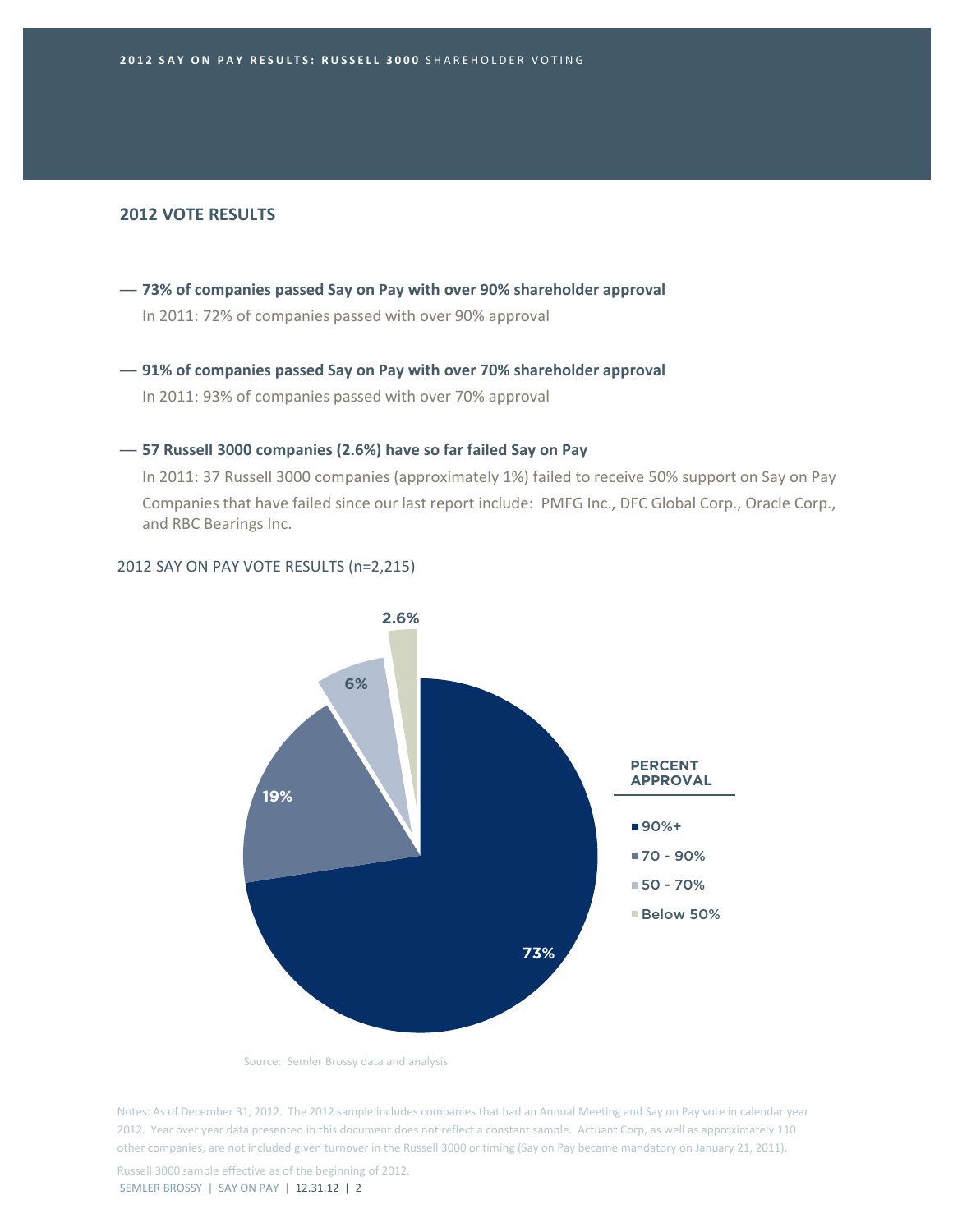# **VOTE OF THE WEEK: ORACLE**

- Oracle is the latest company to announce failing it Say on Pay vote. Oracle received 41% support from **shareholders, which represents a year‐over‐year decrease of 25%.**

| <b>BACKGROUND</b>                                     | <b>LAST PROXY SEASON</b> | <b>THIS PROXY SEASON</b> |
|-------------------------------------------------------|--------------------------|--------------------------|
| Say on Pay Vote Result                                | 66%                      | 41%                      |
| 1-Year Total Shareholder Return <sup>1</sup>          | 53%                      | $-22%$                   |
| 3-Year Total Shareholder Return <sup>1</sup>          | 15%                      | 11%                      |
| Reported CEO Total Compensation (\$000s) <sup>2</sup> | \$77,560                 | \$96,161                 |

— **Shareholders and their proxy advisors likely maintained concerns with the high absolute and relative value of** CEO pay, other aspects of the company's pay program (including use of time-based equity, perquisites, and **CEO pledging of shares), and insufficient modifications to the pay program following a low vote in 2011.**

— **Shareholders' reactions were not contained solely to the Say on Pay proposal. Over 34% of shareholders withheld votes related to Compensation Committee members' reelections – and 25% of shareholders voted against an amendment to increase shares under the directors' stock plan.**

| <b>CONTEXT</b>                                    | <b>DETAILS</b>                                                                                                                                                                                                                                                                                                                                                                                                                                                                                                                                                                                                          |
|---------------------------------------------------|-------------------------------------------------------------------------------------------------------------------------------------------------------------------------------------------------------------------------------------------------------------------------------------------------------------------------------------------------------------------------------------------------------------------------------------------------------------------------------------------------------------------------------------------------------------------------------------------------------------------------|
| Company<br>Performance                            | • Negative total shareholder return on a 1-year basis; performance below GICS and S&P 500 on a 1-year<br>and 3-year basis<br>• Revenue increased by ~4% and Net Income increased by ~17%                                                                                                                                                                                                                                                                                                                                                                                                                                |
| Pay Program                                       | • CEO base salary of \$1<br>• Annual incentive plan (AIP) funded based on performance in pre-tax profits; each NEO receives a<br>target bonus opportunity equal to an explicit percent of growth in pre-tax profits over the preceding<br>year. For the CEO, this percentage is 0.325% (a reduction from his prior-year target of 0.37%). Over<br>the past three years, payouts under the plan have ranged from \$3.9m to \$13.34m<br>• Long-term incentives (LTI) composed of stock options that vest over four years and have a ten-year<br>term. CEO receives annual grants of 7m options (in 2012, valued at \$91m) |
| Compensation<br>Arrangements<br>and Practices     | * For 2011, reduced CEO target bonus opportunity from 0.37% of growth in pre-tax profits to 0.325%<br>• No benchmarking process, though company acknowledges target pay is set above the average of its<br>peers; Company has clawback policy and ownership guidelines<br>• Proxy advisors question the value of the CEO's ongoing equity grants of 7m options given CEO<br>ownership of ~23% of shares outstanding<br>• Proxy advisors also express concerns with the CEO's security perquisite (valued at $\sim$ \$1.5m for 2012)<br>and pledging of 139 million shares as collateral                                 |
| <b>ISS Proposal</b><br>Summary<br><b>Excerpts</b> | • "A vote AGAINST this proposal is warranted. The company continues to maintain excessive<br>compensation packages for its CEO and NEOs, primarily through mega option grants. Shareholders<br>have also been funding sizable security expenses for CEO Ellison, who has amassed significant wealth<br>through mega option grants. Equally concerning is the CEO's increased number of company shares<br>pledged as collateral for his personal loans. Finally, the company has failed to specify actions taken to<br>address the company's relatively low say-on-pay vote at the 2011 annual meeting."                 |

<sup>1</sup> 1-year and 3-year total shareholder return as of FYE 2011 and FYE 2012.

<sup>&</sup>lt;sup>2</sup> As disclosed in the Summary Compensation Table

Source: Semler Brossy analysis, ISS Voting Analytics.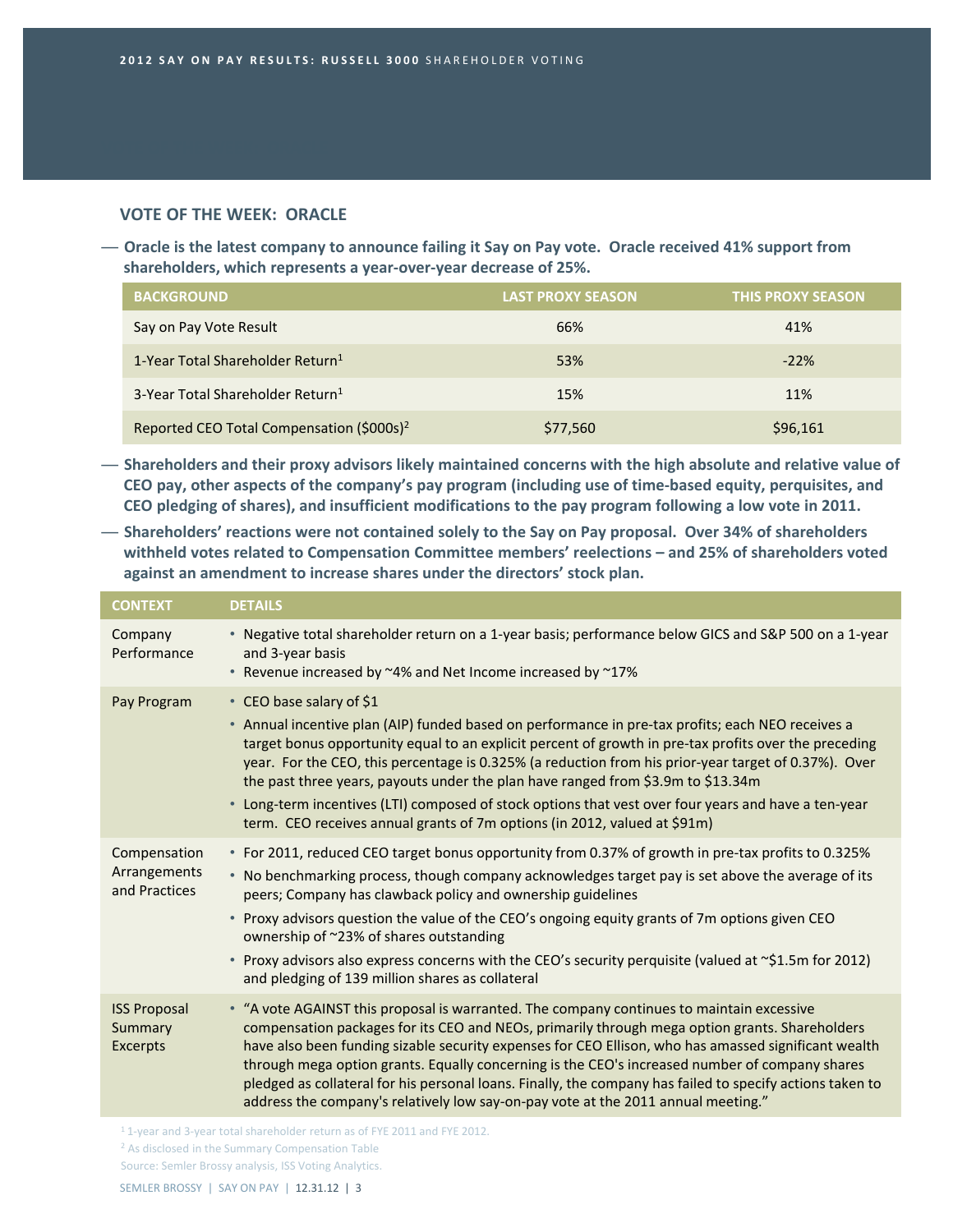#### **VOTE RESULTS BY INDUSTRY**

- **Overall, support for Say on Pay has been uniformly high across industries with only a few variations**
- **All companies in Telecommunication Services have passed Say on Pay (n=29)**
- **Companies in Consumer Staples and Financials have received the most support: 79% of companies in Consumer Staples and 78% of companies in Financials have received above 90% approval**

Financials: Only 7% of companies have received below 70% Consumer Staples: Only 4% of companies have received below 70%

— **Companies in Health Care have received the least support: 11% of companies have received vote results below 70% and 4% of companies have failed Say on Pay**



■90%+ ■70 - 90% ■50 - 70% ■Below 50%

#### 2012 SAY ON PAY VOTE RESULTS BY GICS SECTOR (n=2,215)

Source: Semler Brossy data and analysis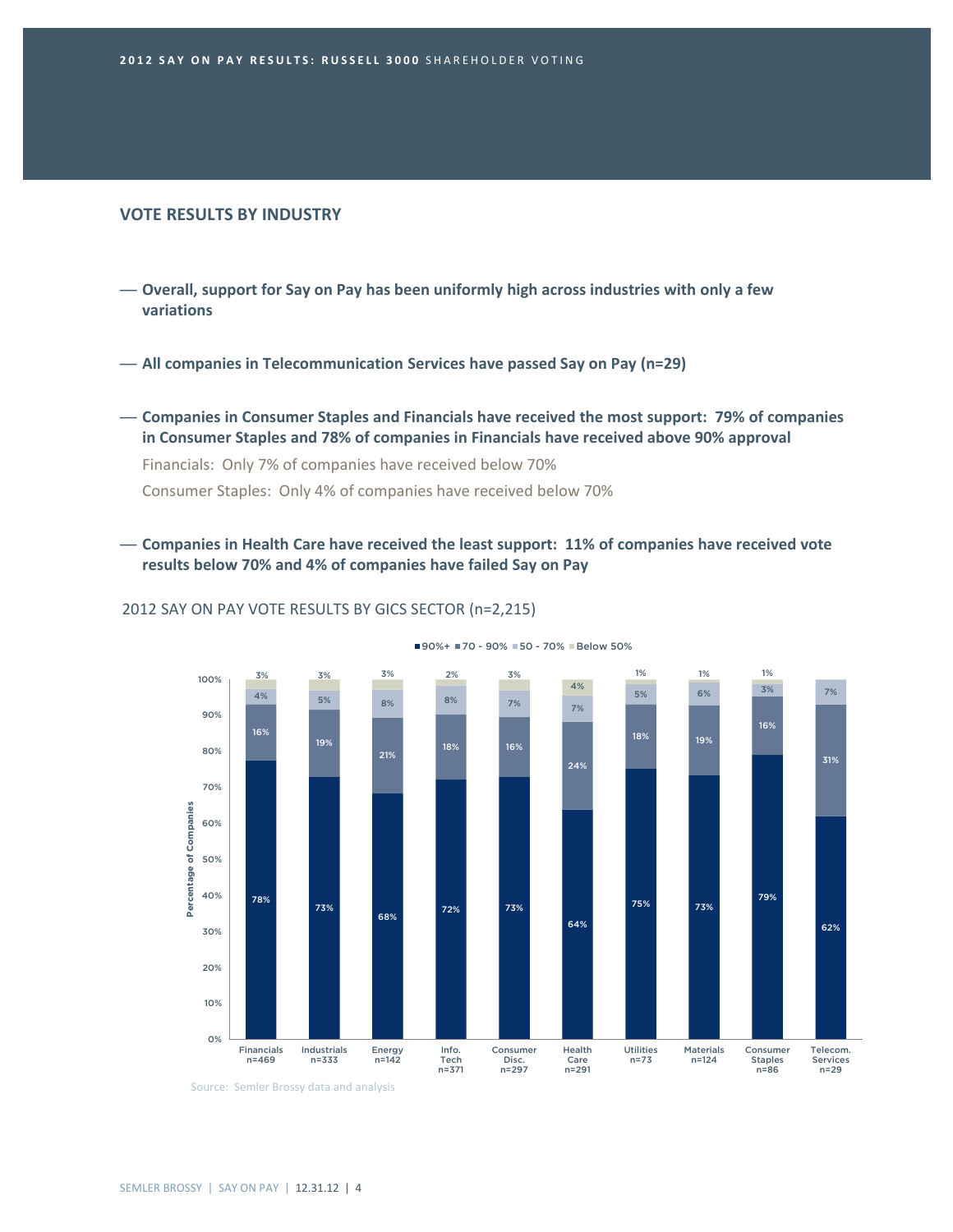# **VOTE RESULTS AND FINANCIAL METRICS** MARKET VALUE

# — **There does not appear to be a strong correlation between a company's Say on Pay vote result and market value**

|                           |      | 2012 AVG.           | <b>STANDARD</b>  |
|---------------------------|------|---------------------|------------------|
| <b>MARKET VALUE RANGE</b> | #    | <b>VOTE RESULTS</b> | <b>DEVIATION</b> |
| $$100B +$                 | 22   | 88%                 | 15%              |
| \$30 - \$100B             | 67   | 90%                 | 13%              |
| $$10 - $30B$              | 173  | 90%                 | 12%              |
| $$5 - $10B$               | 179  | 89%                 | 14%              |
| $$1 - $5B$                | 761  | 90%                 | 13%              |
| \$500M - \$1B             | 364  | 90%                 | 15%              |
| Below \$500M              | 649  | 89%                 | 14%              |
| <b>TOTAL / AVERAGE</b>    | 2215 | 90%                 | 14%              |

#### 2012 SAY ON PAY VOTE RESULTS VS MARKET VALUE

 $^{\rm 1}$  Standard deviation of 2012 vote results; indication of variability in results.

Source: Semler Brossy data and analysis

# 2012 SAY ON PAY VOTE RESULTS VS MARKET VALUE

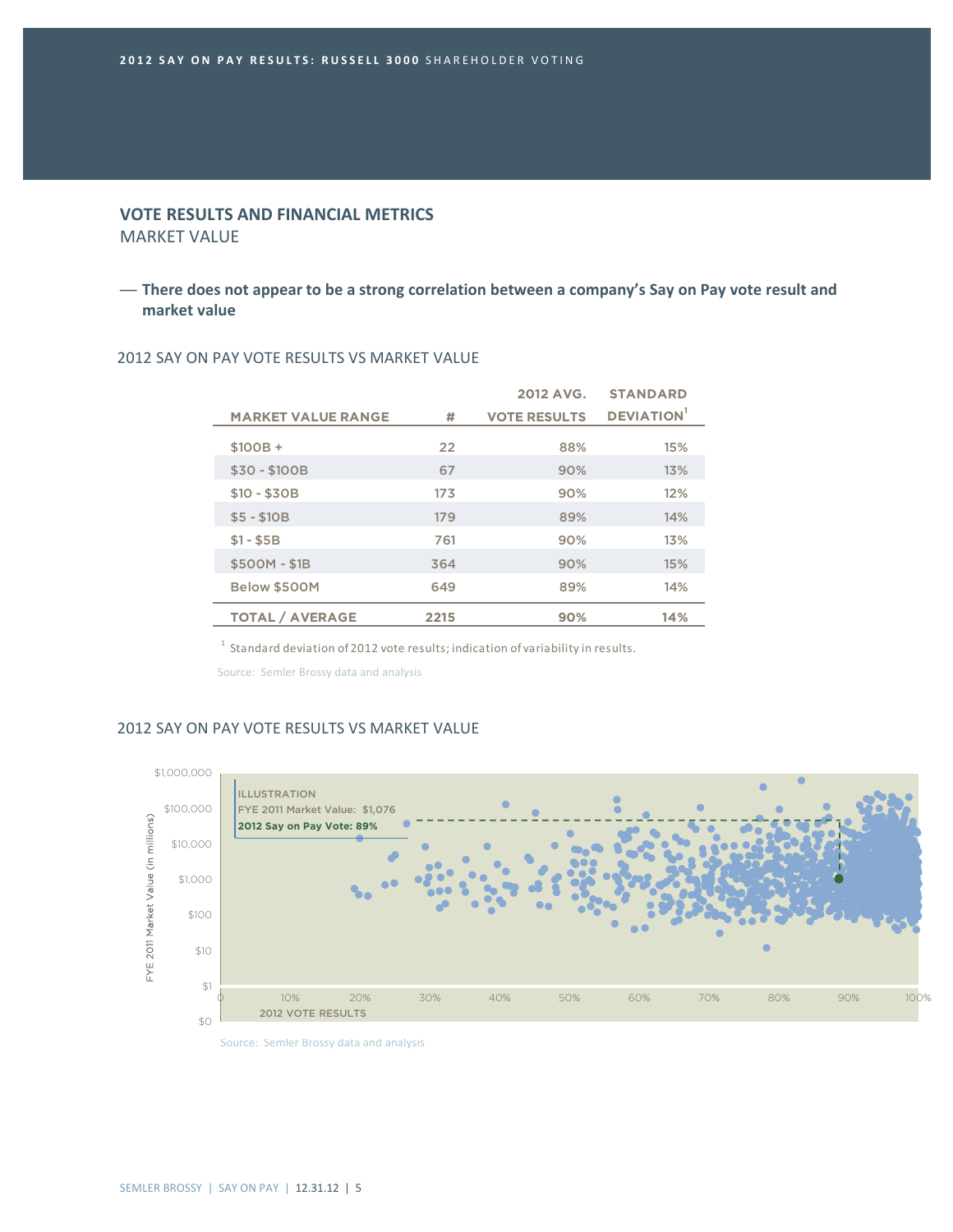## **HOW VOTES RESULTS CHANGED IN 2012**

#### — **On average, vote results are roughly flat year over year**

— **Overall, companies that failed – or were close to failing in 2011 (i.e., received a vote result between 50‐70%) – generally are receiving significantly more support. On average:**

Companies that failed in 2011 are receiving 39% more support (current sample size: 35 companies; all but four – Hercules Offshore, Kilroy Realty, Tutor Perini, and Nabors Industries – have passed)

Companies that received 50‐70% in 2011 are receiving 13% more support (current sample size: 134 companies, of which 99 have received more support in 2012)

# — **2,014 companies (96%) have passed both years, and 52 companies (2.5%) passed in 2011 but failed in 2012**

|                    |      | <b>AVERAGE CHANGE</b> |
|--------------------|------|-----------------------|
| <b>2011 RESULT</b> | Ħ    | <b>IN 2012</b>        |
| Under 50%          | 35   | $+39%$                |
| $50 - 70%$         | 134  | $+13%$                |
| $70 - 90%$         | 442  | $+2%$                 |
| Above 90%          | 1490 | $-3%$                 |
| <b>TOTAL</b>       | 2101 | $-1\%$                |
|                    |      |                       |

#### AVERAGE VOTE RESULT CHANGE – BY 2011 VOTE BRACKET

Source: Semler Brossy data and analysis

#### 2011 AND 2012 SAY ON PAY VOTE RESULTS



Note: Year over year data presented in this document does not reflect a constant sample. Actuant Corp, as well as approximately 110 other companies, are not included given turnover in the Russell 3000 or timing (Say on Pay became mandatory on 1/21/11).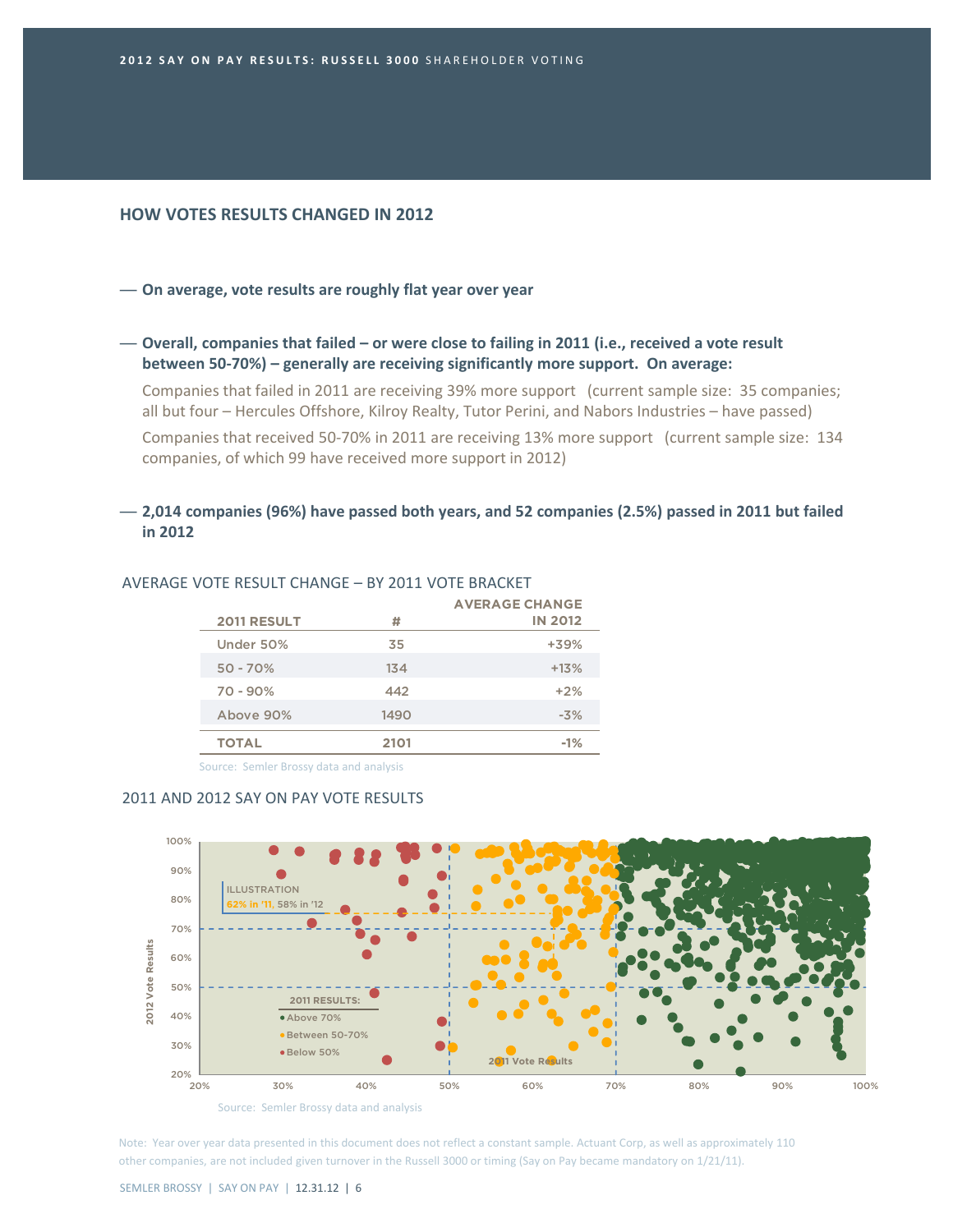# **IMPACT OF PROXY ADVISORS ON VOTE RESULTS**

— **ISS has recommended that shareholders vote 'against' Say on Pay at about 14% of the companies it has assessed1**

In 2011: ISS recommended 'against' 12% of companies it assessed

— **On average, shareholder support was 30% lower at companies with an ISS 'against'2**

In 2011: Shareholder support was 25% lower at these companies

#### — **Average approval with ISS:**

'For' recommendation: 94% 'Against' recommendation: 64%

#### 2012 SAY ON PAY VOTE BREAKDOWN (n=2,215)



Source: Semler Brossy data and analysis, ISS Voting Analytics

#### 2012 SAY ON PAY VOTE RESULTS WHEN ISS RECOMMENDS AGAINST (n=304)



Source: Semler Brossy data and analysis, ISS Voting Analytics

<sup>1</sup> Based on ISS' assessment of 2,220 companies, of which 304 have received 'against' from ISS; 2,215 have reported vote results. <sup>2</sup> Reflects only those companies whose vote results have been reported.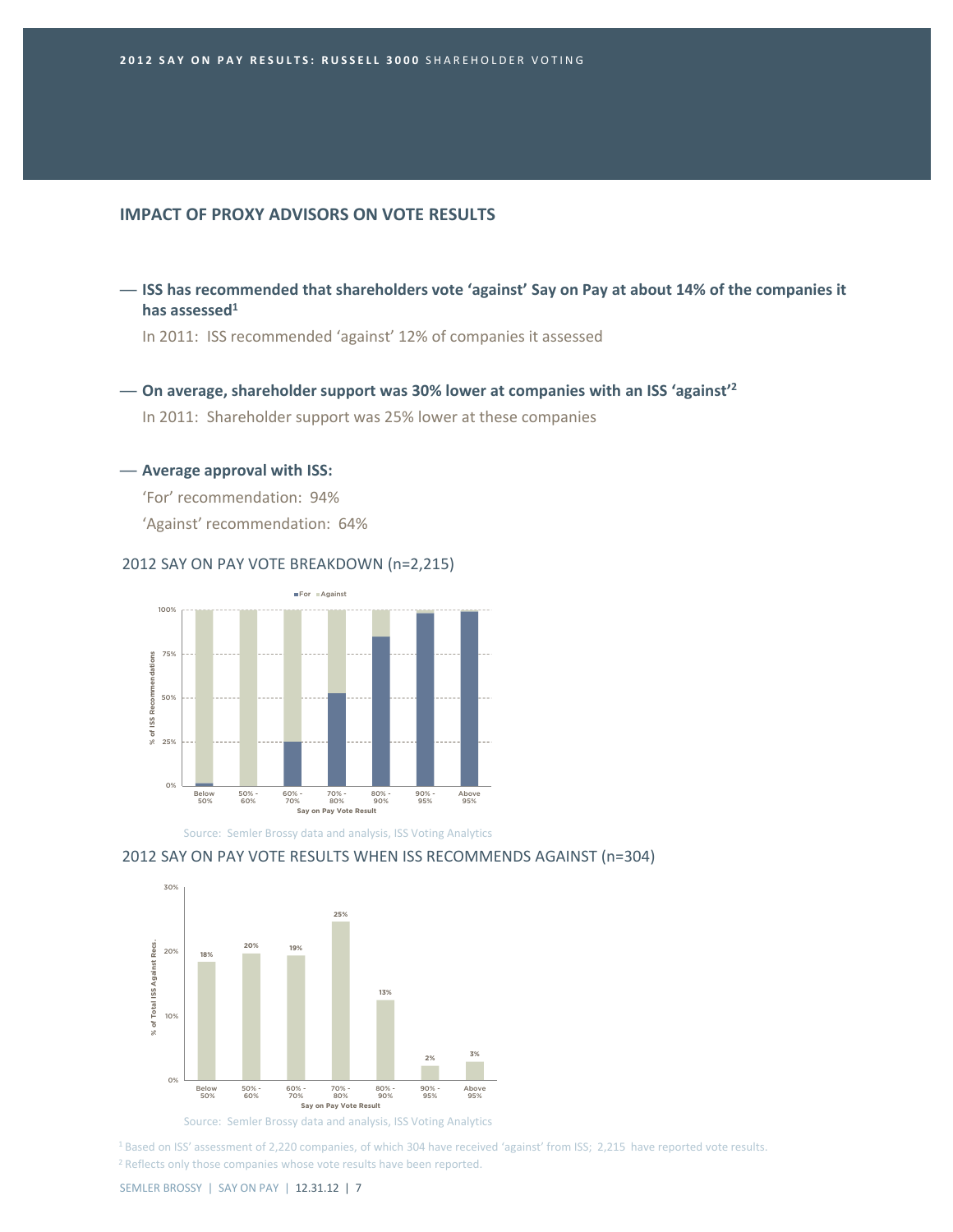# **IMPACT OF PROXY ADVISORS ON VOTE RESULTS** YEAR OVER YEAR

— **ISS has switched its Say on Pay recommendation at 358 companies (17%) year over year**

YEAR OVER YEAR ISS RECS (n=2,101)



Source: Semler Brossy data and analysis, ISS Voting Analytics





## — **Say on Pay voting results are impacted significantly when ISS switches its recommendation year over year**

This occurs regardless of whether ISS switches from positive to negative or vice‐versa

#### AVERAGE SAY ON PAY VOTE RESULTS



Source: Semler Brossy data and analysis, ISS Voting Analytics

Source: Semler Brossy data and analysis, ISS Voting Analytics

Notes: Year over year data presented in this document does not reflect a constant sample. Actuant Corp, as well as approximately 110 other companies, are not included given turnover in the Russell 3000 or timing (Say on Pay became mandatory on 1/21/11).

■2011

YEAR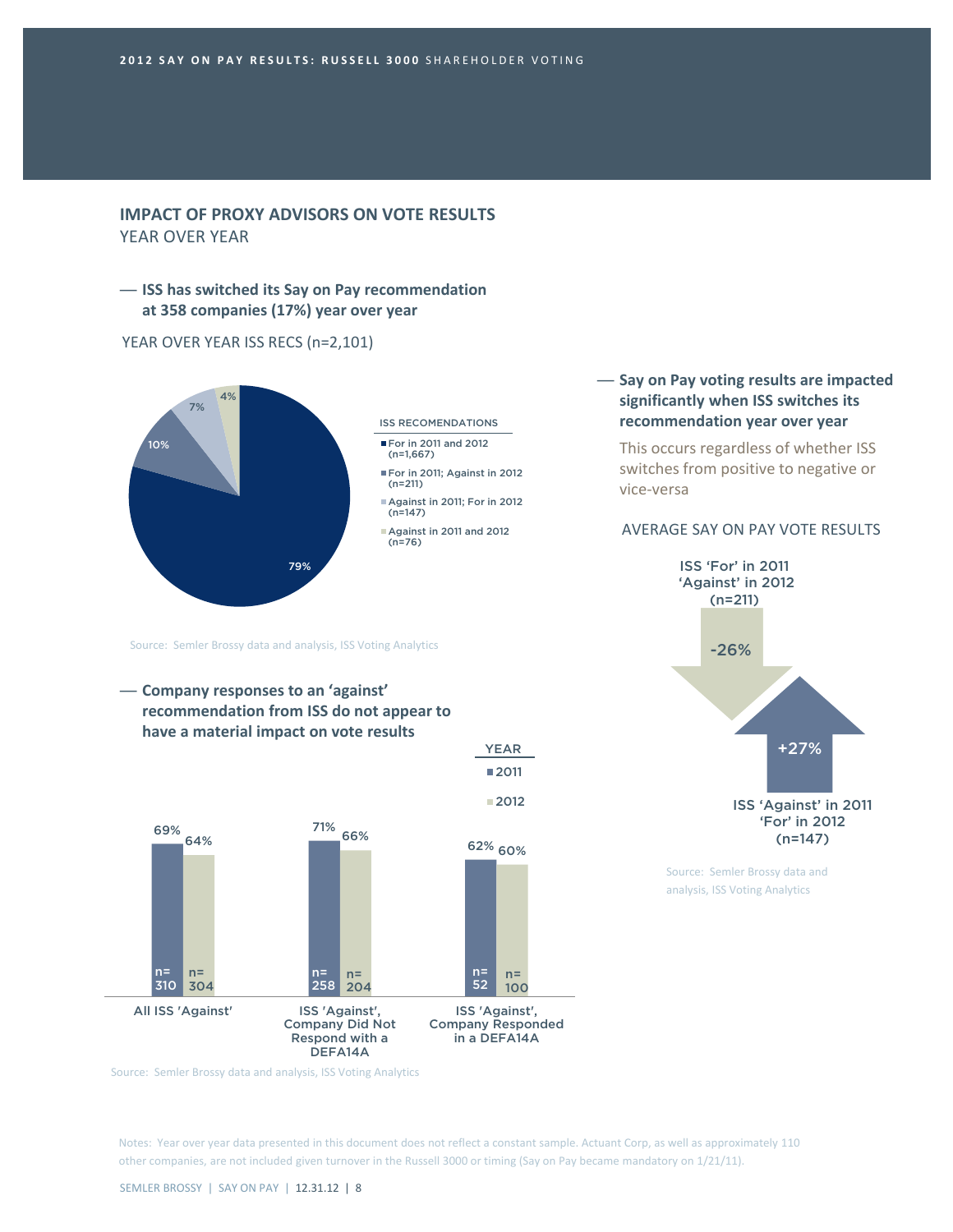# **APPENDIX: 2012 SAY ON PAY VOTE RESULTS** COMPANIES UNDER 50% IN 2012

## **2012 Failed Say on Pay Vote Results**<sup>1, 2, 3</sup>

*Russell 3000, n=57*

|                                       | <b>Meeting</b> |                                              | S&P          | <b>Trailing 4Q</b> |       | Say on Pay Vote Results |        |        | <b>TSR</b> (as of FYE 2011) |        |
|---------------------------------------|----------------|----------------------------------------------|--------------|--------------------|-------|-------------------------|--------|--------|-----------------------------|--------|
| Company                               | Date           | <b>GICS Industry</b>                         | 500          | Revenue            | 2012▼ | 2011                    | YOY    | $1-Yr$ | $3-Yr$                      | 5-Yr   |
| Manitowoc Company Inc. (The)          | 05/01/12       | Machinery                                    |              | \$3,780            | 48%   | 75%                     | $-27%$ | $-29%$ | 3%                          | $-20%$ |
| Sequenom Inc                          | 06/11/12       | Life Sciences Tools & Services               |              | \$57               | 48%   | 97%                     | $-49%$ | $-45%$ | $-39%$                      | $-1%$  |
| Hercules Offshore Inc.                | 05/15/12       | Energy Equipment & Services                  |              | \$639              | 48%   | 41%                     | 7%     | 28%    | $-2%$                       | $-31%$ |
| Chemed Corp                           | 05/21/12       | Health Care Providers & Services             |              | \$1,378            | 48%   | 73%                     | $-25%$ | $-19%$ | 10%                         | 8%     |
| Mylan Inc                             | 05/04/12       | Pharmaceuticals                              | $\mathsf{X}$ | \$6,273            | 48%   | 64%                     | $-16%$ | 2%     | 29%                         | 2%     |
| Palomar Medical Technologies Inc      | 05/16/12       | Health Care Equipment & Supplies             |              | \$74               | 47%   | 90%                     | $-43%$ | $-35%$ | $-7%$                       | $-29%$ |
| <b>Actuant Corp</b>                   | 01/10/12       | Machinery                                    |              | \$1,590            | 46%   | $\sim$                  | $\sim$ | 40%    | 26%                         | $-1%$  |
| FirstMerit Corp                       | 04/18/12       | Commercial Banks                             |              | \$752              | 46%   | 87%                     | $-41%$ | $-20%$ | $-6%$                       | $-4%$  |
| Phoenix Cos Inc. (The)                | 05/15/12       | Insurance                                    |              | \$1,839            | 46%   | 90%                     | $-44%$ | $-34%$ | $-14%$                      | $-33%$ |
| <b>KB Home</b>                        | 04/12/12       | Household Durables                           |              | \$1,373            | 46%   | 61%                     | $-16%$ | $-33%$ | $-12%$                      | $-30%$ |
| Argo Group International Holdings Ltd | 05/08/12       | Insurance                                    |              | \$1,284            | 46%   | 76%                     | $-31%$ | $-21%$ | $-4%$                       | $-10%$ |
| Citigroup Inc                         | 04/17/12       | Diversified Financial Services               | X            | \$101,804          | 45%   | 93%                     | $-48%$ | $-44%$ | $-27%$                      | $-45%$ |
| Rigel Pharmaceuticals Inc             | 05/22/12       | Biotechnology                                |              | \$5                | 45%   | 53%                     | $-8%$  | 5%     | 0%                          | $-8%$  |
| International Game Technology         | 03/05/12       | Hotels, Restaurants & Leisure                | X            | \$2,143            | 44%   | 82%                     | $-38%$ | $-9%$  | $-14%$                      | $-20%$ |
| NRG Energy Inc                        | 04/25/12       | Independent Power Producers & Energy Traders | X            | \$8,946            | 44%   | 59%                     | $-15%$ | $-7%$  | $-8%$                       | $-8%$  |
| Safety Insurance Group Inc            | 05/23/12       | Insurance                                    |              | \$672              | 42%   | 68%                     | $-25%$ | $-11%$ | 7%                          | 0%     |
| Applied Micro Circuits Corp           | 08/14/12       | Semiconductors & Semiconductor Equipment     |              | \$231              | 42%   | 98%                     | $-56%$ | $-33%$ | 13%                         | $-14%$ |
| Infinera Corp                         | 05/16/12       | Communications Equipment                     |              | \$417              | 42%   | 96%                     | $-54%$ | $-39%$ | $-11%$                      |        |
| VCA Antech Inc                        | 05/21/12       | Health Care Providers & Services             |              | \$1,540            | 41%   | 58%                     | $-17%$ | $-15%$ | 0%                          | $-9%$  |
| <b>Ryland Group Inc</b>               | 04/25/12       | <b>Household Durables</b>                    |              | \$939              | 41%   | 62%                     | $-21%$ | $-7%$  | $-3%$                       | $-21%$ |
| Oracle Corp                           | 11/07/12       | Software                                     | $\mathsf{X}$ | \$36,980           | 41%   | 66%                     | $-26%$ | $-22%$ | 11%                         | 7%     |
| Cenveo Inc.                           | 05/02/12       | Commercial Services & Supplies               |              | \$1,888            | 40%   | 56%                     | $-16%$ | $-36%$ | $-9%$                       | $-31%$ |
| Sterling Bancorp                      | 05/03/12       | Commercial Banks                             |              | \$143              | 40%   | 91%                     | $-51%$ | $-14%$ | $-11%$                      | $-11%$ |
| American Eagle Outfitters Inc.        | 06/06/12       | Specialty Retail                             |              | \$3,269            | 40%   | 77%                     | $-37%$ | 1%     | 21%                         | $-12%$ |
| Kforce Inc                            | 06/19/12       | Professional Services                        |              | \$1,117            | 39%   | 85%                     | $-46%$ | $-24%$ | 17%                         | 0%     |
| CryoLife Inc.                         | 05/16/12       | Health Care Equipment & Supplies             |              | \$122              | 39%   | 73%                     | $-34%$ | $-11%$ | $-21%$                      | $-9%$  |
| Cedar Realty Trust Inc                | 06/15/12       | Real Estate Investment Trusts (REITs)        |              | \$131              | 38%   | 63%                     | $-25%$ | $-26%$ | $-11%$                      | $-18%$ |
| Tutor Perini Corp                     | 05/31/12       | Construction & Engineering                   |              | \$4,014            | 38%   | 49%                     | $-11%$ | $-42%$ | $-18%$                      | $-16%$ |
| Best Buy Co. Inc.                     | 06/21/12       | Specialty Retail                             | $\mathsf{X}$ | \$51,375           | 38%   | 97%                     | $-58%$ | $-22%$ | $-3%$                       | $-10%$ |

 $1$  As of December 31, 2012.

 $^2$  A 58th company, Yahoo, received 49.86% support when abstentions are counted as 'against' votes. Excluding abstentions, Yahoo's vote was 50.13%.

<sup>3</sup> Continued on the following page.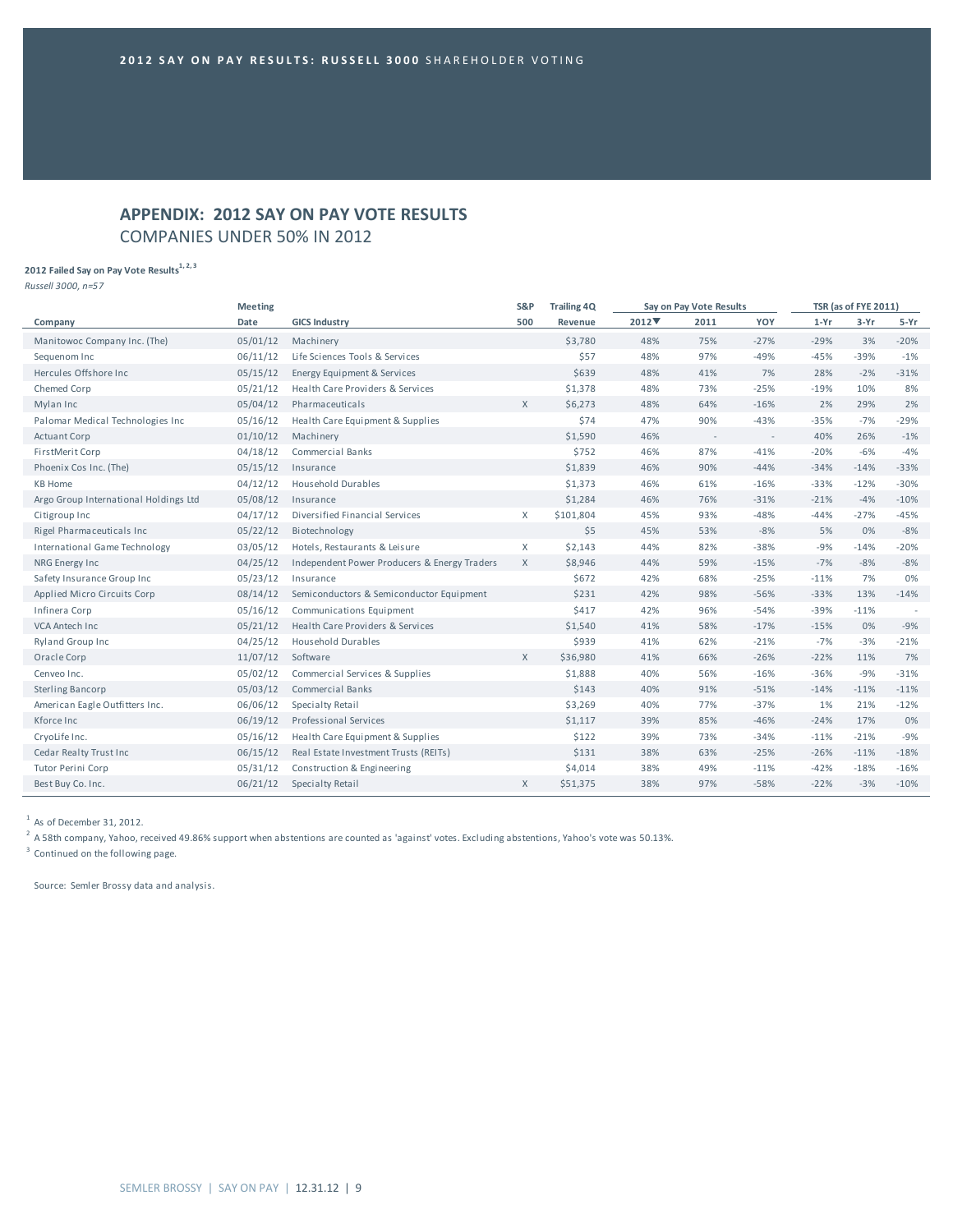# **APPENDIX: 2012 SAY ON PAY VOTE RESULTS** COMPANIES UNDER 50% IN 2012 *(CONTINUED)*

#### **2012 Failed Say on Pay Vote Results (continued)1**

*Russell 3000, n=57*

|                                              | <b>Meeting</b> |                                       |              | <b>Trailing 4Q</b> | Say on Pay Vote Results |      |        | <b>TSR</b> (as of FYE 2011) |        |        |
|----------------------------------------------|----------------|---------------------------------------|--------------|--------------------|-------------------------|------|--------|-----------------------------|--------|--------|
| Company                                      | Date           | <b>GICS Industry</b>                  | 500          | Revenue            | 2012                    | 2011 | YOY    | $1-Yr$                      | $3-Yr$ | 5-Yr   |
| Masimo Corp                                  | 06/07/12       | Health Care Equipment & Supplies      |              | \$445              | 38%                     | 69%  | $-31%$ | $-36%$                      | $-12%$ | $\sim$ |
| Gentiva Health Services Inc                  | 05/10/12       | Health Care Providers & Services      |              | \$1,783            | 36%                     | 97%  | $-60%$ | $-75%$                      | $-39%$ | $-19%$ |
| Charles River Laboratories International Inc | 05/08/12       | Life Sciences Tools & Services        |              | \$1,143            | 36%                     | 78%  | $-41%$ | $-23%$                      | 1%     | $-9%$  |
| Pitney Bowes Inc.                            | 05/14/12       | Commercial Services & Supplies        | X            | \$5,211            | 35%                     | 84%  | $-49%$ | $-18%$                      | $-4%$  | $-12%$ |
| G III Apparel Group Ltd                      | 06/05/12       | Textiles, Apparel & Luxury Goods      |              | \$1,231            | 35%                     | 97%  | $-62%$ | $-34%$                      | 61%    | 1%     |
| Comstock Resources Inc.                      | 05/08/12       | Oil, Gas & Consumable Fuels           |              | \$457              | 35%                     | 67%  | $-33%$ | $-38%$                      | $-31%$ | $-13%$ |
| Community Health Systems Inc                 | 05/15/12       | Health Care Providers & Services      |              | \$13,975           | 33%                     | 87%  | $-54%$ | $-53%$                      | 6%     | $-14%$ |
| NuVasive Inc                                 | 05/24/12       | Health Care Equipment & Supplies      |              | \$568              | 33%                     | 82%  | $-49%$ | $-51%$                      | $-29%$ | $-11%$ |
| Healthways Inc                               | 05/31/12       | Health Care Providers & Services      |              | \$691              | 32%                     | 96%  | $-64%$ | $-39%$                      | $-16%$ | $-32%$ |
| Knight Capital Group Inc                     | 05/09/12       | Capital Markets                       |              | \$1,414            | 32%                     | 79%  | $-47%$ | $-14%$                      | $-10%$ | $-9%$  |
| PMFG Inc                                     | 11/08/12       | Machinery                             |              | \$139              | 31%                     | 92%  | $-60%$ | $-61%$                      | $-4%$  | $-5%$  |
| United Online Inc                            | 05/31/12       | Internet Software & Services          |              | \$898              | 31%                     | 79%  | $-48%$ | $-12%$                      | 3%     | $-11%$ |
| Big Lots Inc                                 | 05/23/12       | Multiline Retail                      | $\mathsf{X}$ | \$5,269            | 31%                     | 69%  | $-38%$ | 24%                         | 43%    | 9%     |
| EPIQ Systems Inc                             | 06/05/12       | Software                              |              | \$312              | 30%                     | 85%  | $-55%$ | $-11%$                      | $-10%$ | 2%     |
| Kilroy Realty Corp                           | 05/17/12       | Real Estate Investment Trusts (REITs) |              | \$379              | 30%                     | 49%  | $-19%$ | 8%                          | 10%    | $-9%$  |
| Iconix Brand Group Inc                       | 08/15/12       | Textiles, Apparel & Luxury Goods      |              | \$366              | 30%                     | 65%  | $-35%$ | $-16%$                      | 19%    | $-3%$  |
| Tower Group Inc                              | 05/03/12       | Insurance                             |              | \$1,813            | 30%                     | 97%  | $-67%$ | $-19%$                      | $-9%$  | $-7%$  |
| Cooper Industries Plc                        | 04/23/12       | Electrical Equipment                  | X            | \$5,535            | 29%                     | 50%  | $-21%$ | $-5%$                       | 26%    | 6%     |
| <b>RBC Bearings Inc</b>                      | 09/14/12       | Machinery                             |              | \$398              | 28%                     | 57%  | $-29%$ | 21%                         | 45%    | 7%     |
| Simon Property Group Inc.                    | 05/17/12       | Real Estate Investment Trusts (REITs) | X            | \$4,498            | 27%                     | 97%  | $-70%$ | 33%                         | 40%    | 9%     |
| Nabors Industries Ltd                        | 06/05/12       | Energy Equipment & Services           | $\times$     | \$6,577            | 25%                     | 43%  | $-17%$ | $-26%$                      | 13%    | $-10%$ |
| DFC Global Corp                              | 11/08/12       | Consumer Finance                      |              | \$1,077            | 25%                     | 62%  | $-37%$ | $-15%$                      | 26%    | $-1%$  |
| Abercrombie & Fitch Co.                      | 06/14/12       | Specialty Retail                      | X            | \$4,243            | 25%                     | 56%  | $-31%$ | $-8%$                       | 40%    | $-9%$  |
| OM Group Inc                                 | 05/08/12       | Chemicals                             |              | \$1,649            | 24%                     | 80%  | $-56%$ | $-42%$                      | 2%     | $-13%$ |
| Viad Corp                                    | 05/15/12       | Commercial Services & Supplies        |              | \$921              | 21%                     | 85%  | $-64%$ | $-31%$                      | $-10%$ | $-15%$ |
| Chesapeake Energy Corp                       | 06/08/12       | Oil, Gas & Consumable Fuels           | X            | \$12,442           | 20%                     | 58%  | $-38%$ | $-13%$                      | 13%    | $-4%$  |
| Chiquita Brands International Inc            | 05/22/12       | <b>Food Products</b>                  |              | \$3,108            | 20%                     | 86%  | $-66%$ | $-41%$                      | $-17%$ | $-12%$ |
| Digital River Inc                            | 05/31/12       | Internet Software & Services          |              | \$402              | 19%                     | 68%  | $-49%$ | $-56%$                      | $-15%$ | $-23%$ |

 $1$  As of December 31, 2012.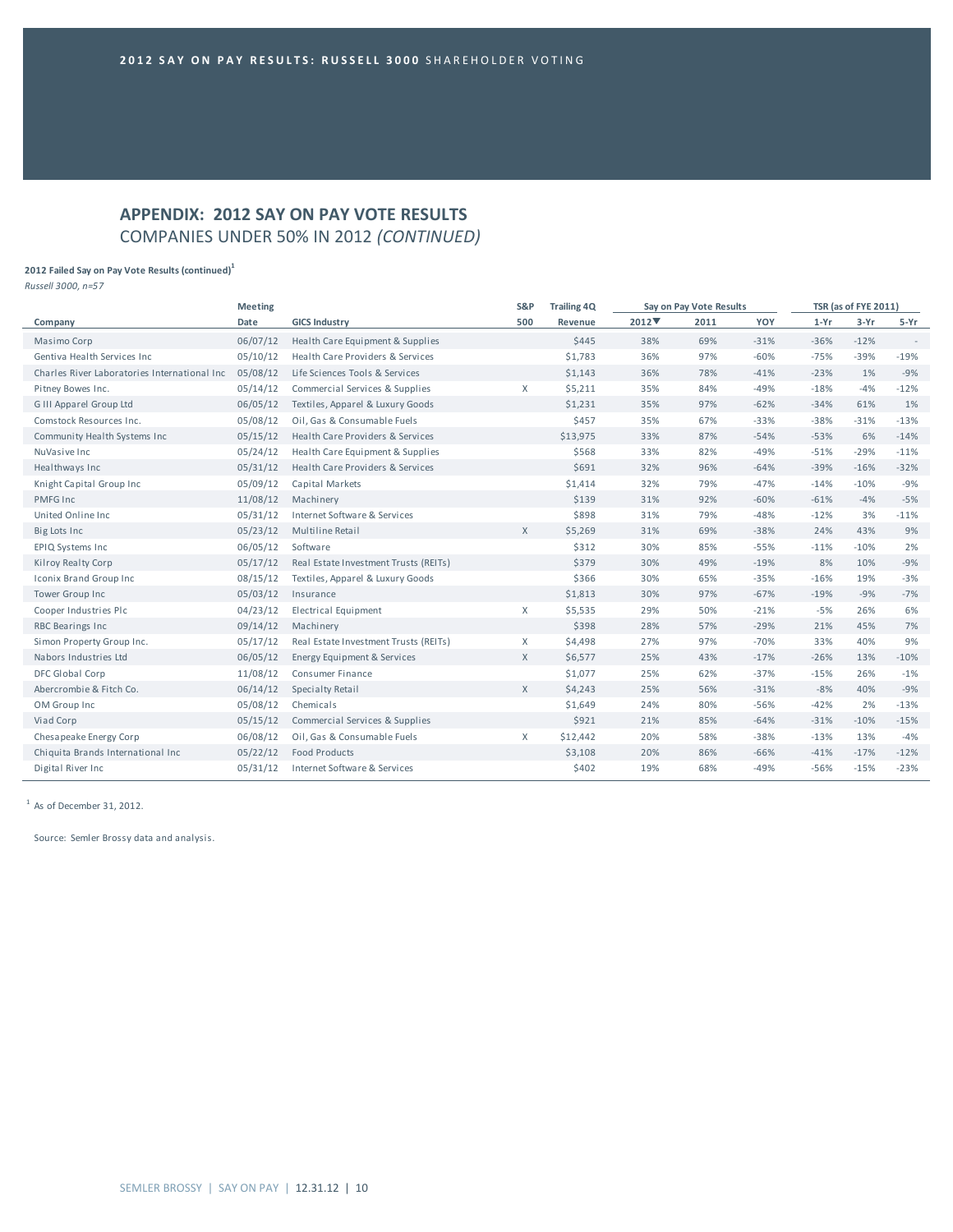# **APPENDIX: 2012 SAY ON PAY VOTE RESULTS** LIKELY CAUSES OF VOTES UNDER 50% IN 2012

## **2012 Failed Say on Pay Vote Results1, <sup>2</sup>**

*Russell 3000, n=57*

| Pay and<br>Rigor of<br>Special<br>Shareholder<br>Non-<br>Performance Awards/Mega-<br>Performance<br>Say on Pay Vote Results<br>Performance<br>Benchmarking<br>Outreach and<br>2012<br>YOY<br>Relation<br>Goals<br><b>Based Equity</b><br>2011<br>Grants<br><b>Practices</b><br><b>Disclosure</b><br>Company | Problematic<br>Pay<br>Practices<br>X<br>$\mathsf{X}$ |
|-------------------------------------------------------------------------------------------------------------------------------------------------------------------------------------------------------------------------------------------------------------------------------------------------------------|------------------------------------------------------|
|                                                                                                                                                                                                                                                                                                             |                                                      |
|                                                                                                                                                                                                                                                                                                             |                                                      |
|                                                                                                                                                                                                                                                                                                             |                                                      |
| $\mathsf{X}$<br>Manitowoc Company Inc. (The)<br>48%<br>75%<br>$-27%$<br>X<br>X                                                                                                                                                                                                                              |                                                      |
| $\mathsf{X}$<br>Sequenom Inc<br>48%<br>97%<br>$-49%$<br>$\mathsf{X}$<br>$\mathsf{X}$<br>$\times$<br>$\mathsf{X}$                                                                                                                                                                                            |                                                      |
| Χ<br>Hercules Offshore Inc<br>41%<br>7%<br>$\mathsf{X}$<br>X<br>X<br>48%<br>$\mathsf{X}$                                                                                                                                                                                                                    | X                                                    |
| $\mathsf{X}$<br>48%<br>73%<br>$-25%$<br>$\mathsf X$<br>$\mathsf{X}$<br>$\mathsf X$<br>Chemed Corp                                                                                                                                                                                                           |                                                      |
| X<br>Mylan Inc<br>64%<br>$-16%$<br>$\mathsf X$<br>X<br>$\mathsf X$<br>48%                                                                                                                                                                                                                                   | X                                                    |
| Palomar Medical Technologies Inc<br>90%<br>$-43%$<br>$\mathsf{X}$<br>X<br>47%<br>$\chi$                                                                                                                                                                                                                     | $\times$                                             |
| $\mathsf X$<br>X<br>X<br>X<br>46%<br>$\mathsf{X}$<br><b>Actuant Corp</b><br>$\sim$<br>÷.                                                                                                                                                                                                                    | X                                                    |
| $\mathsf X$<br>$\mathsf{X}$<br>$\mathsf{X}$<br>FirstMerit Corp<br>46%<br>87%<br>$-41%$                                                                                                                                                                                                                      | $\mathsf{X}$                                         |
| $\mathsf X$<br>X<br>$\mathsf X$<br>46%<br>90%<br>$-44%$<br>Phoenix Cos Inc. (The)                                                                                                                                                                                                                           |                                                      |
| <b>KB Home</b><br>46%<br>61%<br>$-16%$<br>$\mathsf{X}$<br>$\times$                                                                                                                                                                                                                                          |                                                      |
| $\mathsf X$<br>76%<br>$-31%$<br>$\mathsf{X}$<br>X<br>Argo Group International Holdings Ltd<br>46%                                                                                                                                                                                                           | $\mathsf{X}$                                         |
| $\mathsf{X}$<br>X<br>93%<br>$-48%$<br>$\mathsf X$<br>45%<br>Citigroup Inc                                                                                                                                                                                                                                   |                                                      |
| Rigel Pharmaceuticals Inc<br>$-8%$<br>$\mathsf X$<br>$\mathsf X$<br>X<br>X<br>45%<br>53%                                                                                                                                                                                                                    |                                                      |
| International Game Technology<br>82%<br>$-38%$<br>X<br>$\chi$<br>$\mathsf{X}$<br>44%<br>$\chi$                                                                                                                                                                                                              |                                                      |
| $-15%$<br>X<br>X<br>44%<br>59%<br>$\mathsf{X}$<br>NRG Energy Inc                                                                                                                                                                                                                                            |                                                      |
| $\mathsf{X}$<br>$\mathsf{X}$<br>Safety Insurance Group Inc<br>42%<br>68%<br>$-25%$<br>$\chi$                                                                                                                                                                                                                | $\mathsf{X}$                                         |
| $-56%$<br>$\mathsf X$<br>X<br>Χ<br>X<br>Applied Micro Circuits Corp<br>42%<br>98%<br>X                                                                                                                                                                                                                      |                                                      |
| 96%<br>$-54%$<br>$\mathsf{X}$<br>$\mathsf X$<br>$\mathsf{X}$<br>Infinera Corp<br>42%<br>$\chi$                                                                                                                                                                                                              |                                                      |
| VCA Antech Inc<br>41%<br>58%<br>$-17%$<br>$\mathsf{X}$<br>$\mathsf{X}$<br>X<br>X                                                                                                                                                                                                                            | X                                                    |
| $\mathsf{X}$<br>41%<br>62%<br>$-21%$<br>$\chi$<br>X<br>Ryland Group Inc                                                                                                                                                                                                                                     | X                                                    |
| $\mathsf{X}$<br>$\mathsf X$<br>$\mathsf X$<br>41%<br>66%<br>$-26%$<br>X<br>Oracle Corp                                                                                                                                                                                                                      | X                                                    |
| 40%<br>56%<br>$-16%$<br>$\chi$<br>X<br>X<br>Cenveo Inc.                                                                                                                                                                                                                                                     | X                                                    |
| 91%<br>$-51%$<br>X<br>X<br>Sterling Bancorp<br>40%<br>$\mathsf{X}$                                                                                                                                                                                                                                          | X                                                    |
| 77%<br>$-37%$<br>$\mathsf X$<br>X<br>$\mathsf{X}$<br>$\mathsf{X}$<br>American Eagle Outfitters Inc.<br>40%                                                                                                                                                                                                  | X                                                    |
| $\mathsf X$<br>X<br>39%<br>85%<br>$-46%$<br>X<br>Kforce Inc                                                                                                                                                                                                                                                 | X                                                    |
| $-34%$<br>$\mathsf X$<br>$\mathsf{X}$<br>CryoLife Inc.<br>39%<br>73%                                                                                                                                                                                                                                        | $\mathsf{X}$                                         |
| 38%<br>63%<br>$-25%$<br>$\mathsf{X}$<br>X<br>X<br>Cedar Realty Trust Inc                                                                                                                                                                                                                                    | X                                                    |
| $\mathsf{X}$<br>38%<br>49%<br>$-11%$<br>$\mathsf X$<br>$\mathsf X$<br>$\mathsf X$<br>Tutor Perini Corp                                                                                                                                                                                                      | $\mathsf{X}$                                         |
| 38%<br>97%<br>$-58%$<br>X<br>X<br>Best Buy Co. Inc.                                                                                                                                                                                                                                                         | X                                                    |

 $1$  As of December 31, 2012.

<sup>2</sup> Continued on the following page.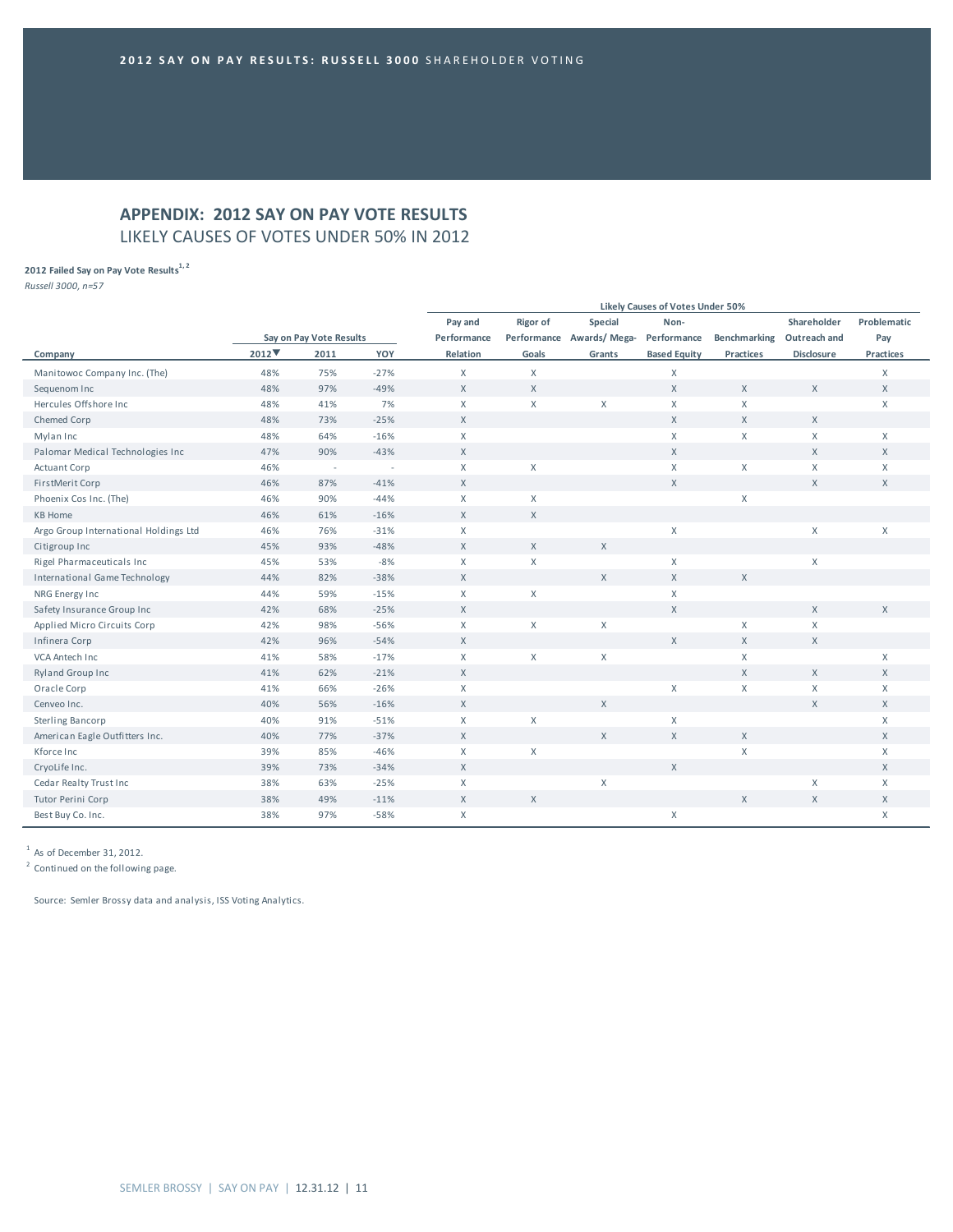# **APPENDIX: 2012 SAY ON PAY VOTE RESULTS** LIKELY CAUSES OF VOTES UNDER 50% IN 2012 *(CONTINUED)*

#### **2012 Failed Say on Pay Vote Results (continued)1**

*Russell 3000, n=57*

|                                               |       |                         | Likely Causes of Votes Under 50% |                           |              |                          |                     |                           |              |              |  |
|-----------------------------------------------|-------|-------------------------|----------------------------------|---------------------------|--------------|--------------------------|---------------------|---------------------------|--------------|--------------|--|
|                                               |       |                         |                                  | Pay and                   | Rigor of     | Special                  | Non-                |                           | Shareholder  | Problematic  |  |
|                                               |       | Say on Pay Vote Results |                                  | Performance               |              | Performance Awards/Mega- | Performance         | Benchmarking Outreach and |              | Pay          |  |
| Company                                       | 2012▼ | 2011                    | YOY                              | Relation                  | Goals        | Grants                   | <b>Based Equity</b> | Practices                 | Disclosure   | Practices    |  |
| Masimo Corp                                   | 38%   | 69%                     | $-31%$                           | $\mathsf{X}$              | $\mathsf{X}$ |                          | X                   |                           | $\mathsf X$  | X            |  |
| Gentiva Health Services Inc                   | 36%   | 97%                     | $-60%$                           | $\mathsf X$               |              |                          | $\mathsf{X}$        | $\mathsf{X}$              |              |              |  |
| Charles River Laboratories International Inc. | 36%   | 78%                     | $-41%$                           | $\mathsf{X}$              |              |                          | X                   |                           |              | $\mathsf{X}$ |  |
| Pitney Bowes Inc.                             | 35%   | 84%                     | $-49%$                           | $\chi$                    | X            |                          |                     | X                         |              | $\times$     |  |
| G III Apparel Group Ltd                       | 35%   | 97%                     | $-62%$                           | $\mathsf{X}$              | X            |                          | $\mathsf{X}$        |                           | $\mathsf X$  | $\mathsf{X}$ |  |
| Comstock Resources Inc.                       | 35%   | 67%                     | $-33%$                           | $\chi$                    | X            |                          | $\mathsf{X}$        | $\mathsf{X}$              |              | $\mathsf{X}$ |  |
| Community Health Systems Inc                  | 33%   | 87%                     | $-54%$                           | $\mathsf{X}$              | X            |                          |                     | $\mathsf{X}$              |              | $\mathsf{X}$ |  |
| NuVasive Inc                                  | 33%   | 82%                     | $-49%$                           | $\chi$                    |              |                          | X                   | $\mathsf X$               |              |              |  |
| Healthways Inc                                | 32%   | 96%                     | $-64%$                           | X                         | X            | X                        |                     |                           |              | $\mathsf{X}$ |  |
| Knight Capital Group Inc                      | 32%   | 79%                     | $-47%$                           | $\chi$                    | X            |                          | X                   | $\mathsf{X}$              |              | $\times$     |  |
| PMFG Inc                                      | 31%   | 92%                     | $-60%$                           | $\mathsf{X}$              |              | X                        | X                   |                           |              | $\mathsf{X}$ |  |
| United Online Inc.                            | 31%   | 79%                     | $-48%$                           | $\mathsf X$               | $\mathsf{X}$ |                          | X                   | $\mathsf{X}$              |              | $\mathsf{X}$ |  |
| Big Lots Inc                                  | 31%   | 69%                     | $-38%$                           | $\mathsf{X}$              | X            | X                        |                     | X                         |              |              |  |
| EPIQ Systems Inc                              | 30%   | 85%                     | $-55%$                           | $\mathsf{X}$              | $\mathsf{X}$ |                          |                     |                           |              | $\times$     |  |
| Kilroy Realty Corp                            | 30%   | 49%                     | $-19%$                           | $\mathsf X$               |              |                          | X                   |                           | X            | $\mathsf{X}$ |  |
| Iconix Brand Group Inc                        | 30%   | 65%                     | $-35%$                           | $\mathsf{X}$              | $\mathsf{X}$ | X                        |                     | X                         | $\mathsf{X}$ | $\mathsf{X}$ |  |
| Tower Group Inc                               | 30%   | 97%                     | $-67%$                           | $\mathsf{X}$              | X            |                          | X                   |                           |              | $\mathsf{X}$ |  |
| Cooper Industries Plc                         | 29%   | 50%                     | $-21%$                           | $\chi$                    | X            |                          |                     |                           | X            | $\times$     |  |
| RBC Bearings Inc                              | 28%   | 57%                     | $-29%$                           | $\mathsf{X}$              |              |                          | X                   | $\mathsf X$               | X            | $\mathsf{X}$ |  |
| Simon Property Group Inc.                     | 27%   | 97%                     | $-70%$                           | $\mathsf X$               |              | $\mathsf{X}$             |                     |                           |              | $\mathsf{X}$ |  |
| Nabors Industries Ltd                         | 25%   | 43%                     | $-17%$                           | $\mathsf{X}$              | X            |                          |                     |                           | X            | $\mathsf{X}$ |  |
| DFC Global Corp                               | 25%   | 62%                     | $-37%$                           | $\chi$                    |              |                          | X                   | $\mathsf{X}$              | $\mathsf X$  | $\mathsf{X}$ |  |
| Abercrombie & Fitch Co.                       | 25%   | 56%                     | $-31%$                           | $\mathsf{X}$              | X            | X                        | X                   |                           | $\mathsf X$  | X            |  |
| OM Group Inc                                  | 24%   | 80%                     | $-56%$                           | $\chi$                    | X            |                          |                     | $\mathsf{X}$              |              |              |  |
| Viad Corp                                     | 21%   | 85%                     | $-64%$                           | $\mathsf{X}$              |              |                          | $\mathsf{X}$        | X                         |              | X            |  |
| Chesapeake Energy Corp                        | 20%   | 58%                     | $-38%$                           | $\mathsf X$               |              |                          | $\mathsf{X}$        |                           | $\mathsf{X}$ | $\mathsf{X}$ |  |
| Chiquita Brands International Inc             | 20%   | 86%                     | $-66%$                           | $\boldsymbol{\mathsf{X}}$ | X            |                          |                     | X                         | X            |              |  |
| Digital River Inc                             | 19%   | 68%                     | $-49%$                           | X                         | X            |                          |                     | X                         | X            |              |  |
|                                               |       |                         |                                  |                           |              |                          |                     |                           |              |              |  |
| Count (n=57)                                  |       |                         |                                  | 57                        | 32           | 14                       | 35                  | 30                        | 28           | 42           |  |
|                                               |       |                         |                                  |                           |              |                          |                     |                           |              |              |  |

 $1$  As of December 31, 2012.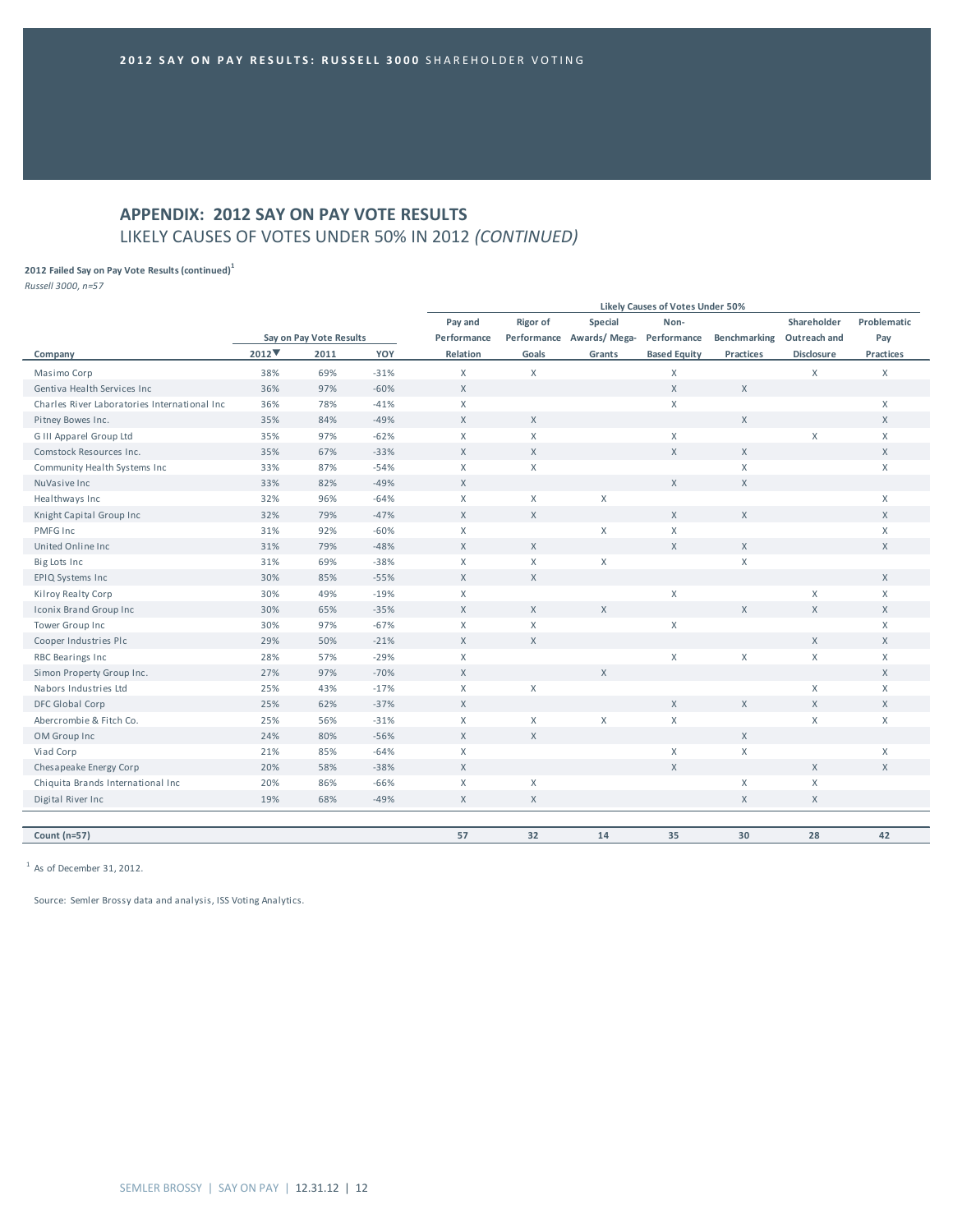LIKELY CAUSES OF VOTES UNDER 50% IN 2012 (SORTED BY MEETING DATE)

| <b>COMPANY</b>                      | <b>VOTE</b><br><b>RESULTS</b> | <b>LIKELY CAUSES OF FAILED VOTE</b>                                                                                                                                                                                                                                                                                      |
|-------------------------------------|-------------------------------|--------------------------------------------------------------------------------------------------------------------------------------------------------------------------------------------------------------------------------------------------------------------------------------------------------------------------|
| PMFG Inc.                           | 2012: 31%<br>2011: 92%        | Increases in pay during sustained negative TSR performance and concerns over two<br>problematic pay practices (acceleration of vesting of stock awards and tax gross-ups)                                                                                                                                                |
| <b>DFC Global</b><br>Corp           | 2012: 25%<br>2011: 62%        | High relative pay levels, above-median benchmarking on certain elements,<br>problematic pay practices (e.g., excise tax gross-up provision in CEO's employment<br>agreement), and concerns over the company's responsiveness to the 2011 Say on<br>Pay proposal                                                          |
| Oracle Corp.                        | 2012: 41%<br>2011: 66%        | High relative and absolute pay levels, use of time-based equity, problematic pay<br>practices (e.g., security perquisites, CEO pledging of shares) and concerns over the<br>company's responsiveness to the 2011 Say on Pay proposal                                                                                     |
| <b>RBC</b><br>Bearings Inc.         | 2012: 28%<br>2011: 57%        | High relative pay levels, above-median benchmarking on certain elements,<br>guaranteed annual base salary increases for the CEO, and concerns over disclosure<br>and the company's responsiveness to the 2011 Say on Pay proposal                                                                                        |
| <b>Iconix Brand</b><br>Group        | 2012: 30%<br>2011: 65%        | Negative total shareholder return and concerns over CEO employment agreement<br>(provisions providing cash compensation increases, magnitude of equity grants and<br>cash bonuses in connection with agreement), limited disclosure of company peers,<br>inclusion of aspirational peers, and rigor of performance goals |
| Applied<br>Micro<br><b>Circuits</b> | 2012: 42%<br>2011: 98%        | Negative total shareholder return and concerns over large LTI grants (replacing those<br>made with unachievable performance metrics), limited disclosure of performance<br>goals, and problematic pay practices (above-median salary benchmarking, inclusion<br>of larger peers)                                         |
| <b>Best Buy</b>                     | 2012: 38%<br>2011: 97%        | Former CEO's separation package, time-based retention awards granted in the most<br>recent fiscal year and poor stock performance over the one-year, three-year, and<br>five-year periods                                                                                                                                |
| Kforce                              | 2012: 39%<br>2011: 85%        | High relative pay levels, above-median benchmarking on certain elements,<br>problematic pay practices (e.g., excise tax gross-ups and no anti-hedging policy), and<br>accelerated vesting of awards (the purpose of which was to offset a tax liability<br>following the cash sale of its subsidiary)                    |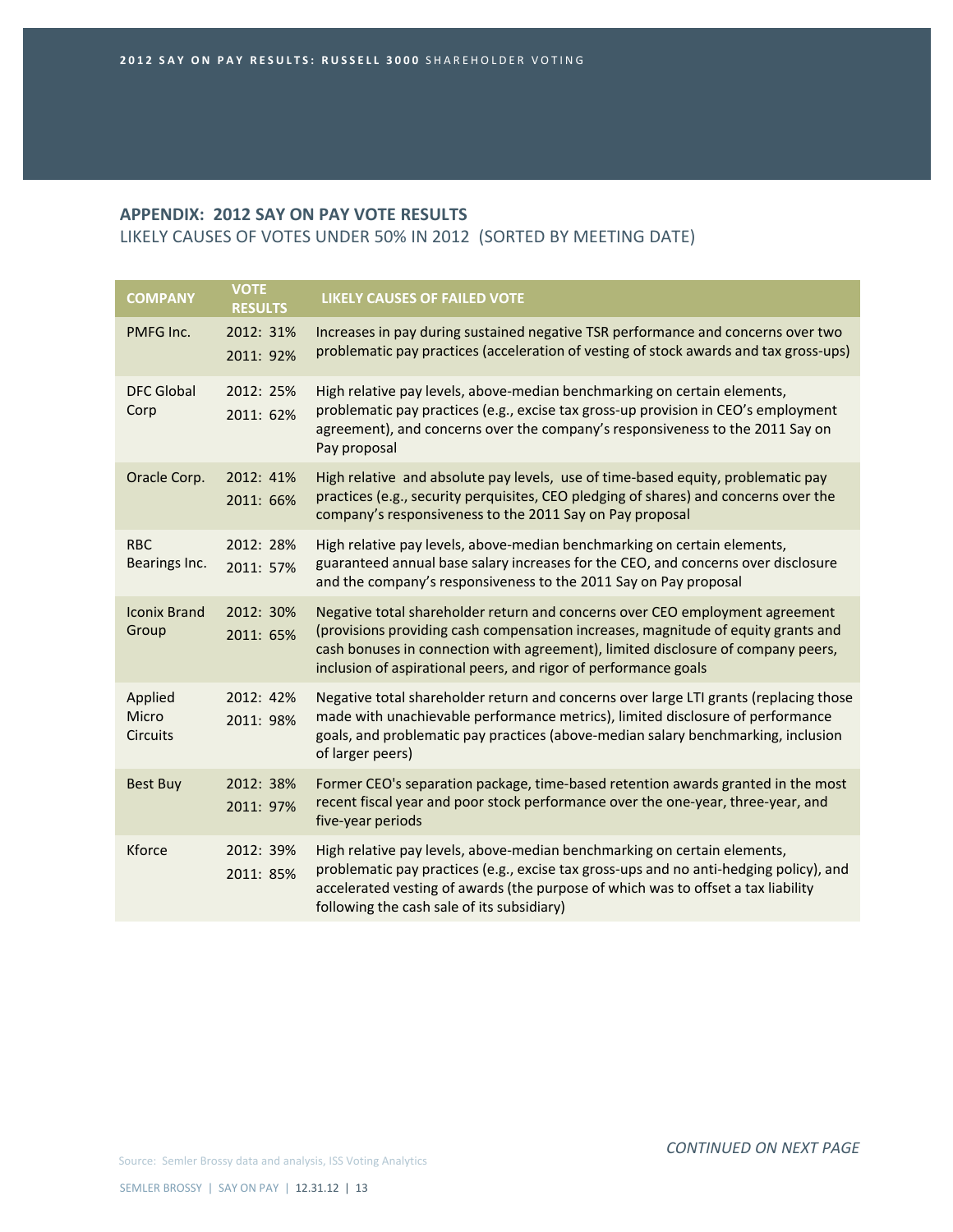LIKELY CAUSES OF VOTES UNDER 50% IN 2012 (SORTED BY MEETING DATE ‐‐ *CONTINUED*)

| <b>COMPANY</b>                           | <b>VOTE</b><br><b>RESULTS</b> | <b>LIKELY CAUSES OF FAILED VOTE</b>                                                                                                                                                                                                                                                                                                                                                                                                                      |
|------------------------------------------|-------------------------------|----------------------------------------------------------------------------------------------------------------------------------------------------------------------------------------------------------------------------------------------------------------------------------------------------------------------------------------------------------------------------------------------------------------------------------------------------------|
| <b>Cedar Realty</b><br><b>Trust</b>      | 2012: 38%<br>2011: 63%        | Increases in CEO pay (stemming from a mega-grant made to a new CEO) during<br>period of stock price underperformance value, as well as concerns over the<br>provisions of a mega-grant to the CEO (vests fully under a termination without cause<br>scenario), problematic pay practices (company entered into new employment<br>agreements with "modified single-trigger" payments), and limited responses to 37%<br>opposition to Say on Pay in 2011   |
| Abercrombie<br>& Fitch                   | 2012: 25%<br>2011: 56%        | "Problematic" CEO employment agreement leading to increases in reported CEO pay<br>during period of declining stock prices; concerns over the time-based nature and size<br>of potential equity grants under the employment agreement, as well as concerns<br>over problematic pay practices, rigor of performance goals in the company's LTI<br>grants for other executives, and shareholder outreach following 44% opposition to<br>Say on Pay in 2011 |
| Sequenom                                 | 2012: 48%<br>2011: 97%        | Increases in CEO pay during a period of decline in stock prices, as well as concerns<br>over use of time-based equity, rigor of performance goals (stemming from<br>company's payment of maximum annual cash bonuses and lack of disclosure<br>regarding annual bonus goals), above-median benchmarking, and problematic pay<br>practices (no disclosure of clawback policies or holding periods)                                                        |
| Masimo<br>Corp                           | 2012: 38%<br>2011: 69%        | Increases in CEO pay during period of negative total shareholder returns, coupled<br>with concerns over payment of discretionary cash bonuses, time-based LTI design,<br>problematic pay practices (tax gross-ups), and shareholder outreach following 31%<br>opposition to Say on Pay in 2011                                                                                                                                                           |
| Chesapeake<br>Energy                     | 2012: 20%<br>2011: 58%        | Concern over poor performance at company, high value - and discretionary nature -<br>of CEO pay, problematic pay practices (high perquisite values; modified single-trigger<br>under CIC; no clawback policy), and legacy agreement that allows CEO to invest in<br>company business (and secure loans through his stakes in the business)                                                                                                               |
| American<br>Eagle<br>Outfitters          | 2012: 40%<br>2011: 77%        | Poor performance coupled with concerns over high value of outgoing CEO's<br>succession agreement; shareholders were also concerned over the time-vested<br>nature of "make-whole" awards granted under incoming CEO's employment<br>agreement and above-median benchmarking practices                                                                                                                                                                    |
| <b>G-III Apparel</b><br><b>Group LTD</b> | 2012: 35%<br>2011: 97%        | Increases in CEO pay over most recent year despite negative shareholder returns,<br>rigor of annual incentive plan (tied to a percent of pre-tax net income in excess of<br>\$2m; no cap on plan), rigor of performance-contingent features tied to long-term<br>incentive grants, disclosure issues (no discussion of risk), and problematic pay<br>practices (lack of formal clawback policy and stock ownership/ holding requirements)                |
| <b>Nabors</b><br>Industries              | 2012: 25%<br>2011: 43%        | Sustained poor performance, high CEO pay levels, and problematic pay practices;<br>continued concerns over the company's annual incentive plan. Limited credit given<br>to the company for changes made following 2011 shareholder opposition (modified<br>annual incentive plan; eliminated exposure to termination payment for outgoing CEO<br>and halted contributions to outgoing CEO's deferred compensation plan)                                  |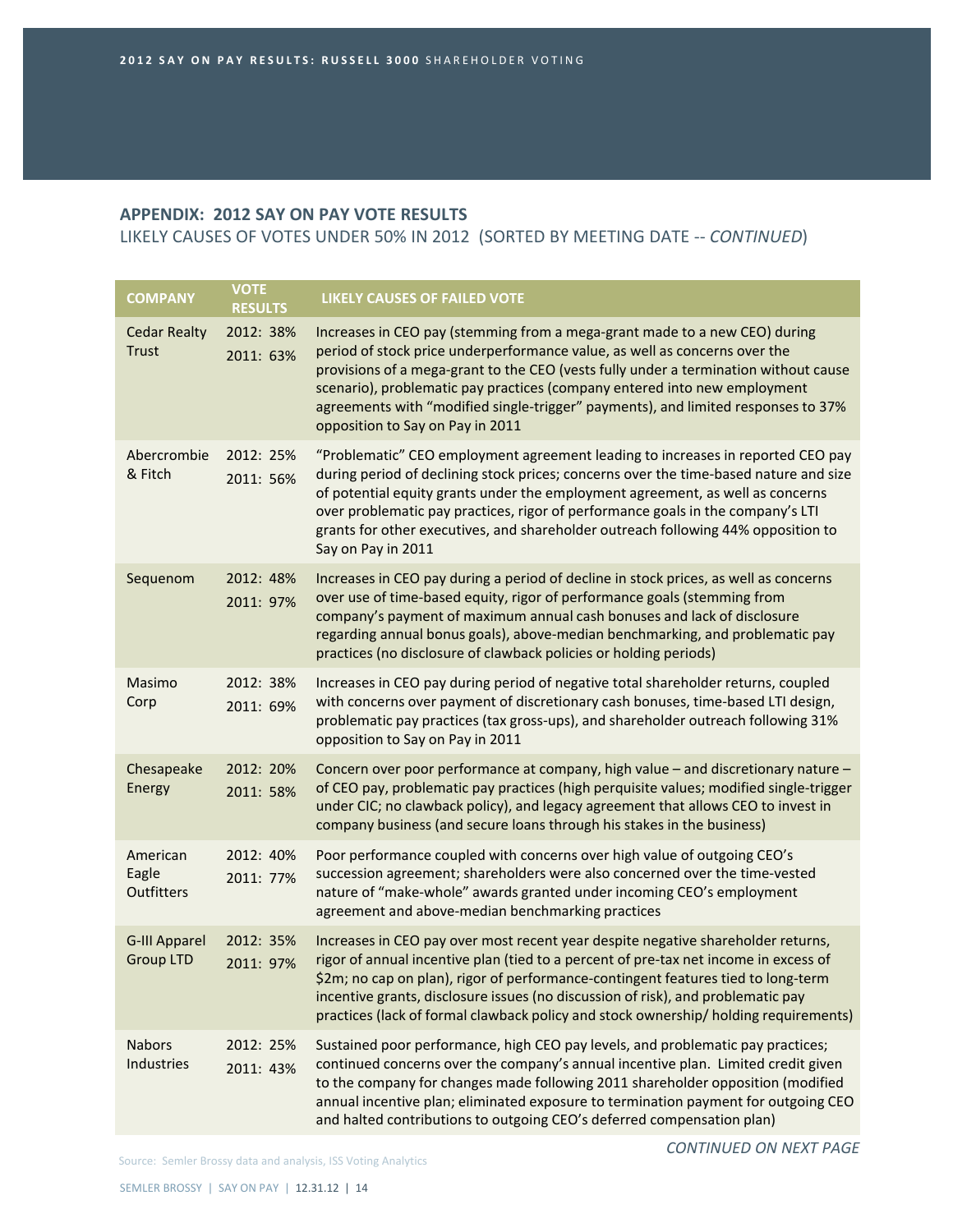LIKELY CAUSES OF VOTES UNDER 50% IN 2012 (SORTED BY MEETING DATE ‐‐ *CONTINUED*)

| <b>COMPANY</b>                          | <b>VOTE</b><br><b>RESULTS</b> | <b>LIKELY CAUSES OF FAILED VOTE</b>                                                                                                                                                                                                                                                                                                                                                                                         |
|-----------------------------------------|-------------------------------|-----------------------------------------------------------------------------------------------------------------------------------------------------------------------------------------------------------------------------------------------------------------------------------------------------------------------------------------------------------------------------------------------------------------------------|
| Epiq                                    | 2012: 30%<br>2011: 85%        | Increases in CEO pay during period where shareholder returns have been negative,<br>use of duplicative performance measures, and problematic pay practices (payment<br>of dividends on unvested performance awards; lack of formal clawback policy and<br>stock ownership/holding requirements; pledging of shares by CEO and CFO)                                                                                          |
| <b>Tutor Perini</b><br>Corp             | 2012: 38%<br>2011: 49%        | Poor stock performance coupled with high CEO pay and concerns over the<br>company's peer group (which includes aspirational peers and above-median<br>benchmarking on certain pay elements), use of duplicative performance metrics in<br>the annual and long-term incentive plans, problematic pay practices, and<br>engagement with shareholders following its 2011 vote; limited credit given to<br>planned 2012 changes |
| Healthways<br><b>Inc</b>                | 2012: 32%<br>2011: 96%        | Increases in CEO pay during a period of negative total shareholder return<br>performance as well as concern over a retention award granted to the CEO, use of<br>duplicative performance metrics, and problematic pay practices                                                                                                                                                                                             |
| United<br>Online Inc                    | 2012: 31%<br>2011: 79%        | Poor shareholder return performance as well as time-based LTI, above-median<br>benchmarking, problematic pay practices, and concerns over the rigor of the<br>company's performance goals after the company reduced targets from 2010                                                                                                                                                                                       |
| <b>Digital River</b><br>Inc             | 2012: 19%<br>2011: 68%        | Negative total shareholder returns despite reductions in pay; shareholders may also<br>have concerns over the company's use of duplicative performance metrics, inclusion<br>of outsized peers in their peer group, and the CEO's relatively high annual incentive<br>opportunity. Shareholders may have also been concerned over the company's<br>response to a 68% vote in 2011                                           |
| <b>NuVasive Inc</b>                     | 2012: 33%<br>2011: 82%        | Continued negative total shareholder returns, coupled with CEO pay consistently<br>above median, time-based LTI, and increases in base salary despite poor<br>performance                                                                                                                                                                                                                                                   |
| Safety<br>Insurance<br><b>Group Inc</b> | 2012: 42%<br>2011: 68%        | Poor stock performance in 2011 coupled with concerns over the company's response<br>to opposition in 2011, time-based LTI, and problematic pay practices                                                                                                                                                                                                                                                                    |
| <b>Big Lots</b>                         | 2012: 31%<br>2011: 69%        | Large CEO retention award with identical measure as annual incentive, coupled with<br>concerns over poor operating performance, the short vesting period of the retention<br>award, widening internal pay disparity, and the rigor and disclosure of LTI<br>performance goals                                                                                                                                               |
| Chiquita<br><b>Brands</b>               | 2012: 20%<br>2011: 86%        | Continued negative total shareholder returns, coupled with concerns over increases<br>in CEO pay and high pay relative to proxy advisor peers, disclosure of performance<br>goals, and benchmarking practices                                                                                                                                                                                                               |
| Rigel<br>Pharma.                        | 2012: 45%<br>2011: 53%        | Negative total shareholder returns, coupled with minimal changes to program<br>following low support in 2011, increased levels of time-based LTI, lack of disclosed<br>goals for short-term incentive plan, and significant committee discretion under short-<br>term incentive plan                                                                                                                                        |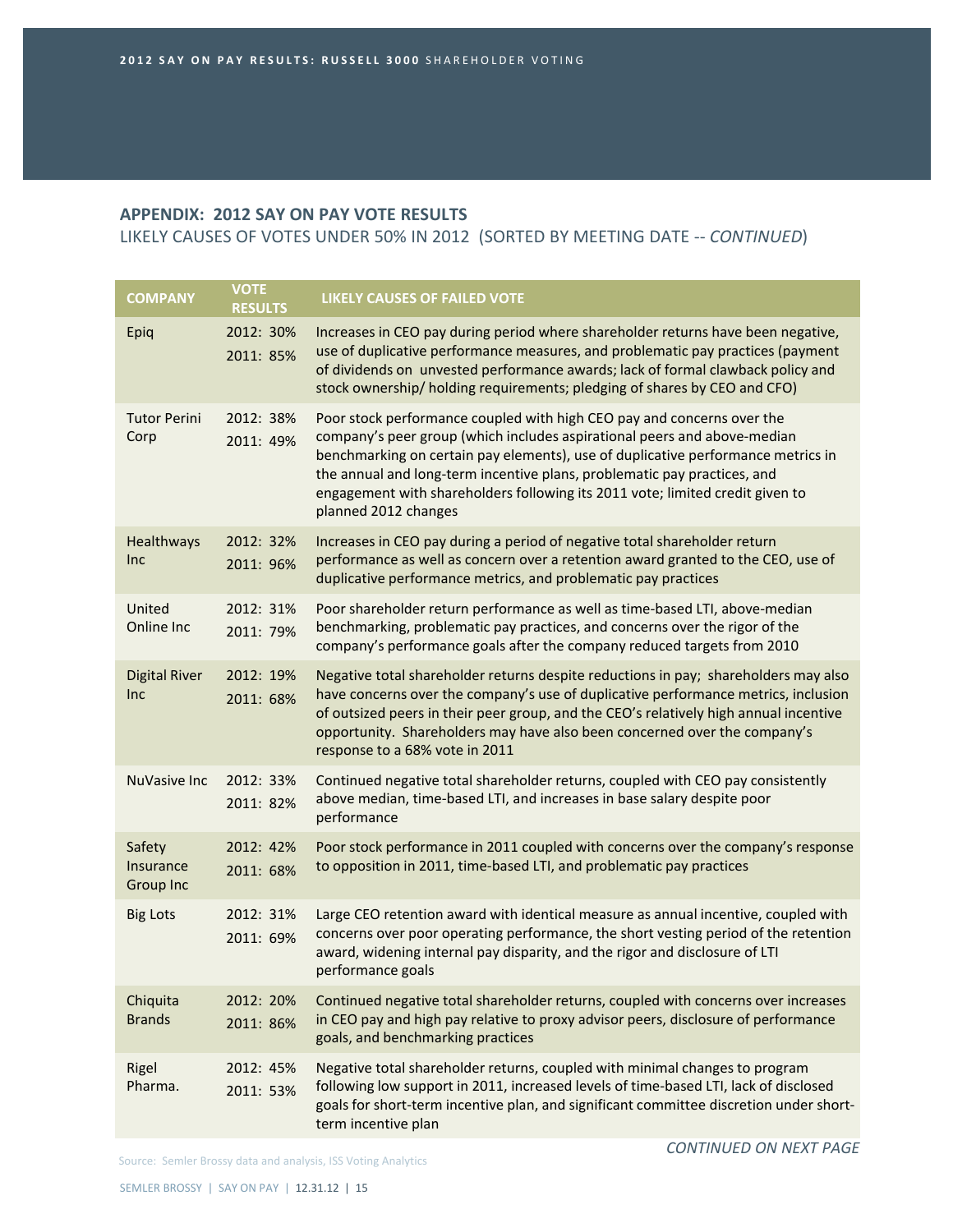LIKELY CAUSES OF VOTES UNDER 50% IN 2012 (SORTED BY MEETING DATE ‐‐ *CONTINUED*)

| <b>COMPANY</b>                 | <b>VOTE</b><br><b>RESULTS</b> | <b>LIKELY CAUSES OF FAILED VOTE</b>                                                                                                                                                                                                                                                                                                                                                                                                                                                                                                                                       |
|--------------------------------|-------------------------------|---------------------------------------------------------------------------------------------------------------------------------------------------------------------------------------------------------------------------------------------------------------------------------------------------------------------------------------------------------------------------------------------------------------------------------------------------------------------------------------------------------------------------------------------------------------------------|
| Chemed<br>Corporation          | 2012: 48%<br>2011: 73%        | Concern over high pay levels, time-based LTI design, above-median benchmarking,<br>and clarity of disclosure related to company's pay programs                                                                                                                                                                                                                                                                                                                                                                                                                            |
| <b>VCA Antech</b><br>Inc       | 2012: 41%<br>2011: 58%        | Continued negative total shareholder returns, as well as concerns over increases and<br>magnitude of CEO pay (including large restricted stock grant in 2011), lack of rigorous<br>goals in long-term incentive plan, and use of similar measures in both annual and<br>long-term incentive plans                                                                                                                                                                                                                                                                         |
| <b>Kilroy Realty</b><br>Corp   | 2012: 30%<br>2011: 49%        | High CEO pay and mediocre performance relative to peers, coupled with concerns<br>over disclosures, increased pay from amended CEO agreement, and time-based LTI                                                                                                                                                                                                                                                                                                                                                                                                          |
| Simon<br>Property<br>Group     | 2012: 27%<br>2011: 97%        | Time-based retention award related to amended CEO contract, as well as the<br>termination provisions included in the amended contract                                                                                                                                                                                                                                                                                                                                                                                                                                     |
| Palomar<br>Medical             | 2012: 47%<br>2011: 90%        | Increases in CEO pay during period of sustained poor stock performance, limited<br>disclosure of annual bonus metrics, and time-based LTI design                                                                                                                                                                                                                                                                                                                                                                                                                          |
| Infinera<br>Corporation        | 2012: 42%<br>2011: 96%        | Poor financial performance coupled with high CEO pay, increases in LTI levels,<br>mostly time-based LTI design, and limited disclosure of performance metrics in<br>performance-based option plan                                                                                                                                                                                                                                                                                                                                                                         |
| CryoLife                       | 2012: 39%<br>2011: 73%        | Negative total shareholder returns, as well as mostly time-based LTI design and<br>concerns over CEO termination provisions                                                                                                                                                                                                                                                                                                                                                                                                                                               |
| <b>Hercules</b><br>Offshore    | 2012: 48%<br>2011: 41%        | 110% year over year increase in reported CEO pay <sup>1</sup> as result of special retention and<br>performance awards coupled with high relative CEO pay and proxy advisor concerns<br>over performance plans (use of duplicative measures; annual incentive program is<br>tied to a six-month performance period) and problematic pay practices; limited<br>credit to changes made following 2011 failure (removal of tax gross-ups and share<br>recycling, modification of equity terms to institute minimum vesting requirements,<br>adoption of anti-hedging policy) |
| The Phoenix<br>Companies       | 2012: 46%<br>2011: 90%        | Negative total shareholder returns, and reported 8% CEO pay increase <sup>1</sup> ; use of<br>similar performance metrics in annual incentive and long-term incentive plans                                                                                                                                                                                                                                                                                                                                                                                               |
| Community<br>Health<br>Systems | 2012: 33%<br>2011: 87%        | High pay and poor stock performance compared to similar GICS companies; lack of<br>challenging performance goals (threshold goals in three incentive plans are set below<br>prior year actuals), problematic pay practices (providing credit for additional years of<br>service under pension plan, above-median benchmarking)                                                                                                                                                                                                                                            |

*CONTINUED ON NEXT PAGE*

<sup>1</sup> As disclosed in the Summary Compensation Table.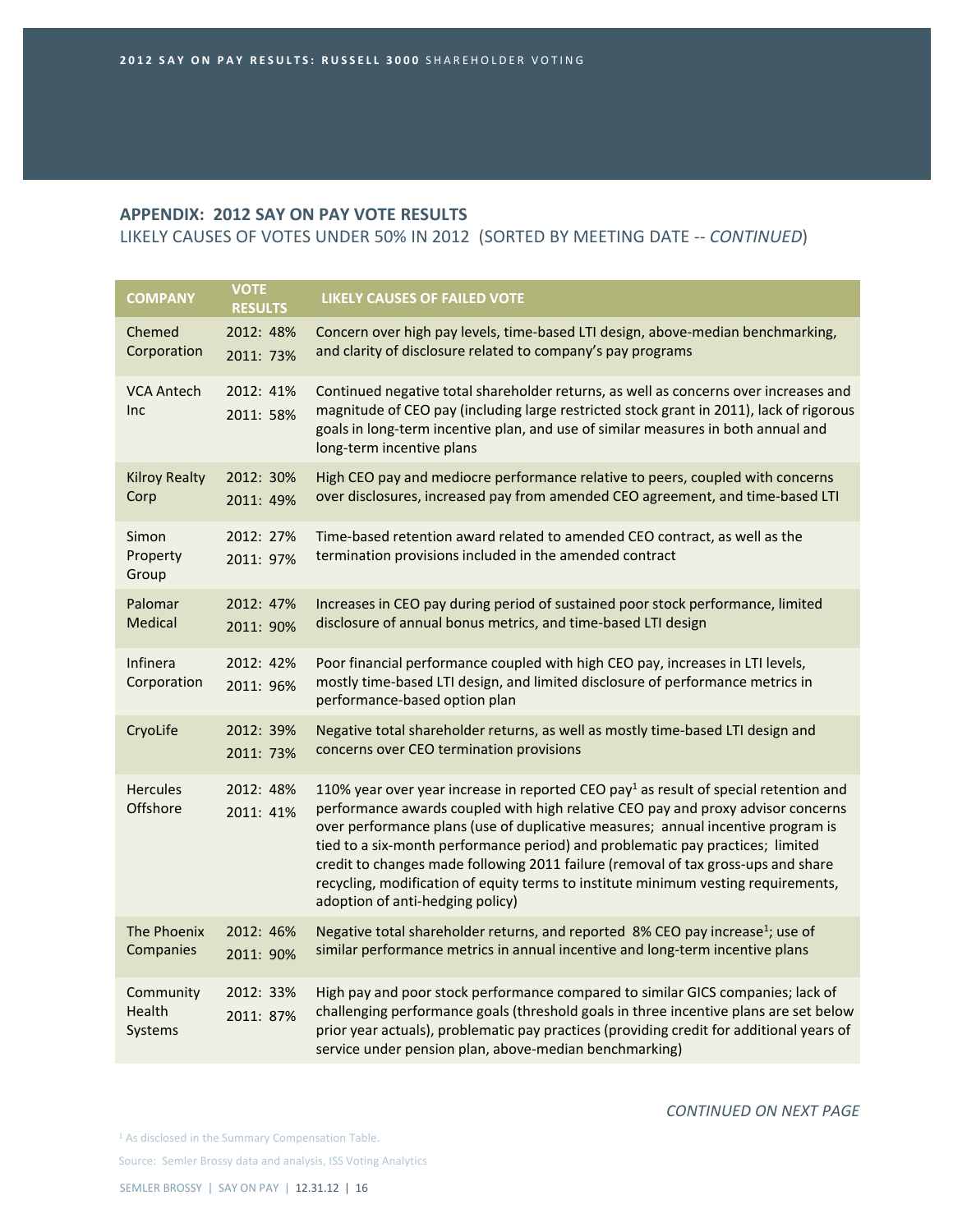LIKELY CAUSES OF VOTES UNDER 50% IN 2012 (SORTED BY MEETING DATE ‐‐ *CONTINUED*)

| <b>COMPANY</b>                                     | <b>VOTE</b><br><b>RESULTS</b> | <b>LIKELY CAUSES OF FAILED VOTE</b>                                                                                                                                                                                                                                                                                                                                                                                                                                                                                                                                |
|----------------------------------------------------|-------------------------------|--------------------------------------------------------------------------------------------------------------------------------------------------------------------------------------------------------------------------------------------------------------------------------------------------------------------------------------------------------------------------------------------------------------------------------------------------------------------------------------------------------------------------------------------------------------------|
| Viad Corp                                          | 2012: 21%<br>2011: 85%        | Increases in CEO pay during period of sustained negative total shareholder returns as<br>well as concerns over problematic pay practices (payment of dividends on unvested<br>stock, above-median benchmarking practices, single-trigger change-in-control<br>arrangements)                                                                                                                                                                                                                                                                                        |
| Pitney<br><b>Bowes</b>                             | 2012: 35%<br>2011: 84%        | Negative total shareholder returns, coupled with concerns over increasing pay levels,<br>lack of rigorous goals in long-term cash plan, use of similar measures in both annual<br>incentive and long-term incentive plans, and problematic pay practices                                                                                                                                                                                                                                                                                                           |
| Gentiva<br>Health<br><b>Services</b>               | 2012: 36%<br>2011: 97%        | Poor total shareholder return performance, coupled with high value of CEO pay,<br>problematic benchmarking practices (selection of peers of larger size), and time-<br>vested LTI design                                                                                                                                                                                                                                                                                                                                                                           |
| Knight<br>Capital                                  | 2012: 32%<br>2011: 79%        | Lagging total shareholder returns, as well as concerns over the absolute value of CEO<br>pay, benchmarking above-median practices, time-vested LTI design, problematic pay<br>practices, and rigor of cash bonus program (provides for eligibility towards minimum<br>bonuses of \$3M for pre-tax operating income in excess of \$0)                                                                                                                                                                                                                               |
| <b>Charles River</b><br>Laboratories               | 2012: 36%<br>2011: 88%        | Poor relative total shareholder return performance compared to similar GICS<br>companies, problematic pay practices (discretionary perquisite allowances, excise tax<br>gross-ups), and time-based LTI design                                                                                                                                                                                                                                                                                                                                                      |
| Argo Group<br>International<br><b>Holdings Ltd</b> | 2012: 46%<br>2011: 76%        | Negative total shareholder returns, coupled with high relative pay, concern over the<br>time-based nature of long-term incentive awards, lack of disclosure of goals in long-<br>term incentive plan, and problematic pay practices                                                                                                                                                                                                                                                                                                                                |
| <b>Comstock</b><br><b>Resources</b>                | 2012: 35%<br>2011: 67%        | High value and discretionary nature of pay programs during period of continued poor<br>stock performance. Also concerns over excise tax gross-up provisions and proposed<br>2012 practice to benchmark cash compensation above-median; limited credit for<br>changes made following low 2011 Say on Pay vote (modified annual incentive plan in<br>2012 so that 50% of weight is tied to performance conditions; also introduced<br>benchmarking practices)                                                                                                        |
| <b>OM Group</b>                                    | 2012: 23%<br>2011: 80%        | Increases in CEO pay coupled with poor stock performance as well as concerns over<br>high relative value of pay, changes to the annual incentive program, benchmarking<br>practices, and rigor of performance goals                                                                                                                                                                                                                                                                                                                                                |
| Mylan                                              | 2012: 48%<br>2011: 64%        | Continued high pay levels coupled with concerns over above-median benchmarking,<br>problematic pay practices, mostly time-based LTI design, and extension of<br>employment contracts with excise tax gross-ups for golden parachute payments;<br>limited credit for changes made following a low 2011 Say on Pay vote (waived tax<br>gross-ups on imputed income from aircraft/automobile usage, eliminated all tax<br>gross-ups on perquisites, adopted policy not to enter into new agreements with<br>officers with tax gross-ups on golden parachute payments) |

*CONTINUED ON NEXT PAGE*

<sup>1</sup> As disclosed in the Summary Compensation Table.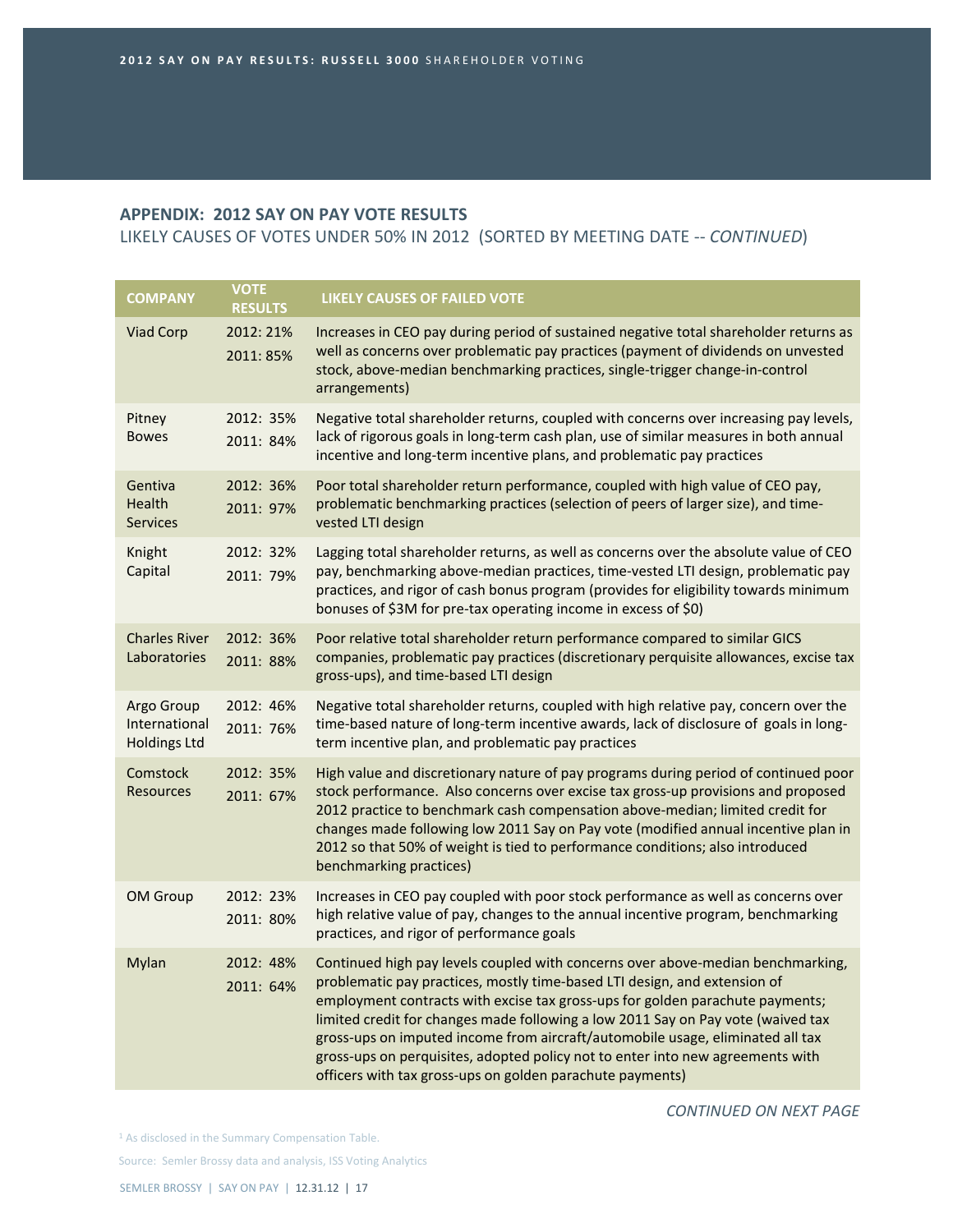LIKELY CAUSES OF VOTES UNDER 50% IN 2012 (SORTED BY MEETING DATE ‐‐ *CONTINUED*)

| <b>COMPANY</b>                    | <b>VOTE</b><br><b>RESULTS</b> | <b>LIKELY CAUSES OF FAILED VOTE</b>                                                                                                                                                                                                                                                                                                                                                          |
|-----------------------------------|-------------------------------|----------------------------------------------------------------------------------------------------------------------------------------------------------------------------------------------------------------------------------------------------------------------------------------------------------------------------------------------------------------------------------------------|
| <b>Sterling</b><br><b>Bancorp</b> | 2012: 40%<br>2011: 91%        | Negative total shareholder returns coupled with high pay levels, problematic pay<br>practices (high pension value, excise tax gross-ups), mostly time-based LTI design,<br>and lack of rigorous cash bonus goals                                                                                                                                                                             |
| Tower<br>Group                    | 2012: 30%<br>2011: 97%        | Negative total shareholder returns coupled with continued high pay levels and<br>concerns over use of similar performance metrics and periods in annual incentive<br>and long-term incentive plans and problematic pay practices (high SERP benefits,<br>pledging of company stock)                                                                                                          |
| Cenveo                            | 2012: 40%<br>2011: 56%        | Negative total shareholder return and financial performance coupled with continued<br>high pay levels, ongoing compensation increases from discretionary awards, internal<br>pay disparity, and problematic pay practices; limited credit for changes made<br>following low 2011 Say on Pay vote (promised to cease discretionary awards and tie<br>equity grants to performance conditions) |
| Manitowoc<br>Company              | 2012: 48%<br>2011: 75%        | Negative total shareholder return and concerns over overall high pay levels, rigor of<br>annual incentive performance metrics, mostly time-based LTI design, and existing<br>problematic pay practices (excise tax gross-ups and "walk-away" provisions under<br>change-in-control)                                                                                                          |
| <b>NRG Energy</b>                 | 2012: 44%<br>2011: 59%        | Negative total shareholder return coupled with concerns that the long-term<br>incentive plan is not significantly performance-based and concerns over the rigor of<br>the Company's new market stock unit program                                                                                                                                                                            |
| Ryland<br>Group                   | 2012: 41%<br>2011: 62%        | Continued high pay levels during a period of poor stock performance relative to<br>peers; limited credit for several changes made following a low 2011 Say on Pay vote<br>(added performance measures tied to Return on Equity, eliminated discretionary<br>bonus component, 25% year over year decrease in reported CEO pay <sup>1</sup> )                                                  |
| Cooper<br><b>Industries</b>       | 2012: 29%<br>2011: 50%        | Continued overall high pay levels and concerns regarding the rigor of performance<br>metrics; limited credit for several changes made following a low 2011 Say on Pay<br>vote (eliminated payment of discretionary bonuses, clarified rationale for 2010<br>special restricted stock grant, added clawback policy)                                                                           |
| FirstMerit<br>Corporation         | 2012: 46%<br>2011: 87%        | Increase in reported CEO total pay year over year and concerns over existing excise<br>tax gross-ups and internal pay equity                                                                                                                                                                                                                                                                 |
| Citigroup                         | 2012: 45%<br>2011: 93%        | High value and discretionary nature of long-term retention awards granted to the<br>CEO during a period of continued poor stock performance                                                                                                                                                                                                                                                  |
| <b>KB Home</b>                    | 2012: 46%<br>2011: 61%        | Negative total shareholder return and concerns over a discretionary annual incentive<br>plan and internal pay disparity                                                                                                                                                                                                                                                                      |

*CONTINUED ON NEXT PAGE*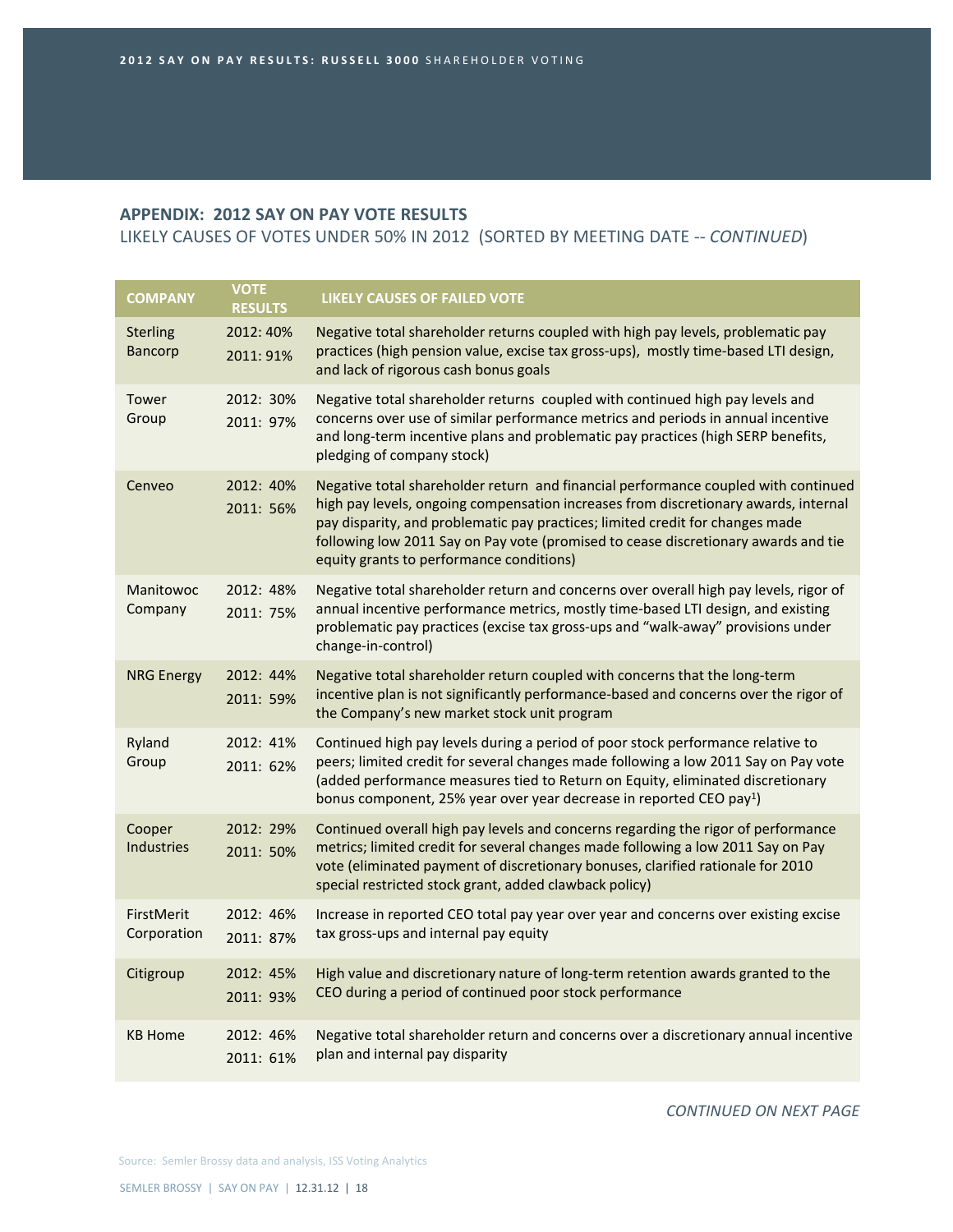LIKELY CAUSES OF VOTES UNDER 50% IN 2012 (SORTED BY MEETING DATE ‐‐ *CONTINUED*)

| <b>COMPANY</b>                             | <b>VOTE</b><br><b>RESULTS</b> | LIKELY CAUSES OF FAILED VOTE                                                                                                                                                                                                          |
|--------------------------------------------|-------------------------------|---------------------------------------------------------------------------------------------------------------------------------------------------------------------------------------------------------------------------------------|
| <b>International</b><br>Game<br>Technology | 2012:44%<br>2011: 82%         | Increased year over year pay levels due to a one-time special award, targeted pay<br>positioning above the 50 <sup>th</sup> percentile, and a long-term incentive plan that proxy<br>advisors do not consider to be performance based |
| Actuant<br>Corporation                     | 2012: 46%<br>2011: NA         | Above-median benchmarking and a recently adopted SERP plan                                                                                                                                                                            |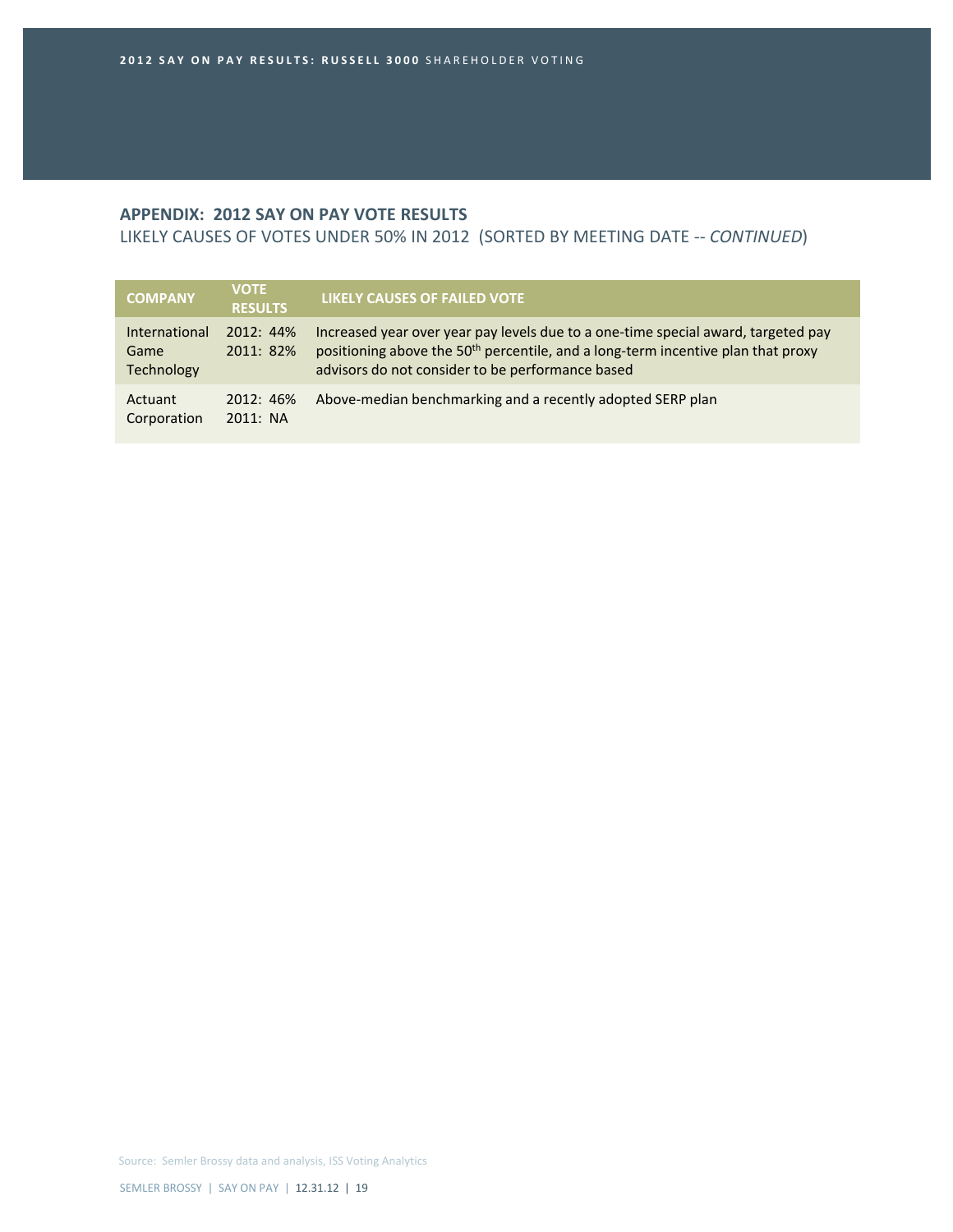# **APPENDIX: 2012 SAY ON PAY VOTE RESULTS** COMPANIES BETWEEN 50% ‐ 70% IN 2012

# **2012 Say on Pay Vote Results for Companies Between 50% ‐ 70%1, <sup>2</sup>**

*Russell 3000, n=139*

|                                         | <b>Meeting</b>            |                                                | S&P          | <b>Trailing 4Q</b> |      | Say on Pay Vote Results |        |        | <b>TSR (as of FYE 2011)</b> |        |
|-----------------------------------------|---------------------------|------------------------------------------------|--------------|--------------------|------|-------------------------|--------|--------|-----------------------------|--------|
| Company                                 | Date $\blacktriangledown$ | <b>GICS Industry</b>                           | 500          | Revenue            | 2012 | 2011                    | YOY    | $1-Yr$ | $3-Yr$                      | $5-Yr$ |
| Powerwave Technologies Inc              | 12/17/12                  | Communications Equipment                       |              | \$351              | 65%  | 88%                     | $-23%$ | $-84%$ | $-6%$                       | $-42%$ |
| WMS Industries Inc.                     | 12/06/12                  | Hotels, Restaurants & Leisure                  |              | \$693              | 57%  | 97%                     | $-40%$ | $-35%$ | $-14%$                      | $-7%$  |
| Farmer Brothers Company                 | 12/06/12                  | <b>Food Products</b>                           |              | \$493              | 63%  | 88%                     | $-25%$ | $-21%$ | $-29%$                      | $-18%$ |
| Harman International Industries Inc.    | 12/05/12                  | Household Durables                             | $\mathsf{X}$ | \$4,312            | 57%  | 73%                     | $-16%$ | $-12%$ | 29%                         | $-19%$ |
| Unilife Corp                            | 11/29/12                  | Health Care Equipment & Supplies               |              | \$4                | 69%  | 84%                     | $-15%$ | $-35%$ | $\sim$                      |        |
| Aruba Networks Inc                      | 11/29/12                  | Communications Equipment                       |              | \$542              | 67%  | 89%                     | $-22%$ | $-38%$ | 17%                         | $-7%$  |
| SWS Group Inc.                          | 11/15/12                  | Capital Markets                                |              | \$348              | 64%  | 86%                     | $-22%$ | $-11%$ | $-26%$                      | $-23%$ |
| Hain Celestial Group Inc (The)          | 11/15/12                  | <b>Food Products</b>                           |              | \$1,451            | 68%  | 71%                     | $-3%$  | 65%    | 52%                         | 15%    |
| Maxim Integrated Products Inc.          | 11/14/12                  | Semiconductors & Semiconductor Equipment       |              | \$2,391            | 69%  | 73%                     | $-4%$  | 4%     | 22%                         | $-1%$  |
| Ethan Allen Interiors Inc.              | 11/13/12                  | Household Durables                             |              | \$732              | 57%  | 96%                     | $-39%$ | $-5%$  | 26%                         | $-8%$  |
| JAKKS Pacific Inc                       | 11/02/12                  | Leisure Equipment & Products                   |              | \$679              | 58%  | 76%                     | $-18%$ | $-22%$ | $-12%$                      | $-8%$  |
| Peregrine Pharmaceuticals Inc           | 10/18/12                  | Biotechnology                                  |              | \$16               | 61%  | 75%                     | $-14%$ | $-81%$ | $-37%$                      | $-38%$ |
| RealNetworks Inc                        | 10/18/12                  | Internet Software & Services                   |              | \$315              | 54%  | 75%                     | $-21%$ | $-36%$ | $-9%$                       | $-24%$ |
| RPM International Inc                   | 10/04/12                  | Chemicals                                      |              | \$3,657            | 68%  | 78%                     | $-10%$ | 16%    | 25%                         | 7%     |
| GT Advanced Technologies Inc            | 08/22/12                  | Semiconductors & Semiconductor Equipment       |              | \$956              | 67%  | 98%                     | $-31%$ | $-22%$ | 8%                          | ÷,     |
| RealD Inc                               | 08/02/12                  | Electronic Equipment, Instruments & Components |              | \$255              | 65%  | 86%                     | $-20%$ | $-51%$ | $\sim$                      |        |
| MPG Office Trust Inc                    | 07/27/12                  | Real Estate Investment Trusts (REITs)          |              | \$353              | 70%  | 99%                     | $-29%$ | $-28%$ | 11%                         | $-45%$ |
| Electronic Arts Inc.                    | 07/26/12                  | Software                                       | $\mathsf{X}$ | \$4,143            | 59%  | 88%                     | $-29%$ | $-16%$ | $-3%$                       | $-20%$ |
| McKesson Corp                           | 07/25/12                  | Health Care Providers & Services               | $\mathsf{X}$ | \$122,734          | 62%  | 70%                     | $-8%$  | 12%    | 37%                         | 9%     |
| Yahoo Inc                               | 07/12/12                  | Internet Software & Services                   | $\mathsf X$  | \$4,991            | 50%  | 69%                     | $-19%$ | $-3%$  | 10%                         | $-9%$  |
| Spectrum Pharmaceuticals Inc            | 06/22/12                  | Biotechnology                                  |              | \$209              | 53%  | 91%                     | $-38%$ | 113%   | 114%                        | 21%    |
| Apogee Enterprises Inc                  | 06/21/12                  | <b>Building Products</b>                       |              | \$662              | 67%  | 97%                     | $-29%$ | 0%     | 15%                         | $-7%$  |
| Smith Micro Software Inc                | 06/21/12                  | Software                                       |              | \$50               | 59%  | 72%                     | $-12%$ | $-93%$ | $-41%$                      | $-40%$ |
| Wave Systems Corp.                      | 06/19/12                  | Software                                       |              | \$36               | 62%  | 73%                     | $-12%$ | $-45%$ | 80%                         | $-3%$  |
| Overseas Shipholding Group Inc.         | 06/14/12                  | Oil, Gas & Consumable Fuels                    |              | \$1,078            | 64%  | 94%                     | $-30%$ | $-67%$ | $-32%$                      | $-25%$ |
| Freeport-McMoran Copper & Gold Inc.     | 06/14/12                  | Metals & Mining                                | $\mathsf{X}$ | \$19,776           | 67%  | 46%                     | 22%    | $-37%$ | 47%                         | 8%     |
| Childrens Place Retail Stores Inc (The) | 06/13/12                  | Specialty Retail                               |              | \$1,724            | 57%  | 98%                     | $-41%$ | 19%    | 38%                         | $-2%$  |
| Affymax Inc                             | 06/13/12                  | Biotechnology                                  |              | \$94               | 65%  | 57%                     | 8%     | $-1%$  | $-13%$                      | $-28%$ |
| Cleveland BioLabs Inc                   | 06/13/12                  | Biotechnology                                  |              | \$7                | 67%  | 85%                     | $-18%$ | $-60%$ | 10%                         | $-11%$ |
| Doral Financial Corp                    | 06/13/12                  | Thrifts & Mortgage Finance                     |              | \$490              | 54%  | 63%                     | $-9%$  | $-31%$ | $-50%$                      | $-56%$ |
| Chelsea Therapeutics International Ltd  | 06/12/12                  | Biotechnology                                  |              | \$0                | 64%  | 81%                     | $-16%$ | $-32%$ | 56%                         | 6%     |
| MGM Resorts International               | 06/12/12                  | Hotels, Restaurants & Leisure                  |              | \$8,624            | 64%  | 79%                     | $-14%$ | $-30%$ | $-9%$                       | $-29%$ |
| Live Nation Entertainment Inc           | 06/08/12                  | Media                                          |              | \$5,403            | 58%  | 62%                     | $-5%$  | $-27%$ | 13%                         | $-18%$ |
| Newpark Resources Inc.                  | 06/07/12                  | Energy Equipment & Services                    |              | \$1,018            | 64%  | 95%                     | $-31%$ | 54%    | 37%                         | 6%     |
| Layne Christensen Co                    | 06/07/12                  | Construction & Engineering                     |              | \$1,133            | 57%  | 94%                     | $-37%$ | $-26%$ | 14%                         | $-8%$  |
| Isis Pharmaceuticals Inc.               | 06/07/12                  | Biotechnology                                  |              | \$101              | 63%  | 97%                     | $-34%$ | $-29%$ | $-20%$                      | $-8%$  |
| Vocus Inc                               | 06/07/12                  | Internet Software & Services                   |              | \$123              | 52%  | 89%                     | $-36%$ | $-20%$ | 7%                          | 6%     |
| Autodesk Inc.                           | 06/07/12                  | Software                                       | X            | \$2,276            | 54%  | 84%                     | $-31%$ | $-12%$ | 30%                         | $-4%$  |
| Nutri System Inc                        | 06/06/12                  | Internet & Catalog Retail                      |              | \$397              | 66%  | 41%                     | 25%    | $-35%$ | 0%                          | $-25%$ |
| Devon Energy Corp                       | 06/06/12                  | Oil, Gas & Consumable Fuels                    | X            | \$11,804           | 60%  | 57%                     | 3%     | $-20%$ | $-1%$                       | $-1%$  |
| Penn National Gaming Inc                | 06/06/12                  | Hotels, Restaurants & Leisure                  |              | \$2,811            | 53%  | 58%                     | $-5%$  | 8%     | 21%                         | $-2%$  |
| InterMune Inc                           | 06/04/12                  | Biotechnology                                  |              | \$28               | 51%  | 99%                     | $-48%$ | $-65%$ | 6%                          | $-16%$ |
| Staples Inc.                            | 06/04/12                  | Specialty Retail                               | X            | \$24,954           | 61%  | 59%                     | 2%     | $-33%$ | $-1%$                       | $-9%$  |

 $1$  As of December 31, 2012.

<sup>2</sup> Continued on the following page.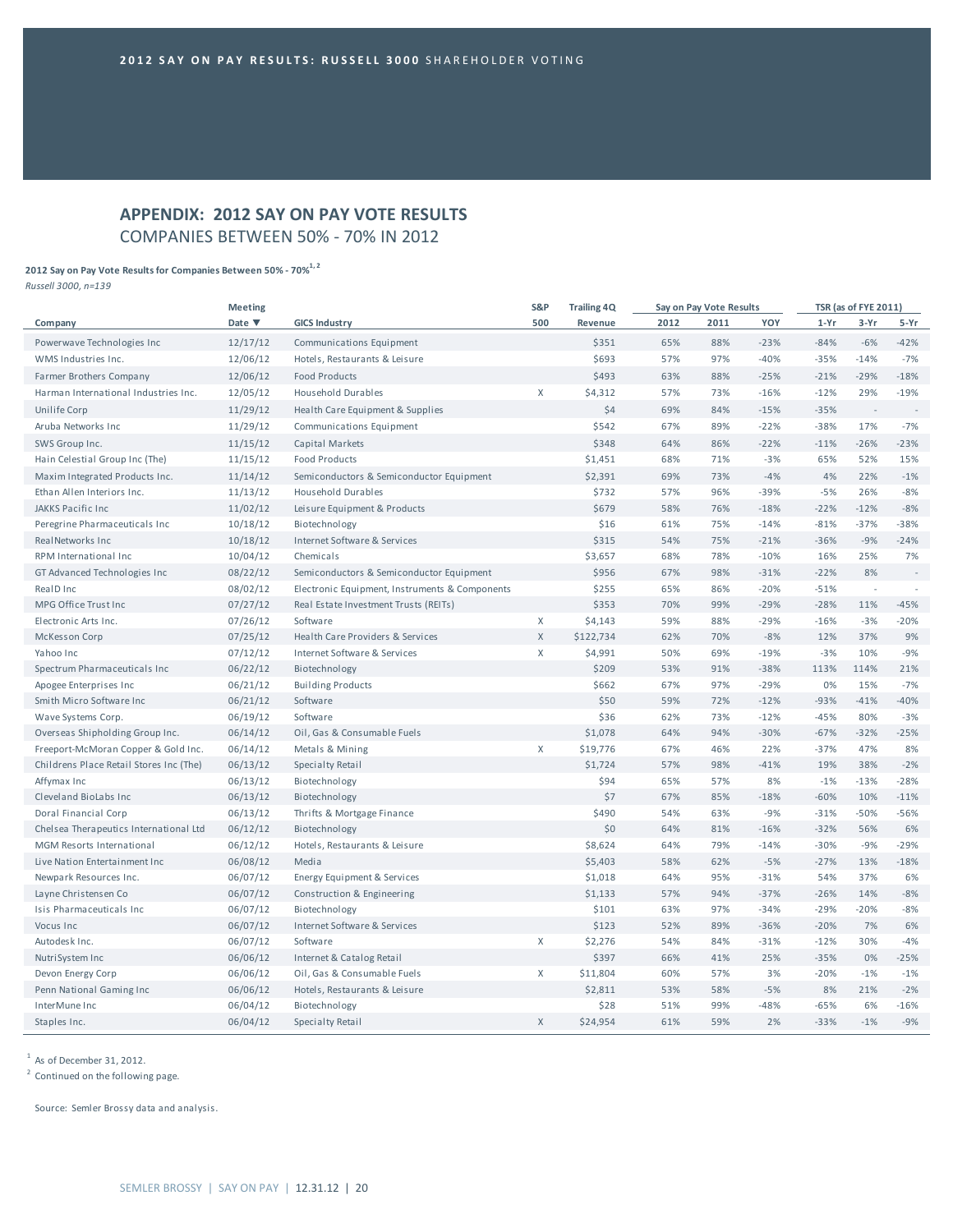# **APPENDIX: 2012 SAY ON PAY VOTE RESULTS** COMPANIES BETWEEN 50% ‐ 70% IN 2012 *(CONTINUED)*

#### **2012 Say on Pay Vote Results for Companies Between 50% ‐ 70% (continued) 1, <sup>2</sup>**

*Russell 3000, n=139*

|                                         | <b>Meeting</b>            |                                        | S&P          | <b>Trailing 4Q</b> |      | Say on Pay Vote Results |        |        | TSR (as of FYE 2011) |        |
|-----------------------------------------|---------------------------|----------------------------------------|--------------|--------------------|------|-------------------------|--------|--------|----------------------|--------|
| Company                                 | Date $\blacktriangledown$ | <b>GICS Industry</b>                   | 500          | Revenue            | 2012 | 2011                    | YOY    | $1-Yr$ | $3-Yr$               | $5-Yr$ |
| Atlas Air Worldwide Holdings Inc.       | 06/01/12                  | Air Freight & Logistics                |              | \$1,460            | 68%  | 85%                     | $-17%$ | $-31%$ | 27%                  | $-3%$  |
| iStar Financial Inc.                    | 05/31/12                  | Real Estate Investment Trusts (REITs)  |              | \$521              | 68%  | 93%                     | $-24%$ | $-32%$ | 33%                  | $-32%$ |
| Targacept Inc                           | 05/31/12                  | Biotechnology                          |              | \$81               | 68%  | 99%                     | $-31%$ | $-79%$ | 16%                  | $-9%$  |
| Level 3 Communications Inc              | 05/24/12                  | Diversified Telecommunication Services |              | \$5,005            | 58%  | 84%                     | $-26%$ | 16%    | 17%                  | $-27%$ |
| Lender Processing Services Inc          | 05/24/12                  | <b>IT Services</b>                     |              | \$2,041            | 58%  | 79%                     | $-20%$ | $-48%$ | $-19%$               | J.     |
| Strategic Hotels & Resorts Inc.         | 05/24/12                  | Real Estate Investment Trusts (REITs)  |              | \$760              | 68%  | 65%                     | 3%     | 2%     | 47%                  | $-23%$ |
| Heidrick & Struggles International Inc  | 05/24/12                  | Professional Services                  |              | \$545              | 68%  | 96%                     | $-28%$ | $-23%$ | 2%                   | $-11%$ |
| AK Steel Holding Corp                   | 05/24/12                  | Metals & Mining                        |              | \$6,396            | 69%  | 86%                     | $-17%$ | $-49%$ | $-2%$                | $-12%$ |
| NorthStar Realty Finance Corp           | 05/24/12                  | Real Estate Investment Trusts (REITs)  |              | \$512              | 62%  | 85%                     | $-22%$ | 10%    | 20%                  | $-11%$ |
| EnergySolutions Inc                     | 05/23/12                  | Commercial Services & Supplies         |              | \$1,784            | 58%  | 98%                     | $-40%$ | $-45%$ | $-18%$               | $\sim$ |
| Shutterfly Inc                          | 05/23/12                  | Internet & Catalog Retail              |              | \$507              | 64%  | 98%                     | $-34%$ | $-35%$ | 48%                  | 10%    |
| Delcath Systems Inc                     | 05/23/12                  | Health Care Equipment & Supplies       |              | \$0                | 52%  | 79%                     | $-27%$ | $-69%$ | 37%                  | $-4%$  |
| Kratos Defense & Security Solutions Inc | 05/23/12                  | Aerospace & Defense                    |              | \$815              | 55%  | 96%                     | $-41%$ | $-55%$ | $-25%$               | $-27%$ |
| Juniper Networks Inc                    | 05/22/12                  | Communications Equipment               | X            | \$4,380            | 67%  | 92%                     | $-25%$ | $-45%$ | 5%                   | 2%     |
| Orion Marine Group Inc                  | 05/22/12                  | Construction & Engineering             |              | \$232              | 53%  | 96%                     | $-43%$ | $-43%$ | $-12%$               | $\sim$ |
| California Water Service Group          | 05/22/12                  | Water Utilities                        |              | \$520              | 61%  | 94%                     | $-33%$ | 1%     | $-5%$                | 1%     |
| Consolidated Water Co. Ltd              | 05/22/12                  | Water Utilities                        |              | \$58               | 66%  | 93%                     | $-27%$ | $-3%$  | $-9%$                | $-17%$ |
| Ultra Petroleum Corp.                   | 05/22/12                  | Oil, Gas & Consumable Fuels            |              | \$1,301            | 66%  | 98%                     | $-32%$ | $-38%$ | $-5%$                | $-9%$  |
| First PacTrust Bancorp Inc              | 05/21/12                  | Thrifts & Mortgage Finance             |              | \$41               | 68%  | 99%                     | $-31%$ | $-20%$ | 5%                   | $-15%$ |
| Plains Exploration & Production Co      | 05/18/12                  | Oil, Gas & Consumable Fuels            |              | \$2,058            | 59%  | 55%                     | 5%     | 14%    | 16%                  | $-5%$  |
| Ultimate Software Group Inc (The)       | 05/18/12                  | Software                               |              | \$283              | 67%  | 65%                     | 2%     | 34%    | 65%                  | 23%    |
| J. C. Penney Company Inc.               | 05/18/12                  | Multiline Retail                       | $\mathsf{X}$ | \$16,469           | 57%  | 71%                     | $-14%$ | 33%    | 39%                  | $-10%$ |
| Rimage Corp                             | 05/17/12                  | Computers & Peripherals                |              | \$82               | 62%  | 95%                     | $-33%$ | $-22%$ | $-5%$                | $-15%$ |
| Geron Corp                              | 05/17/12                  | Biotechnology                          |              | \$2                | 63%  | 77%                     | $-14%$ | $-71%$ | $-32%$               | $-30%$ |
| Ventas Inc.                             | 05/17/12                  | Real Estate Investment Trusts (REITs)  | X            | \$2,071            | 65%  | 98%                     | $-32%$ | 10%    | 24%                  | 11%    |
| Integra LifeSciences Holdings Corp      | 05/17/12                  | Health Care Equipment & Supplies       |              | \$795              | 51%  | 89%                     | $-38%$ | $-35%$ | $-5%$                | $-6%$  |
| Pain Therapeutics Inc                   | 05/17/12                  | Pharmaceuticals                        |              | \$11               | 56%  | 93%                     | $-36%$ | $-44%$ | $-6%$                | $-11%$ |
| Career Education Corp                   | 05/17/12                  | Diversified Consumer Services          |              | \$1,787            | 52%  | 91%                     | $-39%$ | $-62%$ | $-24%$               | $-20%$ |
| Medical Properties Trust LLC            | 05/17/12                  | Real Estate Investment Trusts (REITs)  |              | \$152              | 65%  | 64%                     | 1%     | $-2%$  | 28%                  | 1%     |
| Jarden Corp                             | 05/17/12                  | <b>Household Durables</b>              |              | \$6,692            | 51%  | 56%                     | $-5%$  | $-2%$  | 39%                  | $-2%$  |
| Vertex Pharmaceuticals Inc              | 05/16/12                  | Biotechnology                          |              | \$1,776            | 51%  | 97%                     | $-46%$ | $-5%$  | 3%                   | $-2%$  |
| Morgans Hotel Group Co                  | 05/16/12                  | Hotels, Restaurants & Leisure          |              | \$196              | 66%  | 99%                     | $-33%$ | $-35%$ | 8%                   | $-19%$ |
| Minerals Technologies Inc.              | 05/16/12                  | Chemicals                              |              | \$1,039            | 53%  | 94%                     | $-41%$ | $-13%$ | 12%                  | 0%     |
| Akamai Technologies Inc                 | 05/16/12                  | Internet Software & Services           | $\chi$       | \$1,202            | 52%  | 88%                     | $-36%$ | $-31%$ | 29%                  | $-9%$  |
| Cimarex Energy Co.                      | 05/16/12                  | Oil, Gas & Consumable Fuels            |              | \$1,754            | 69%  | 75%                     | $-6%$  | $-30%$ | 33%                  | 12%    |
| <b>GMX Resources Inc</b>                | 05/16/12                  | Oil, Gas & Consumable Fuels            |              | \$105              | 66%  | 61%                     | 5%     | $-77%$ | $-63%$               | $-49%$ |
| Leucadia National Corp                  | 05/15/12                  | Diversified Financial Services         | X            | \$3,710            | 64%  | 93%                     | $-29%$ | $-21%$ | 5%                   | $-4%$  |
| FirstEnergy Corp.                       | 05/15/12                  | Electric Utilities                     | $\mathsf X$  | \$16,856           | 62%  | 96%                     | $-33%$ | 26%    | 2%                   | $-2%$  |
| Medicis Pharmaceutical Corp             | 05/15/12                  | Pharmaceuticals                        |              | \$758              | 66%  | 79%                     | $-12%$ | 25%    | 35%                  | 0%     |
| Safeway Inc                             | 05/15/12                  | Food & Staples Retailing               | $\mathsf X$  | \$43,861           | 51%  | 53%                     | $-3%$  | $-4%$  | $-2%$                | $-8%$  |
| Avid Technology Inc.                    | 05/15/12                  | Computers & Peripherals                |              | \$664              | 51%  | 79%                     | $-28%$ | $-51%$ | $-8%$                | $-26%$ |
| Allegheny Technologies Inc              | 05/11/12                  | Metals & Mining                        | $\chi$       | \$5,308            | 59%  | 55%                     | 4%     | $-12%$ | 25%                  | $-11%$ |
| Affymetrix Inc                          | 05/11/12                  | Life Sciences Tools & Services         |              | \$259              | 53%  | 83%                     | $-29%$ | $-19%$ | 11%                  | $-29%$ |

 $<sup>1</sup>$  As of December 31, 2012.</sup>

<sup>2</sup> Continued on the following page.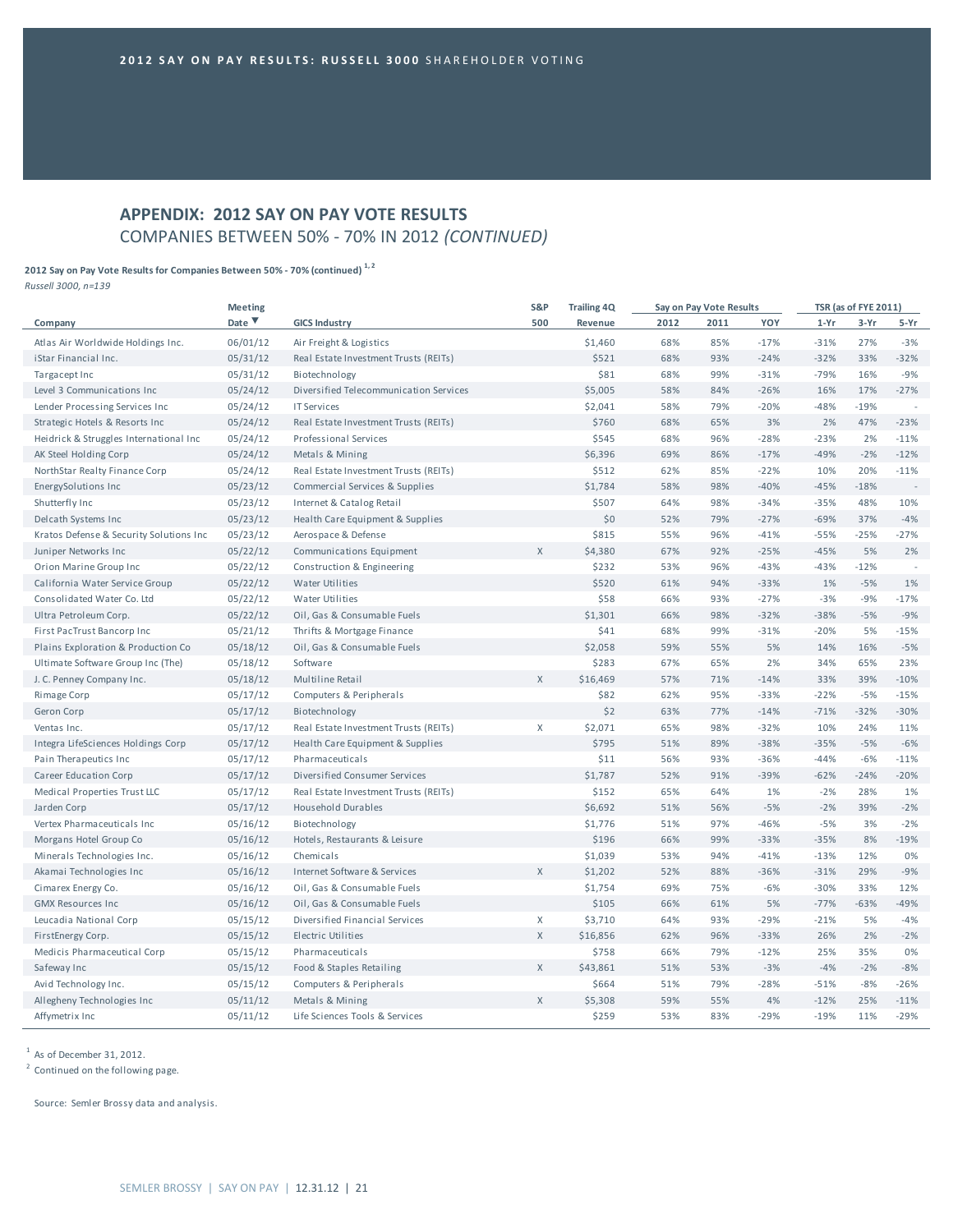# **APPENDIX: 2012 SAY ON PAY VOTE RESULTS** COMPANIES BETWEEN 50% ‐ 70% IN 2012 *(CONTINUED)*

#### **2012 Say on Pay Vote Results for Companies Between 50% ‐ 70% (continued) 1,2**

*Russell 3000, n=139*

|                                      | <b>Meeting</b> |                                                | S&P          | <b>Trailing 4Q</b> |      | Say on Pay Vote Results |        |        | <b>TSR (as of FYE 2011)</b> |        |
|--------------------------------------|----------------|------------------------------------------------|--------------|--------------------|------|-------------------------|--------|--------|-----------------------------|--------|
| Company                              | Date V         | <b>GICS Industry</b>                           | 500          | Revenue            | 2012 | 2011                    | YOY    | $1-Yr$ | $3-Yr$                      | 5-Yr   |
| Artio Global Investors Inc           | 05/11/12       | Capital Markets                                |              | \$238              | 69%  | 96%                     | $-28%$ | $-66%$ | $\sim$                      |        |
| Quest Diagnostics Inc                | 05/11/12       | Health Care Providers & Services               | X            | \$7,625            | 62%  | 93%                     | $-32%$ | 8%     | 5%                          | 3%     |
| Middleby Corp (The)                  | 05/10/12       | Machinery                                      |              | \$902              | 53%  | 92%                     | $-38%$ | 11%    | 51%                         | 12%    |
| Dun & Bradstreet Corp (The)          | 05/09/12       | Professional Services                          | X            | \$1,758            | 65%  | 87%                     | $-22%$ | $-7%$  | 1%                          | 0%     |
| GenOn Energy Inc                     | 05/09/12       | Independent Power Producers & Energy Traders   |              | \$3,521            | 65%  | 96%                     | $-31%$ | $-31%$ | $-27%$                      | $-25%$ |
| Cousins Properties Inc               | 05/08/12       | Real Estate Investment Trusts (REITs)          |              | \$158              | 61%  | 94%                     | $-33%$ | $-21%$ | $-18%$                      | $-25%$ |
| <b>ITT Educational Services Inc.</b> | 05/08/12       | Diversified Consumer Services                  |              | \$1,459            | 65%  | 61%                     | 5%     | $-11%$ | $-16%$                      | $-3%$  |
| Synchronoss Technologies Inc         | 05/08/12       | Software                                       |              | \$241              | 69%  | 99%                     | $-29%$ | 13%    | 42%                         | 17%    |
| Altera Corp                          | 05/08/12       | Semiconductors & Semiconductor Equipment       | $\mathsf{X}$ | \$1,912            | 66%  | 82%                     | $-16%$ | 5%     | 32%                         | 14%    |
| Forest Oil Corp.                     | 05/08/12       | Oil, Gas & Consumable Fuels                    |              | \$696              | 50%  | 84%                     | $-34%$ | $-52%$ | 3%                          | $-11%$ |
| Itron Inc                            | 05/04/12       | Electronic Equipment, Instruments & Components |              | \$2,442            | 52%  | 95%                     | $-43%$ | $-35%$ | $-18%$                      | $-7%$  |
| GEO Group Inc (The)                  | 05/04/12       | Commercial Services & Supplies                 |              | \$1,633            | 60%  | 79%                     | $-19%$ | $-32%$ | $-2%$                       | $-2%$  |
| Brink's Co (The)                     | 05/04/12       | Commercial Services & Supplies                 |              | \$3,939            | 55%  | 71%                     | $-15%$ | 1%     | 2%                          | $-2%$  |
| Health Care REIT Inc.                | 05/03/12       | Real Estate Investment Trusts (REITs)          | X            | \$1,609            | 64%  | 95%                     | $-32%$ | 21%    | 16%                         | 11%    |
| <b>SPX Corp</b>                      | 05/03/12       | Machinery                                      |              | \$5,428            | 52%  | 79%                     | $-27%$ | $-14%$ | 16%                         | 1%     |
| Imation Corp.                        | 05/02/12       | Computers & Peripherals                        |              | \$1,256            | 66%  | 89%                     | $-23%$ | $-44%$ | $-25%$                      | $-34%$ |
| Hess Corp                            | 05/02/12       | Oil, Gas & Consumable Fuels                    | $\mathsf{X}$ | \$37,933           | 57%  | 87%                     | $-30%$ | $-25%$ | 3%                          | 3%     |
| EnPro Industries Inc.                | 05/02/12       | Machinery                                      |              | \$1,147            | 63%  | 92%                     | $-29%$ | $-21%$ | 15%                         | $0\%$  |
| National CineMedia Inc               | 05/01/12       | Media                                          |              | \$444              | 69%  | 93%                     | $-23%$ | $-34%$ | 12%                         | $\sim$ |
| Lincoln Educational Services Corp    | 05/01/12       | Diversified Consumer Services                  |              | \$472              | 64%  | 62%                     | 2%     | $-45%$ | $-13%$                      | $-9%$  |
| CONSOL Energy Inc.                   | 05/01/12       | Oil, Gas & Consumable Fuels                    | X            | \$5,895            | 54%  | 55%                     | $-1%$  | $-24%$ | 10%                         | 4%     |
| Rovi Corp                            | 05/01/12       | Software                                       |              | \$704              | 70%  | 88%                     | $-18%$ | $-60%$ | 25%                         | $-3%$  |
| Motorola Solutions Inc               | 04/30/12       | Communications Equipment                       | $\mathsf{X}$ | \$8,275            | 58%  | 89%                     | $-30%$ | 25%    | 37%                         | $-10%$ |
| Deltic Timber Corp                   | 04/26/12       | Paper & Forest Products                        |              | \$123              | 70%  | 88%                     | $-19%$ | 8%     | 10%                         | 2%     |
| Rambus Inc                           | 04/26/12       | Semiconductors & Semiconductor Equipment       |              | \$313              | 52%  | 86%                     | $-34%$ | $-63%$ | $-22%$                      | $-17%$ |
| <b>USEC Inc</b>                      | 04/26/12       | Oil, Gas & Consumable Fuels                    |              | \$1,853            | 64%  | 86%                     | $-22%$ | $-81%$ | $-37%$                      | $-38%$ |
| <b>NYSE Euronext</b>                 | 04/26/12       | Diversified Financial Services                 | X            | \$4,356            | 57%  | 84%                     | $-27%$ | $-9%$  | 3%                          | $-20%$ |
| Lockheed Martin Corp                 | 04/26/12       | Aerospace & Defense                            | X            | \$47,166           | 68%  | 69%                     | $-1%$  | 21%    | 2%                          | 0%     |
| Johnson & Johnson                    | 04/26/12       | Pharmaceuticals                                | $\mathsf{X}$ | \$64,996           | 57%  | 61%                     | $-4%$  | 10%    | 7%                          | 3%     |
| Janus Capital Group Inc              | 04/26/12       | Capital Markets                                |              | \$935              | 61%  | 40%                     | 21%    | $-50%$ | $-7%$                       | $-21%$ |
| True Religion Apparel Inc            | 04/25/12       | Textiles, Apparel & Luxury Goods               |              | \$433              | 57%  | 81%                     | $-24%$ | 55%    | 41%                         | 18%    |
| Associated Banc-Corp                 | 04/24/12       | Commercial Banks                               |              | \$1,027            | 64%  | 94%                     | $-30%$ | $-26%$ | $-18%$                      | $-18%$ |
| United States Steel Corp             | 04/24/12       | Metals & Mining                                | $\mathsf{X}$ | \$20,192           | 65%  | 66%                     | $-1%$  | $-54%$ | $-10%$                      | $-18%$ |
| Lazard Ltd                           | 04/24/12       | Capital Markets                                |              | \$1,947            | 51%  | 53%                     | $-2%$  | $-33%$ | $-3%$                       | $-10%$ |
| Huntington Bancshares Inc            | 04/19/12       | <b>Commercial Banks</b>                        | $\mathsf{X}$ | \$2,966            | 61%  | 93%                     | $-32%$ | $-19%$ | $-9%$                       | $-23%$ |
| Cogent Communications Group Inc      | 04/19/12       | Diversified Telecommunication Services         |              | \$309              | 68%  | 39%                     | 29%    | 19%    | 37%                         | 1%     |
| Bard (C.R.) Inc.                     | 04/18/12       | Health Care Equipment & Supplies               | $\times$     | \$2,926            | 60%  | 84%                     | $-24%$ | $-6%$  | 1%                          | 1%     |
| Greenhill & Co Inc                   | 04/18/12       | Capital Markets                                |              | \$328              | 59%  | 78%                     | $-19%$ | $-54%$ | $-17%$                      | $-11%$ |
| Adobe Systems Inc                    | 04/12/12       | Software                                       | X            | \$4,234            | 58%  | 59%                     | $-1%$  | $-1%$  | 6%                          | $-7%$  |
| United Technologies Corp             | 04/11/12       | Aerospace & Defense                            | X            | \$57,270           | 61%  | 97%                     | $-36%$ | $-5%$  | 14%                         | 6%     |
| Bank of New York Mellon Corp (The)   | 04/10/12       | Capital Markets                                | $\mathsf X$  | \$15,214           | 59%  | 80%                     | $-21%$ | $-33%$ | $-10%$                      | $-12%$ |
| Concur Technologies Inc              | 03/14/12       | Software                                       |              | \$440              | 62%  | 99%                     | $-38%$ | 98%    | 23%                         | 19%    |
| Walt Disney Co (The)                 | 03/13/12       | Media                                          | $\mathsf{X}$ | \$42,278           | 57%  | 77%                     | $-20%$ | 76%    | 25%                         | 10%    |

 $<sup>1</sup>$  As of December 31, 2012.</sup>

<sup>2</sup> Continued on the following page.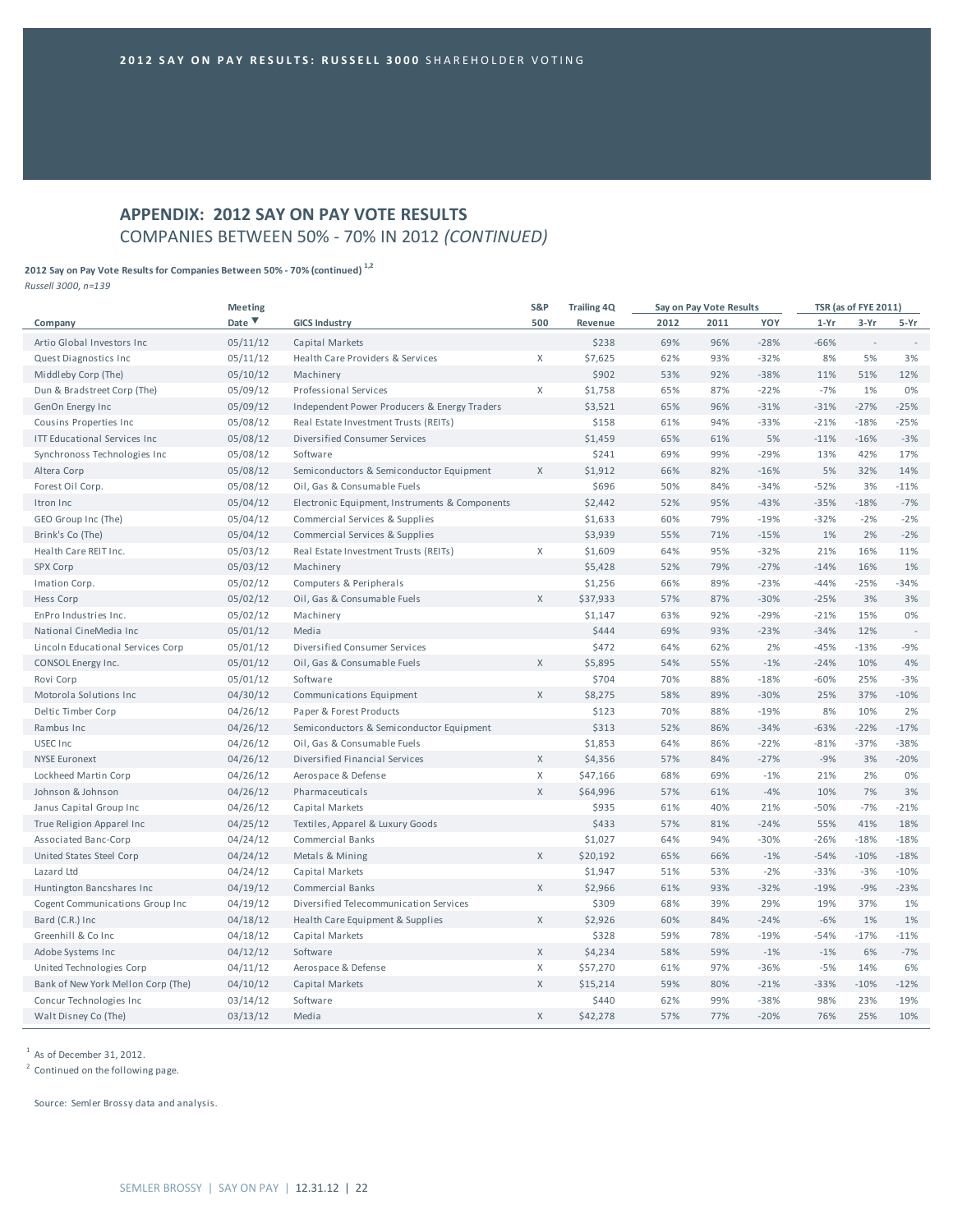# **APPENDIX: 2012 SAY ON PAY VOTE RESULTS** COMPANIES BETWEEN 50% ‐ 70% IN 2012 *(CONTINUED)*

#### **2012 Say on Pay Vote Results for Companies Between 50% ‐ 70% (continued) <sup>1</sup>**

*Russell 3000, n=139*

|                                  | <b>Meeting</b> |                                | S&P | <b>Trailing 4Q</b> |      | Say on Pay Vote Results  |                          |        | <b>TSR (as of FYE 2011)</b> |        |
|----------------------------------|----------------|--------------------------------|-----|--------------------|------|--------------------------|--------------------------|--------|-----------------------------|--------|
| Company                          | Date           | <b>GICS Industry</b>           | 500 | Revenue            | 2012 | 2011                     | YOY                      | $1-Yr$ | $3-Yr$                      | 5-Yr   |
| <b>AECOM Technology Corp</b>     | 03/08/12       | Construction & Engineering     |     | \$8,218            | 58%  | 61%                      | $-3%$                    | 20%    | $-8%$                       | $-10%$ |
| QUALCOMM Inc.                    | 03/06/12       | Communications Equipment       | X   | \$19,121           | 69%  | 95%                      | $-26%$                   | 30%    | 13%                         | 10%    |
| TransDigm Group Inc              | 02/23/12       | Aerospace & Defense            |     | \$1,700            | 54%  | 98%                      | $-43%$                   | 74%    | 50%                         | 30%    |
| Multimedia Games Holding Co Inc  | 02/01/12       | Hotels, Restaurants & Leisure  |     | \$156              | 66%  | 92%                      | $-26%$                   | 289%   | 45%                         | 13%    |
| Enzo Biochem Inc.                | 01/26/12       | Life Sciences Tools & Services |     | \$103              | 57%  | $\overline{\phantom{a}}$ | $\overline{\phantom{a}}$ | $-61%$ | $-33%$                      | $-35%$ |
| Johnson Controls Inc.            | 01/25/12       | Auto Components                | X   | \$41,955           | 58%  | 62%                      | $-4%$                    | 6%     | 4%                          | $-5%$  |
| Schnitzer Steel Industries Inc   | 01/25/12       | Metals & Mining                |     | \$3,122            | 59%  |                          | $\overline{\phantom{a}}$ | $-38%$ | $-20%$                      | $-14%$ |
| ModusLink Global Solutions Inc   | 01/20/12       | <b>IT Services</b>             |     | \$791              | 69%  |                          | ٠                        | $-18%$ | $-18%$                      | $-24%$ |
| Comtech Telecommunications Corp. | 01/13/12       | Communications Equipment       |     | \$403              | 68%  |                          | $\overline{\phantom{a}}$ | 5%     | $-3%$                       | $-8%$  |
| Greenbrier Companies Inc. (The)  | 01/06/12       | Machinery                      |     | \$1,825            | 52%  | $\overline{\phantom{a}}$ | ۰                        | $-17%$ | 4%                          | $-13%$ |

 $1$  As of December 31, 2012.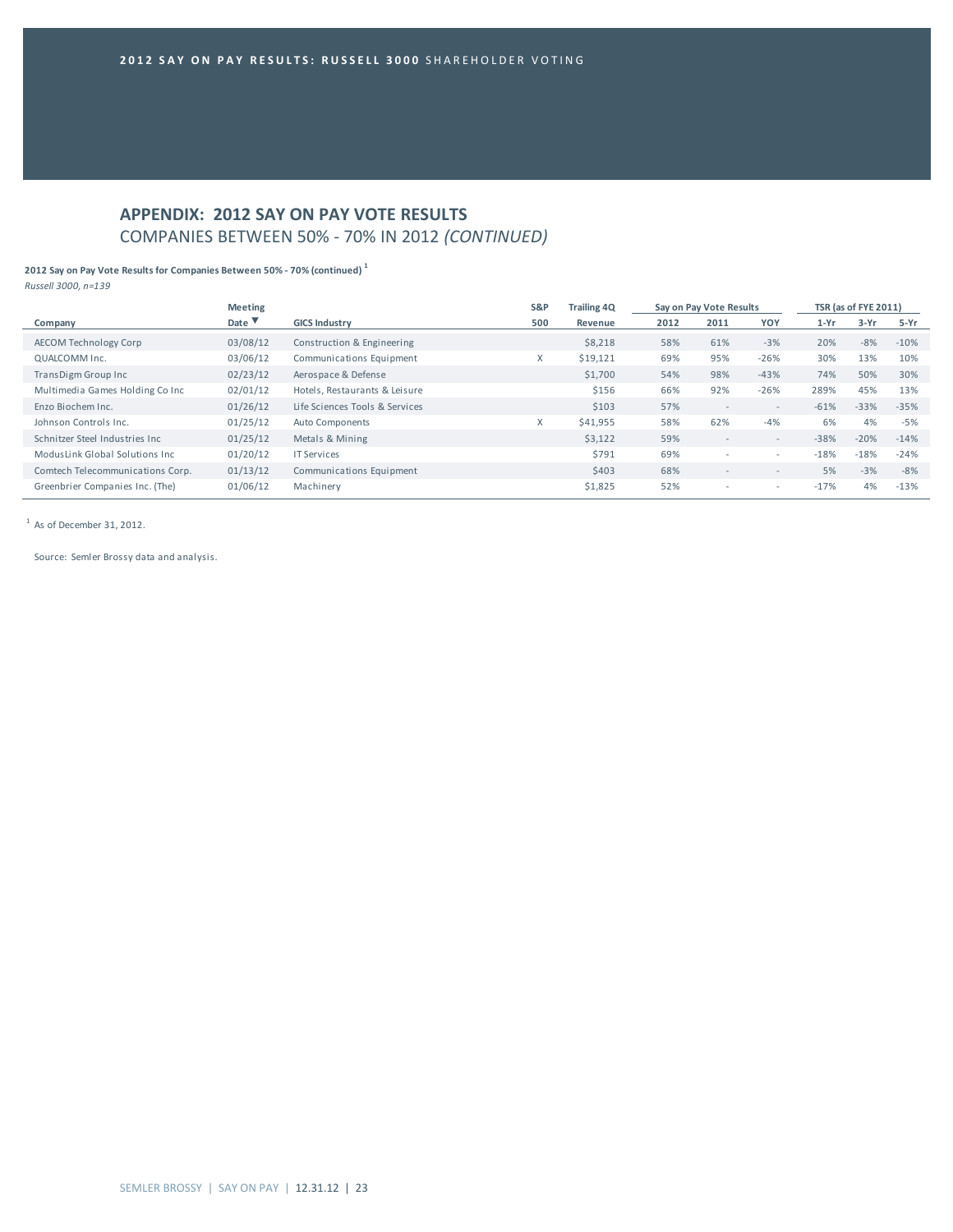# **APPENDIX: 2012 SAY ON PAY VOTE RESULTS** COMPANIES UNDER 70% IN 2011

## **2012 Say on Pay Vote Results for Companies Under 70% in 20111, <sup>2</sup>**

*Russell 3000, n=169*

| Date $\blacktriangledown$<br>500<br>YOY<br><b>FYE 2011</b><br><b>FYE 2010</b><br><b>GICS Industry</b><br>2012<br>2011<br>Company<br>Revenue<br>12/04/12<br>79%<br>\$920<br>57%<br>$+22%$<br>15%<br>26%<br><b>Bally Technologies Inc</b><br>Hotels, Restaurants & Leisure<br>11/20/12<br>\$503<br>97%<br>63%<br>$-6%$<br>$+34%$<br>$-16%$<br>Emulex Corp.<br>Communications Equipment<br>Resmed Inc<br>11/15/12<br>Health Care Equipment & Supplies<br>\$1,393<br>81%<br>70%<br>$+12%$<br>1%<br>2%<br>42%<br>11/15/12<br>\$2,609<br>70%<br>69%<br>$+2%$<br>$-6%$<br>Cracker Barrel Old Country Store Inc<br>Hotels, Restaurants & Leisure<br>11/08/12<br>Consumer Finance<br>\$1,077<br>25%<br>62%<br>$-37%$<br>$-15%$<br>64%<br>DFC Global Corp<br>X<br>97%<br>26%<br>11/07/12<br>\$3,096<br>70%<br>$+27%$<br>49%<br><b>KLA-Tencor Corp</b><br>Semiconductors & Semiconductor Equipment<br>41%<br>66%<br>$-22%$<br>Oracle Corp<br>11/07/12<br>Software<br>X<br>\$36,980<br>$-26%$<br>53%<br>$-8%$<br>Tuesday Morning Corp.<br>11/07/12<br>Multiline Retail<br>\$827<br>96%<br>36%<br>+59%<br>17%<br>11/05/12<br>38%<br>$-23%$<br>4%<br>Cadiz Inc<br>Water Utilities<br>\$1<br>77%<br>+39%<br>97%<br>10/25/12<br>\$2,210<br>29%<br>$+68%$<br>19%<br>0%<br>Regis Corp<br>Diversified Consumer Services<br>\$542<br>76%<br>44%<br>11%<br>$-6%$<br>Synaptics Inc<br>10/23/12<br>Computers & Peripherals<br>$+31%$<br>28%<br>57%<br>$-29%$<br>21%<br>20%<br>09/14/12<br>\$398<br><b>RBC Bearings Inc</b><br>Machinery<br>98%<br>$-30%$<br>Methode Electronics Inc.<br>09/13/12<br>Electronic Equipment, Instruments & Components<br>\$458<br>62%<br>$+36%$<br>14%<br>88%<br>49%<br>40%<br>09/06/12<br>Semiconductors & Semiconductor Equipment<br>\$131<br>+39%<br>$-15%$<br>Exar Corp<br>08/15/12<br>\$366<br>30%<br>65%<br>$-35%$<br>$-16%$<br>52%<br>Iconix Brand Group Inc<br>Textiles, Apparel & Luxury Goods<br>07/25/12<br>\$122,734<br>62%<br>70%<br>$-8%$<br>12%<br>22%<br>McKesson Corp<br>Health Care Providers & Services<br>X<br>94%<br>$-40%$<br>07/23/12<br>Oil, Gas & Consumable Fuels<br>\$13<br>70%<br>$+24%$<br>21%<br>Uranium Energy Corp<br>X<br>\$4,991<br>50%<br>69%<br>$-19%$<br>$-3%$<br>$-1%$<br>Yahoo Inc<br>07/12/12<br>Internet Software & Services<br>07/12/12<br>33%<br>Bio Reference Laboratories Inc<br>Health Care Providers & Services<br>\$587<br>73%<br>63%<br>$+10%$<br>$-7%$<br>06/20/12<br>\$378<br>98%<br>45%<br>$+54%$<br>9%<br>12%<br>Blackbaud Inc<br>Software<br>$-3%$<br>06/18/12<br>Capital Markets<br>\$1,696<br>96%<br>55%<br>$+41%$<br>47%<br>Affiliated Managers Group Inc.<br>06/15/12<br>\$131<br>38%<br>63%<br>$-25%$<br>$-26%$<br>$-3%$<br>Cedar Realty Trust Inc<br>Real Estate Investment Trusts (REITs)<br>\$787<br>84%<br>69%<br>$+15%$<br>2%<br>35%<br>Shoe Carnival Inc.<br>06/14/12<br>Specialty Retail<br>$-8%$<br>X<br>25%<br>Abercrombie & Fitch Co.<br>06/14/12<br>\$4,243<br>56%<br>$-31%$<br>63%<br>Specialty Retail<br>Χ<br>06/14/12<br>\$19,776<br>67%<br>46%<br>$+22%$<br>$-37%$<br>53%<br>Freeport-McMoran Copper & Gold Inc.<br>Metals & Mining<br>$-9%$<br>06/14/12<br>Semiconductors & Semiconductor Equipment<br>\$203<br>94%<br>36%<br>+58%<br>$-31%$<br>Monolithic Power Systems Inc<br>$-31%$<br>06/13/12<br>\$490<br>54%<br>63%<br>$-9%$<br>$-62%$<br>Doral Financial Corp<br>Thrifts & Mortgage Finance<br>06/13/12<br>\$94<br>65%<br>57%<br>$+8%$<br>$-1%$<br>$-73%$<br>Affymax Inc<br>Biotechnology<br>25%<br>Premiere Global Services Inc<br>06/13/12<br>Diversified Telecommunication Services<br>\$484<br>82%<br>48%<br>$+34%$<br>$-18%$<br>84%<br>$-48%$<br>06/08/12<br>\$490<br>64%<br>$+19%$<br>$-3%$<br>Cbeyond Inc<br>Diversified Telecommunication Services<br>Live Nation Entertainment Inc<br>06/08/12<br>Media<br>\$5,403<br>58%<br>62%<br>$-5%$<br>$-27%$<br>34%<br>$-13%$<br>1%<br>06/08/12<br>Oil, Gas & Consumable Fuels<br>X<br>\$12,442<br>20%<br>58%<br>$-38%$<br>Chesapeake Energy Corp<br>06/07/12<br>\$445<br>38%<br>69%<br>$-36%$<br>5%<br>Masimo Corp<br>Health Care Equipment & Supplies<br>$-31%$<br>$-67%$<br>06/07/12<br>Health Care Providers & Services<br>\$1,482<br>98%<br>58%<br>$+40%$<br>$-31%$<br>Amedisys Inc<br>06/06/12<br>\$2,811<br>53%<br>58%<br>$-5%$<br>8%<br>29%<br>Penn National Gaming Inc<br>Hotels, Restaurants & Leisure<br>06/06/12<br>Oil, Gas & Consumable Fuels<br>X<br>\$11,804<br>60%<br>57%<br>$+3%$<br>$-20%$<br>8%<br>Devon Energy Corp<br>Internet & Catalog Retail<br>\$397<br>66%<br>41%<br>$+25%$<br>$-35%$<br>$-30%$<br>NutriSystem Inc<br>06/06/12<br>06/05/12<br>X<br>25%<br>43%<br>$-26%$<br>7%<br>Energy Equipment & Services<br>\$6,577<br>$-17%$<br>Nabors Industries Ltd<br>Staples Inc.<br>06/04/12<br>Specialty Retail<br>X<br>\$24,954<br>61%<br>59%<br>$+2%$<br>$-33%$<br>$-3%$<br>19%<br>$-56%$<br>28%<br>05/31/12<br>Internet Software & Services<br>\$402<br>68%<br>$-49%$<br>Digital River Inc<br>05/31/12<br>\$4,014<br>38%<br>49%<br>$-11%$<br>$-42%$<br>25%<br>Tutor Perini Corp<br>Construction & Engineering<br>99%<br>$-9%$<br>Belden Inc<br>\$1,985<br>69%<br>$+30%$<br>69% | <b>Meeting</b> |                      | S&P | <b>Trailing 4Q</b> | Say on Pay Vote Results | 1-Yr TSR, as of: |  |
|-------------------------------------------------------------------------------------------------------------------------------------------------------------------------------------------------------------------------------------------------------------------------------------------------------------------------------------------------------------------------------------------------------------------------------------------------------------------------------------------------------------------------------------------------------------------------------------------------------------------------------------------------------------------------------------------------------------------------------------------------------------------------------------------------------------------------------------------------------------------------------------------------------------------------------------------------------------------------------------------------------------------------------------------------------------------------------------------------------------------------------------------------------------------------------------------------------------------------------------------------------------------------------------------------------------------------------------------------------------------------------------------------------------------------------------------------------------------------------------------------------------------------------------------------------------------------------------------------------------------------------------------------------------------------------------------------------------------------------------------------------------------------------------------------------------------------------------------------------------------------------------------------------------------------------------------------------------------------------------------------------------------------------------------------------------------------------------------------------------------------------------------------------------------------------------------------------------------------------------------------------------------------------------------------------------------------------------------------------------------------------------------------------------------------------------------------------------------------------------------------------------------------------------------------------------------------------------------------------------------------------------------------------------------------------------------------------------------------------------------------------------------------------------------------------------------------------------------------------------------------------------------------------------------------------------------------------------------------------------------------------------------------------------------------------------------------------------------------------------------------------------------------------------------------------------------------------------------------------------------------------------------------------------------------------------------------------------------------------------------------------------------------------------------------------------------------------------------------------------------------------------------------------------------------------------------------------------------------------------------------------------------------------------------------------------------------------------------------------------------------------------------------------------------------------------------------------------------------------------------------------------------------------------------------------------------------------------------------------------------------------------------------------------------------------------------------------------------------------------------------------------------------------------------------------------------------------------------------------------------------------------------------------------------------------------------------------------------------------------------------------------------------------------------------------------------------------------------------------------------------------------------------------------------------------------------------------------------------------------------------------------------------------------------------------------------------------------------------------------------------------------------------------------------------------------------------------------------------------------------------------------------------------------------------------------------------------------------------------------------------------------------------------------------------------------------------------------------------------------------------------------------------|----------------|----------------------|-----|--------------------|-------------------------|------------------|--|
|                                                                                                                                                                                                                                                                                                                                                                                                                                                                                                                                                                                                                                                                                                                                                                                                                                                                                                                                                                                                                                                                                                                                                                                                                                                                                                                                                                                                                                                                                                                                                                                                                                                                                                                                                                                                                                                                                                                                                                                                                                                                                                                                                                                                                                                                                                                                                                                                                                                                                                                                                                                                                                                                                                                                                                                                                                                                                                                                                                                                                                                                                                                                                                                                                                                                                                                                                                                                                                                                                                                                                                                                                                                                                                                                                                                                                                                                                                                                                                                                                                                                                                                                                                                                                                                                                                                                                                                                                                                                                                                                                                                                                                                                                                                                                                                                                                                                                                                                                                                                                                                                                                                                                 |                |                      |     |                    |                         |                  |  |
|                                                                                                                                                                                                                                                                                                                                                                                                                                                                                                                                                                                                                                                                                                                                                                                                                                                                                                                                                                                                                                                                                                                                                                                                                                                                                                                                                                                                                                                                                                                                                                                                                                                                                                                                                                                                                                                                                                                                                                                                                                                                                                                                                                                                                                                                                                                                                                                                                                                                                                                                                                                                                                                                                                                                                                                                                                                                                                                                                                                                                                                                                                                                                                                                                                                                                                                                                                                                                                                                                                                                                                                                                                                                                                                                                                                                                                                                                                                                                                                                                                                                                                                                                                                                                                                                                                                                                                                                                                                                                                                                                                                                                                                                                                                                                                                                                                                                                                                                                                                                                                                                                                                                                 |                |                      |     |                    |                         |                  |  |
|                                                                                                                                                                                                                                                                                                                                                                                                                                                                                                                                                                                                                                                                                                                                                                                                                                                                                                                                                                                                                                                                                                                                                                                                                                                                                                                                                                                                                                                                                                                                                                                                                                                                                                                                                                                                                                                                                                                                                                                                                                                                                                                                                                                                                                                                                                                                                                                                                                                                                                                                                                                                                                                                                                                                                                                                                                                                                                                                                                                                                                                                                                                                                                                                                                                                                                                                                                                                                                                                                                                                                                                                                                                                                                                                                                                                                                                                                                                                                                                                                                                                                                                                                                                                                                                                                                                                                                                                                                                                                                                                                                                                                                                                                                                                                                                                                                                                                                                                                                                                                                                                                                                                                 |                |                      |     |                    |                         |                  |  |
|                                                                                                                                                                                                                                                                                                                                                                                                                                                                                                                                                                                                                                                                                                                                                                                                                                                                                                                                                                                                                                                                                                                                                                                                                                                                                                                                                                                                                                                                                                                                                                                                                                                                                                                                                                                                                                                                                                                                                                                                                                                                                                                                                                                                                                                                                                                                                                                                                                                                                                                                                                                                                                                                                                                                                                                                                                                                                                                                                                                                                                                                                                                                                                                                                                                                                                                                                                                                                                                                                                                                                                                                                                                                                                                                                                                                                                                                                                                                                                                                                                                                                                                                                                                                                                                                                                                                                                                                                                                                                                                                                                                                                                                                                                                                                                                                                                                                                                                                                                                                                                                                                                                                                 |                |                      |     |                    |                         |                  |  |
|                                                                                                                                                                                                                                                                                                                                                                                                                                                                                                                                                                                                                                                                                                                                                                                                                                                                                                                                                                                                                                                                                                                                                                                                                                                                                                                                                                                                                                                                                                                                                                                                                                                                                                                                                                                                                                                                                                                                                                                                                                                                                                                                                                                                                                                                                                                                                                                                                                                                                                                                                                                                                                                                                                                                                                                                                                                                                                                                                                                                                                                                                                                                                                                                                                                                                                                                                                                                                                                                                                                                                                                                                                                                                                                                                                                                                                                                                                                                                                                                                                                                                                                                                                                                                                                                                                                                                                                                                                                                                                                                                                                                                                                                                                                                                                                                                                                                                                                                                                                                                                                                                                                                                 |                |                      |     |                    |                         |                  |  |
|                                                                                                                                                                                                                                                                                                                                                                                                                                                                                                                                                                                                                                                                                                                                                                                                                                                                                                                                                                                                                                                                                                                                                                                                                                                                                                                                                                                                                                                                                                                                                                                                                                                                                                                                                                                                                                                                                                                                                                                                                                                                                                                                                                                                                                                                                                                                                                                                                                                                                                                                                                                                                                                                                                                                                                                                                                                                                                                                                                                                                                                                                                                                                                                                                                                                                                                                                                                                                                                                                                                                                                                                                                                                                                                                                                                                                                                                                                                                                                                                                                                                                                                                                                                                                                                                                                                                                                                                                                                                                                                                                                                                                                                                                                                                                                                                                                                                                                                                                                                                                                                                                                                                                 |                |                      |     |                    |                         |                  |  |
|                                                                                                                                                                                                                                                                                                                                                                                                                                                                                                                                                                                                                                                                                                                                                                                                                                                                                                                                                                                                                                                                                                                                                                                                                                                                                                                                                                                                                                                                                                                                                                                                                                                                                                                                                                                                                                                                                                                                                                                                                                                                                                                                                                                                                                                                                                                                                                                                                                                                                                                                                                                                                                                                                                                                                                                                                                                                                                                                                                                                                                                                                                                                                                                                                                                                                                                                                                                                                                                                                                                                                                                                                                                                                                                                                                                                                                                                                                                                                                                                                                                                                                                                                                                                                                                                                                                                                                                                                                                                                                                                                                                                                                                                                                                                                                                                                                                                                                                                                                                                                                                                                                                                                 |                |                      |     |                    |                         |                  |  |
|                                                                                                                                                                                                                                                                                                                                                                                                                                                                                                                                                                                                                                                                                                                                                                                                                                                                                                                                                                                                                                                                                                                                                                                                                                                                                                                                                                                                                                                                                                                                                                                                                                                                                                                                                                                                                                                                                                                                                                                                                                                                                                                                                                                                                                                                                                                                                                                                                                                                                                                                                                                                                                                                                                                                                                                                                                                                                                                                                                                                                                                                                                                                                                                                                                                                                                                                                                                                                                                                                                                                                                                                                                                                                                                                                                                                                                                                                                                                                                                                                                                                                                                                                                                                                                                                                                                                                                                                                                                                                                                                                                                                                                                                                                                                                                                                                                                                                                                                                                                                                                                                                                                                                 |                |                      |     |                    |                         |                  |  |
|                                                                                                                                                                                                                                                                                                                                                                                                                                                                                                                                                                                                                                                                                                                                                                                                                                                                                                                                                                                                                                                                                                                                                                                                                                                                                                                                                                                                                                                                                                                                                                                                                                                                                                                                                                                                                                                                                                                                                                                                                                                                                                                                                                                                                                                                                                                                                                                                                                                                                                                                                                                                                                                                                                                                                                                                                                                                                                                                                                                                                                                                                                                                                                                                                                                                                                                                                                                                                                                                                                                                                                                                                                                                                                                                                                                                                                                                                                                                                                                                                                                                                                                                                                                                                                                                                                                                                                                                                                                                                                                                                                                                                                                                                                                                                                                                                                                                                                                                                                                                                                                                                                                                                 |                |                      |     |                    |                         |                  |  |
|                                                                                                                                                                                                                                                                                                                                                                                                                                                                                                                                                                                                                                                                                                                                                                                                                                                                                                                                                                                                                                                                                                                                                                                                                                                                                                                                                                                                                                                                                                                                                                                                                                                                                                                                                                                                                                                                                                                                                                                                                                                                                                                                                                                                                                                                                                                                                                                                                                                                                                                                                                                                                                                                                                                                                                                                                                                                                                                                                                                                                                                                                                                                                                                                                                                                                                                                                                                                                                                                                                                                                                                                                                                                                                                                                                                                                                                                                                                                                                                                                                                                                                                                                                                                                                                                                                                                                                                                                                                                                                                                                                                                                                                                                                                                                                                                                                                                                                                                                                                                                                                                                                                                                 |                |                      |     |                    |                         |                  |  |
|                                                                                                                                                                                                                                                                                                                                                                                                                                                                                                                                                                                                                                                                                                                                                                                                                                                                                                                                                                                                                                                                                                                                                                                                                                                                                                                                                                                                                                                                                                                                                                                                                                                                                                                                                                                                                                                                                                                                                                                                                                                                                                                                                                                                                                                                                                                                                                                                                                                                                                                                                                                                                                                                                                                                                                                                                                                                                                                                                                                                                                                                                                                                                                                                                                                                                                                                                                                                                                                                                                                                                                                                                                                                                                                                                                                                                                                                                                                                                                                                                                                                                                                                                                                                                                                                                                                                                                                                                                                                                                                                                                                                                                                                                                                                                                                                                                                                                                                                                                                                                                                                                                                                                 |                |                      |     |                    |                         |                  |  |
|                                                                                                                                                                                                                                                                                                                                                                                                                                                                                                                                                                                                                                                                                                                                                                                                                                                                                                                                                                                                                                                                                                                                                                                                                                                                                                                                                                                                                                                                                                                                                                                                                                                                                                                                                                                                                                                                                                                                                                                                                                                                                                                                                                                                                                                                                                                                                                                                                                                                                                                                                                                                                                                                                                                                                                                                                                                                                                                                                                                                                                                                                                                                                                                                                                                                                                                                                                                                                                                                                                                                                                                                                                                                                                                                                                                                                                                                                                                                                                                                                                                                                                                                                                                                                                                                                                                                                                                                                                                                                                                                                                                                                                                                                                                                                                                                                                                                                                                                                                                                                                                                                                                                                 |                |                      |     |                    |                         |                  |  |
|                                                                                                                                                                                                                                                                                                                                                                                                                                                                                                                                                                                                                                                                                                                                                                                                                                                                                                                                                                                                                                                                                                                                                                                                                                                                                                                                                                                                                                                                                                                                                                                                                                                                                                                                                                                                                                                                                                                                                                                                                                                                                                                                                                                                                                                                                                                                                                                                                                                                                                                                                                                                                                                                                                                                                                                                                                                                                                                                                                                                                                                                                                                                                                                                                                                                                                                                                                                                                                                                                                                                                                                                                                                                                                                                                                                                                                                                                                                                                                                                                                                                                                                                                                                                                                                                                                                                                                                                                                                                                                                                                                                                                                                                                                                                                                                                                                                                                                                                                                                                                                                                                                                                                 |                |                      |     |                    |                         |                  |  |
|                                                                                                                                                                                                                                                                                                                                                                                                                                                                                                                                                                                                                                                                                                                                                                                                                                                                                                                                                                                                                                                                                                                                                                                                                                                                                                                                                                                                                                                                                                                                                                                                                                                                                                                                                                                                                                                                                                                                                                                                                                                                                                                                                                                                                                                                                                                                                                                                                                                                                                                                                                                                                                                                                                                                                                                                                                                                                                                                                                                                                                                                                                                                                                                                                                                                                                                                                                                                                                                                                                                                                                                                                                                                                                                                                                                                                                                                                                                                                                                                                                                                                                                                                                                                                                                                                                                                                                                                                                                                                                                                                                                                                                                                                                                                                                                                                                                                                                                                                                                                                                                                                                                                                 |                |                      |     |                    |                         |                  |  |
|                                                                                                                                                                                                                                                                                                                                                                                                                                                                                                                                                                                                                                                                                                                                                                                                                                                                                                                                                                                                                                                                                                                                                                                                                                                                                                                                                                                                                                                                                                                                                                                                                                                                                                                                                                                                                                                                                                                                                                                                                                                                                                                                                                                                                                                                                                                                                                                                                                                                                                                                                                                                                                                                                                                                                                                                                                                                                                                                                                                                                                                                                                                                                                                                                                                                                                                                                                                                                                                                                                                                                                                                                                                                                                                                                                                                                                                                                                                                                                                                                                                                                                                                                                                                                                                                                                                                                                                                                                                                                                                                                                                                                                                                                                                                                                                                                                                                                                                                                                                                                                                                                                                                                 |                |                      |     |                    |                         |                  |  |
|                                                                                                                                                                                                                                                                                                                                                                                                                                                                                                                                                                                                                                                                                                                                                                                                                                                                                                                                                                                                                                                                                                                                                                                                                                                                                                                                                                                                                                                                                                                                                                                                                                                                                                                                                                                                                                                                                                                                                                                                                                                                                                                                                                                                                                                                                                                                                                                                                                                                                                                                                                                                                                                                                                                                                                                                                                                                                                                                                                                                                                                                                                                                                                                                                                                                                                                                                                                                                                                                                                                                                                                                                                                                                                                                                                                                                                                                                                                                                                                                                                                                                                                                                                                                                                                                                                                                                                                                                                                                                                                                                                                                                                                                                                                                                                                                                                                                                                                                                                                                                                                                                                                                                 |                |                      |     |                    |                         |                  |  |
|                                                                                                                                                                                                                                                                                                                                                                                                                                                                                                                                                                                                                                                                                                                                                                                                                                                                                                                                                                                                                                                                                                                                                                                                                                                                                                                                                                                                                                                                                                                                                                                                                                                                                                                                                                                                                                                                                                                                                                                                                                                                                                                                                                                                                                                                                                                                                                                                                                                                                                                                                                                                                                                                                                                                                                                                                                                                                                                                                                                                                                                                                                                                                                                                                                                                                                                                                                                                                                                                                                                                                                                                                                                                                                                                                                                                                                                                                                                                                                                                                                                                                                                                                                                                                                                                                                                                                                                                                                                                                                                                                                                                                                                                                                                                                                                                                                                                                                                                                                                                                                                                                                                                                 |                |                      |     |                    |                         |                  |  |
|                                                                                                                                                                                                                                                                                                                                                                                                                                                                                                                                                                                                                                                                                                                                                                                                                                                                                                                                                                                                                                                                                                                                                                                                                                                                                                                                                                                                                                                                                                                                                                                                                                                                                                                                                                                                                                                                                                                                                                                                                                                                                                                                                                                                                                                                                                                                                                                                                                                                                                                                                                                                                                                                                                                                                                                                                                                                                                                                                                                                                                                                                                                                                                                                                                                                                                                                                                                                                                                                                                                                                                                                                                                                                                                                                                                                                                                                                                                                                                                                                                                                                                                                                                                                                                                                                                                                                                                                                                                                                                                                                                                                                                                                                                                                                                                                                                                                                                                                                                                                                                                                                                                                                 |                |                      |     |                    |                         |                  |  |
|                                                                                                                                                                                                                                                                                                                                                                                                                                                                                                                                                                                                                                                                                                                                                                                                                                                                                                                                                                                                                                                                                                                                                                                                                                                                                                                                                                                                                                                                                                                                                                                                                                                                                                                                                                                                                                                                                                                                                                                                                                                                                                                                                                                                                                                                                                                                                                                                                                                                                                                                                                                                                                                                                                                                                                                                                                                                                                                                                                                                                                                                                                                                                                                                                                                                                                                                                                                                                                                                                                                                                                                                                                                                                                                                                                                                                                                                                                                                                                                                                                                                                                                                                                                                                                                                                                                                                                                                                                                                                                                                                                                                                                                                                                                                                                                                                                                                                                                                                                                                                                                                                                                                                 |                |                      |     |                    |                         |                  |  |
|                                                                                                                                                                                                                                                                                                                                                                                                                                                                                                                                                                                                                                                                                                                                                                                                                                                                                                                                                                                                                                                                                                                                                                                                                                                                                                                                                                                                                                                                                                                                                                                                                                                                                                                                                                                                                                                                                                                                                                                                                                                                                                                                                                                                                                                                                                                                                                                                                                                                                                                                                                                                                                                                                                                                                                                                                                                                                                                                                                                                                                                                                                                                                                                                                                                                                                                                                                                                                                                                                                                                                                                                                                                                                                                                                                                                                                                                                                                                                                                                                                                                                                                                                                                                                                                                                                                                                                                                                                                                                                                                                                                                                                                                                                                                                                                                                                                                                                                                                                                                                                                                                                                                                 |                |                      |     |                    |                         |                  |  |
|                                                                                                                                                                                                                                                                                                                                                                                                                                                                                                                                                                                                                                                                                                                                                                                                                                                                                                                                                                                                                                                                                                                                                                                                                                                                                                                                                                                                                                                                                                                                                                                                                                                                                                                                                                                                                                                                                                                                                                                                                                                                                                                                                                                                                                                                                                                                                                                                                                                                                                                                                                                                                                                                                                                                                                                                                                                                                                                                                                                                                                                                                                                                                                                                                                                                                                                                                                                                                                                                                                                                                                                                                                                                                                                                                                                                                                                                                                                                                                                                                                                                                                                                                                                                                                                                                                                                                                                                                                                                                                                                                                                                                                                                                                                                                                                                                                                                                                                                                                                                                                                                                                                                                 |                |                      |     |                    |                         |                  |  |
|                                                                                                                                                                                                                                                                                                                                                                                                                                                                                                                                                                                                                                                                                                                                                                                                                                                                                                                                                                                                                                                                                                                                                                                                                                                                                                                                                                                                                                                                                                                                                                                                                                                                                                                                                                                                                                                                                                                                                                                                                                                                                                                                                                                                                                                                                                                                                                                                                                                                                                                                                                                                                                                                                                                                                                                                                                                                                                                                                                                                                                                                                                                                                                                                                                                                                                                                                                                                                                                                                                                                                                                                                                                                                                                                                                                                                                                                                                                                                                                                                                                                                                                                                                                                                                                                                                                                                                                                                                                                                                                                                                                                                                                                                                                                                                                                                                                                                                                                                                                                                                                                                                                                                 |                |                      |     |                    |                         |                  |  |
|                                                                                                                                                                                                                                                                                                                                                                                                                                                                                                                                                                                                                                                                                                                                                                                                                                                                                                                                                                                                                                                                                                                                                                                                                                                                                                                                                                                                                                                                                                                                                                                                                                                                                                                                                                                                                                                                                                                                                                                                                                                                                                                                                                                                                                                                                                                                                                                                                                                                                                                                                                                                                                                                                                                                                                                                                                                                                                                                                                                                                                                                                                                                                                                                                                                                                                                                                                                                                                                                                                                                                                                                                                                                                                                                                                                                                                                                                                                                                                                                                                                                                                                                                                                                                                                                                                                                                                                                                                                                                                                                                                                                                                                                                                                                                                                                                                                                                                                                                                                                                                                                                                                                                 |                |                      |     |                    |                         |                  |  |
|                                                                                                                                                                                                                                                                                                                                                                                                                                                                                                                                                                                                                                                                                                                                                                                                                                                                                                                                                                                                                                                                                                                                                                                                                                                                                                                                                                                                                                                                                                                                                                                                                                                                                                                                                                                                                                                                                                                                                                                                                                                                                                                                                                                                                                                                                                                                                                                                                                                                                                                                                                                                                                                                                                                                                                                                                                                                                                                                                                                                                                                                                                                                                                                                                                                                                                                                                                                                                                                                                                                                                                                                                                                                                                                                                                                                                                                                                                                                                                                                                                                                                                                                                                                                                                                                                                                                                                                                                                                                                                                                                                                                                                                                                                                                                                                                                                                                                                                                                                                                                                                                                                                                                 |                |                      |     |                    |                         |                  |  |
|                                                                                                                                                                                                                                                                                                                                                                                                                                                                                                                                                                                                                                                                                                                                                                                                                                                                                                                                                                                                                                                                                                                                                                                                                                                                                                                                                                                                                                                                                                                                                                                                                                                                                                                                                                                                                                                                                                                                                                                                                                                                                                                                                                                                                                                                                                                                                                                                                                                                                                                                                                                                                                                                                                                                                                                                                                                                                                                                                                                                                                                                                                                                                                                                                                                                                                                                                                                                                                                                                                                                                                                                                                                                                                                                                                                                                                                                                                                                                                                                                                                                                                                                                                                                                                                                                                                                                                                                                                                                                                                                                                                                                                                                                                                                                                                                                                                                                                                                                                                                                                                                                                                                                 |                |                      |     |                    |                         |                  |  |
|                                                                                                                                                                                                                                                                                                                                                                                                                                                                                                                                                                                                                                                                                                                                                                                                                                                                                                                                                                                                                                                                                                                                                                                                                                                                                                                                                                                                                                                                                                                                                                                                                                                                                                                                                                                                                                                                                                                                                                                                                                                                                                                                                                                                                                                                                                                                                                                                                                                                                                                                                                                                                                                                                                                                                                                                                                                                                                                                                                                                                                                                                                                                                                                                                                                                                                                                                                                                                                                                                                                                                                                                                                                                                                                                                                                                                                                                                                                                                                                                                                                                                                                                                                                                                                                                                                                                                                                                                                                                                                                                                                                                                                                                                                                                                                                                                                                                                                                                                                                                                                                                                                                                                 |                |                      |     |                    |                         |                  |  |
|                                                                                                                                                                                                                                                                                                                                                                                                                                                                                                                                                                                                                                                                                                                                                                                                                                                                                                                                                                                                                                                                                                                                                                                                                                                                                                                                                                                                                                                                                                                                                                                                                                                                                                                                                                                                                                                                                                                                                                                                                                                                                                                                                                                                                                                                                                                                                                                                                                                                                                                                                                                                                                                                                                                                                                                                                                                                                                                                                                                                                                                                                                                                                                                                                                                                                                                                                                                                                                                                                                                                                                                                                                                                                                                                                                                                                                                                                                                                                                                                                                                                                                                                                                                                                                                                                                                                                                                                                                                                                                                                                                                                                                                                                                                                                                                                                                                                                                                                                                                                                                                                                                                                                 |                |                      |     |                    |                         |                  |  |
|                                                                                                                                                                                                                                                                                                                                                                                                                                                                                                                                                                                                                                                                                                                                                                                                                                                                                                                                                                                                                                                                                                                                                                                                                                                                                                                                                                                                                                                                                                                                                                                                                                                                                                                                                                                                                                                                                                                                                                                                                                                                                                                                                                                                                                                                                                                                                                                                                                                                                                                                                                                                                                                                                                                                                                                                                                                                                                                                                                                                                                                                                                                                                                                                                                                                                                                                                                                                                                                                                                                                                                                                                                                                                                                                                                                                                                                                                                                                                                                                                                                                                                                                                                                                                                                                                                                                                                                                                                                                                                                                                                                                                                                                                                                                                                                                                                                                                                                                                                                                                                                                                                                                                 |                |                      |     |                    |                         |                  |  |
|                                                                                                                                                                                                                                                                                                                                                                                                                                                                                                                                                                                                                                                                                                                                                                                                                                                                                                                                                                                                                                                                                                                                                                                                                                                                                                                                                                                                                                                                                                                                                                                                                                                                                                                                                                                                                                                                                                                                                                                                                                                                                                                                                                                                                                                                                                                                                                                                                                                                                                                                                                                                                                                                                                                                                                                                                                                                                                                                                                                                                                                                                                                                                                                                                                                                                                                                                                                                                                                                                                                                                                                                                                                                                                                                                                                                                                                                                                                                                                                                                                                                                                                                                                                                                                                                                                                                                                                                                                                                                                                                                                                                                                                                                                                                                                                                                                                                                                                                                                                                                                                                                                                                                 |                |                      |     |                    |                         |                  |  |
|                                                                                                                                                                                                                                                                                                                                                                                                                                                                                                                                                                                                                                                                                                                                                                                                                                                                                                                                                                                                                                                                                                                                                                                                                                                                                                                                                                                                                                                                                                                                                                                                                                                                                                                                                                                                                                                                                                                                                                                                                                                                                                                                                                                                                                                                                                                                                                                                                                                                                                                                                                                                                                                                                                                                                                                                                                                                                                                                                                                                                                                                                                                                                                                                                                                                                                                                                                                                                                                                                                                                                                                                                                                                                                                                                                                                                                                                                                                                                                                                                                                                                                                                                                                                                                                                                                                                                                                                                                                                                                                                                                                                                                                                                                                                                                                                                                                                                                                                                                                                                                                                                                                                                 |                |                      |     |                    |                         |                  |  |
|                                                                                                                                                                                                                                                                                                                                                                                                                                                                                                                                                                                                                                                                                                                                                                                                                                                                                                                                                                                                                                                                                                                                                                                                                                                                                                                                                                                                                                                                                                                                                                                                                                                                                                                                                                                                                                                                                                                                                                                                                                                                                                                                                                                                                                                                                                                                                                                                                                                                                                                                                                                                                                                                                                                                                                                                                                                                                                                                                                                                                                                                                                                                                                                                                                                                                                                                                                                                                                                                                                                                                                                                                                                                                                                                                                                                                                                                                                                                                                                                                                                                                                                                                                                                                                                                                                                                                                                                                                                                                                                                                                                                                                                                                                                                                                                                                                                                                                                                                                                                                                                                                                                                                 |                |                      |     |                    |                         |                  |  |
|                                                                                                                                                                                                                                                                                                                                                                                                                                                                                                                                                                                                                                                                                                                                                                                                                                                                                                                                                                                                                                                                                                                                                                                                                                                                                                                                                                                                                                                                                                                                                                                                                                                                                                                                                                                                                                                                                                                                                                                                                                                                                                                                                                                                                                                                                                                                                                                                                                                                                                                                                                                                                                                                                                                                                                                                                                                                                                                                                                                                                                                                                                                                                                                                                                                                                                                                                                                                                                                                                                                                                                                                                                                                                                                                                                                                                                                                                                                                                                                                                                                                                                                                                                                                                                                                                                                                                                                                                                                                                                                                                                                                                                                                                                                                                                                                                                                                                                                                                                                                                                                                                                                                                 |                |                      |     |                    |                         |                  |  |
|                                                                                                                                                                                                                                                                                                                                                                                                                                                                                                                                                                                                                                                                                                                                                                                                                                                                                                                                                                                                                                                                                                                                                                                                                                                                                                                                                                                                                                                                                                                                                                                                                                                                                                                                                                                                                                                                                                                                                                                                                                                                                                                                                                                                                                                                                                                                                                                                                                                                                                                                                                                                                                                                                                                                                                                                                                                                                                                                                                                                                                                                                                                                                                                                                                                                                                                                                                                                                                                                                                                                                                                                                                                                                                                                                                                                                                                                                                                                                                                                                                                                                                                                                                                                                                                                                                                                                                                                                                                                                                                                                                                                                                                                                                                                                                                                                                                                                                                                                                                                                                                                                                                                                 |                |                      |     |                    |                         |                  |  |
|                                                                                                                                                                                                                                                                                                                                                                                                                                                                                                                                                                                                                                                                                                                                                                                                                                                                                                                                                                                                                                                                                                                                                                                                                                                                                                                                                                                                                                                                                                                                                                                                                                                                                                                                                                                                                                                                                                                                                                                                                                                                                                                                                                                                                                                                                                                                                                                                                                                                                                                                                                                                                                                                                                                                                                                                                                                                                                                                                                                                                                                                                                                                                                                                                                                                                                                                                                                                                                                                                                                                                                                                                                                                                                                                                                                                                                                                                                                                                                                                                                                                                                                                                                                                                                                                                                                                                                                                                                                                                                                                                                                                                                                                                                                                                                                                                                                                                                                                                                                                                                                                                                                                                 |                |                      |     |                    |                         |                  |  |
|                                                                                                                                                                                                                                                                                                                                                                                                                                                                                                                                                                                                                                                                                                                                                                                                                                                                                                                                                                                                                                                                                                                                                                                                                                                                                                                                                                                                                                                                                                                                                                                                                                                                                                                                                                                                                                                                                                                                                                                                                                                                                                                                                                                                                                                                                                                                                                                                                                                                                                                                                                                                                                                                                                                                                                                                                                                                                                                                                                                                                                                                                                                                                                                                                                                                                                                                                                                                                                                                                                                                                                                                                                                                                                                                                                                                                                                                                                                                                                                                                                                                                                                                                                                                                                                                                                                                                                                                                                                                                                                                                                                                                                                                                                                                                                                                                                                                                                                                                                                                                                                                                                                                                 |                |                      |     |                    |                         |                  |  |
|                                                                                                                                                                                                                                                                                                                                                                                                                                                                                                                                                                                                                                                                                                                                                                                                                                                                                                                                                                                                                                                                                                                                                                                                                                                                                                                                                                                                                                                                                                                                                                                                                                                                                                                                                                                                                                                                                                                                                                                                                                                                                                                                                                                                                                                                                                                                                                                                                                                                                                                                                                                                                                                                                                                                                                                                                                                                                                                                                                                                                                                                                                                                                                                                                                                                                                                                                                                                                                                                                                                                                                                                                                                                                                                                                                                                                                                                                                                                                                                                                                                                                                                                                                                                                                                                                                                                                                                                                                                                                                                                                                                                                                                                                                                                                                                                                                                                                                                                                                                                                                                                                                                                                 |                |                      |     |                    |                         |                  |  |
|                                                                                                                                                                                                                                                                                                                                                                                                                                                                                                                                                                                                                                                                                                                                                                                                                                                                                                                                                                                                                                                                                                                                                                                                                                                                                                                                                                                                                                                                                                                                                                                                                                                                                                                                                                                                                                                                                                                                                                                                                                                                                                                                                                                                                                                                                                                                                                                                                                                                                                                                                                                                                                                                                                                                                                                                                                                                                                                                                                                                                                                                                                                                                                                                                                                                                                                                                                                                                                                                                                                                                                                                                                                                                                                                                                                                                                                                                                                                                                                                                                                                                                                                                                                                                                                                                                                                                                                                                                                                                                                                                                                                                                                                                                                                                                                                                                                                                                                                                                                                                                                                                                                                                 |                |                      |     |                    |                         |                  |  |
|                                                                                                                                                                                                                                                                                                                                                                                                                                                                                                                                                                                                                                                                                                                                                                                                                                                                                                                                                                                                                                                                                                                                                                                                                                                                                                                                                                                                                                                                                                                                                                                                                                                                                                                                                                                                                                                                                                                                                                                                                                                                                                                                                                                                                                                                                                                                                                                                                                                                                                                                                                                                                                                                                                                                                                                                                                                                                                                                                                                                                                                                                                                                                                                                                                                                                                                                                                                                                                                                                                                                                                                                                                                                                                                                                                                                                                                                                                                                                                                                                                                                                                                                                                                                                                                                                                                                                                                                                                                                                                                                                                                                                                                                                                                                                                                                                                                                                                                                                                                                                                                                                                                                                 |                |                      |     |                    |                         |                  |  |
|                                                                                                                                                                                                                                                                                                                                                                                                                                                                                                                                                                                                                                                                                                                                                                                                                                                                                                                                                                                                                                                                                                                                                                                                                                                                                                                                                                                                                                                                                                                                                                                                                                                                                                                                                                                                                                                                                                                                                                                                                                                                                                                                                                                                                                                                                                                                                                                                                                                                                                                                                                                                                                                                                                                                                                                                                                                                                                                                                                                                                                                                                                                                                                                                                                                                                                                                                                                                                                                                                                                                                                                                                                                                                                                                                                                                                                                                                                                                                                                                                                                                                                                                                                                                                                                                                                                                                                                                                                                                                                                                                                                                                                                                                                                                                                                                                                                                                                                                                                                                                                                                                                                                                 |                |                      |     |                    |                         |                  |  |
|                                                                                                                                                                                                                                                                                                                                                                                                                                                                                                                                                                                                                                                                                                                                                                                                                                                                                                                                                                                                                                                                                                                                                                                                                                                                                                                                                                                                                                                                                                                                                                                                                                                                                                                                                                                                                                                                                                                                                                                                                                                                                                                                                                                                                                                                                                                                                                                                                                                                                                                                                                                                                                                                                                                                                                                                                                                                                                                                                                                                                                                                                                                                                                                                                                                                                                                                                                                                                                                                                                                                                                                                                                                                                                                                                                                                                                                                                                                                                                                                                                                                                                                                                                                                                                                                                                                                                                                                                                                                                                                                                                                                                                                                                                                                                                                                                                                                                                                                                                                                                                                                                                                                                 |                |                      |     |                    |                         |                  |  |
|                                                                                                                                                                                                                                                                                                                                                                                                                                                                                                                                                                                                                                                                                                                                                                                                                                                                                                                                                                                                                                                                                                                                                                                                                                                                                                                                                                                                                                                                                                                                                                                                                                                                                                                                                                                                                                                                                                                                                                                                                                                                                                                                                                                                                                                                                                                                                                                                                                                                                                                                                                                                                                                                                                                                                                                                                                                                                                                                                                                                                                                                                                                                                                                                                                                                                                                                                                                                                                                                                                                                                                                                                                                                                                                                                                                                                                                                                                                                                                                                                                                                                                                                                                                                                                                                                                                                                                                                                                                                                                                                                                                                                                                                                                                                                                                                                                                                                                                                                                                                                                                                                                                                                 |                |                      |     |                    |                         |                  |  |
|                                                                                                                                                                                                                                                                                                                                                                                                                                                                                                                                                                                                                                                                                                                                                                                                                                                                                                                                                                                                                                                                                                                                                                                                                                                                                                                                                                                                                                                                                                                                                                                                                                                                                                                                                                                                                                                                                                                                                                                                                                                                                                                                                                                                                                                                                                                                                                                                                                                                                                                                                                                                                                                                                                                                                                                                                                                                                                                                                                                                                                                                                                                                                                                                                                                                                                                                                                                                                                                                                                                                                                                                                                                                                                                                                                                                                                                                                                                                                                                                                                                                                                                                                                                                                                                                                                                                                                                                                                                                                                                                                                                                                                                                                                                                                                                                                                                                                                                                                                                                                                                                                                                                                 |                |                      |     |                    |                         |                  |  |
|                                                                                                                                                                                                                                                                                                                                                                                                                                                                                                                                                                                                                                                                                                                                                                                                                                                                                                                                                                                                                                                                                                                                                                                                                                                                                                                                                                                                                                                                                                                                                                                                                                                                                                                                                                                                                                                                                                                                                                                                                                                                                                                                                                                                                                                                                                                                                                                                                                                                                                                                                                                                                                                                                                                                                                                                                                                                                                                                                                                                                                                                                                                                                                                                                                                                                                                                                                                                                                                                                                                                                                                                                                                                                                                                                                                                                                                                                                                                                                                                                                                                                                                                                                                                                                                                                                                                                                                                                                                                                                                                                                                                                                                                                                                                                                                                                                                                                                                                                                                                                                                                                                                                                 | 05/30/12       | Electrical Equipment |     |                    |                         |                  |  |
| 05/30/12<br>\$442,887<br>78%<br>67%<br>$+11%$<br>19%<br>10%<br>Exxon Mobil Corp<br>Oil, Gas & Consumable Fuels<br>X                                                                                                                                                                                                                                                                                                                                                                                                                                                                                                                                                                                                                                                                                                                                                                                                                                                                                                                                                                                                                                                                                                                                                                                                                                                                                                                                                                                                                                                                                                                                                                                                                                                                                                                                                                                                                                                                                                                                                                                                                                                                                                                                                                                                                                                                                                                                                                                                                                                                                                                                                                                                                                                                                                                                                                                                                                                                                                                                                                                                                                                                                                                                                                                                                                                                                                                                                                                                                                                                                                                                                                                                                                                                                                                                                                                                                                                                                                                                                                                                                                                                                                                                                                                                                                                                                                                                                                                                                                                                                                                                                                                                                                                                                                                                                                                                                                                                                                                                                                                                                             |                |                      |     |                    |                         |                  |  |

 $<sup>1</sup>$  As of December 31, 2012.</sup>

<sup>2</sup> Continued on the following page.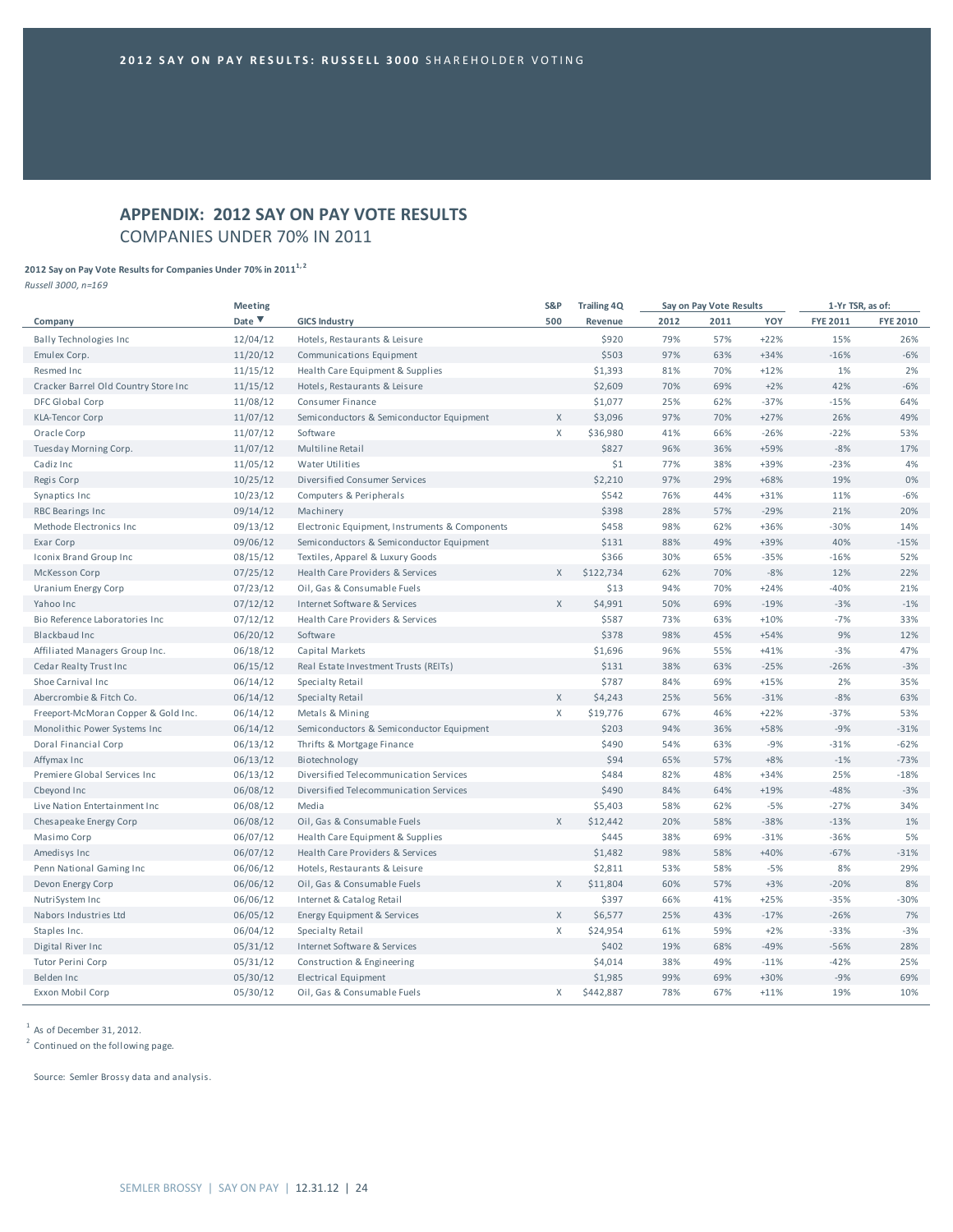# **APPENDIX: 2012 SAY ON PAY VOTE RESULTS** COMPANIES UNDER 70% IN 2011 *(CONTINUED)*

## **2012 Say on Pay Vote Results for Companies Under 70% in 2011 (continued)1, <sup>2</sup>**

*Russell 3000, n=169*

|                                      | <b>Meeting</b>            | S&P                                      | <b>Trailing 4Q</b> | Say on Pay Vote Results |      |      | 1-Yr TSR, as of: |                 |                 |
|--------------------------------------|---------------------------|------------------------------------------|--------------------|-------------------------|------|------|------------------|-----------------|-----------------|
| Company                              | Date $\blacktriangledown$ | <b>GICS Industry</b>                     | 500                | Revenue                 | 2012 | 2011 | YOY              | <b>FYE 2011</b> | <b>FYE 2010</b> |
| <b>BioMed Realty Trust Inc</b>       | 05/30/12                  | Real Estate Investment Trusts (REITs)    |                    | \$452                   | 98%  | 46%  | $+52%$           | 1%              | 23%             |
| Chesapeake Lodging Trust             | 05/25/12                  | Real Estate Investment Trusts (REITs)    |                    | \$199                   | 98%  | 68%  | $+29%$           | $-13%$          |                 |
| Aircastle Ltd                        | 05/24/12                  | Trading Companies & Distributors         |                    | \$609                   | 97%  | 67%  | $+31%$           | 27%             | 11%             |
| Strategic Hotels & Resorts Inc       | 05/24/12                  | Real Estate Investment Trusts (REITs)    |                    | \$760                   | 68%  | 65%  | $+3%$            | 2%              | 184%            |
| Limited Brands Inc.                  | 05/24/12                  | Specialty Retail                         | X                  | \$10,301                | 93%  | 62%  | $+31%$           | 57%             | 80%             |
| Douglas Emmett Inc                   | 05/24/12                  | Real Estate Investment Trusts (REITs)    |                    | \$575                   | 99%  | 59%  | $+40%$           | 13%             | 19%             |
| Vornado Realty Trust                 | 05/24/12                  | Real Estate Investment Trusts (REITs)    | $\mathsf{X}$       | \$3,115                 | 96%  | 55%  | $+42%$           | $-5%$           | 23%             |
| Big Lots Inc                         | 05/23/12                  | Multiline Retail                         | $\mathsf{X}$       | \$5,269                 | 31%  | 69%  | $-38%$           | 24%             | 12%             |
| Safety Insurance Group Inc           | 05/23/12                  | Insurance                                |                    | \$672                   | 42%  | 68%  | $-25%$           | $-11%$          | 38%             |
| <b>CME</b> Group Inc                 | 05/23/12                  | Diversified Financial Services           | X                  | \$3,244                 | 96%  | 64%  | $+32%$           | $-23%$          | $-3%$           |
| ATMI Inc                             | 05/23/12                  | Semiconductors & Semiconductor Equipment |                    | \$382                   | 96%  | 61%  | +35%             | 0%              | 7%              |
| Amgen Inc.                           | 05/23/12                  | Biotechnology                            | $\mathsf X$        | \$15,924                | 87%  | 56%  | $+32%$           | 18%             | $-3%$           |
| ION Geophysical Corp                 | 05/23/12                  | Energy Equipment & Services              |                    | \$476                   | 97%  | 55%  | $+42%$           | $-28%$          | 43%             |
| Willbros Group Inc.                  | 05/23/12                  | Energy Equipment & Services              |                    | \$1,705                 | 83%  | 53%  | +30%             | $-63%$          | $-42%$          |
| Old Dominion Freight Line Inc        | 05/22/12                  | Road & Rail                              |                    | \$1,957                 | 73%  | 69%  | $+4%$            | 27%             | 56%             |
| Vector Group Ltd                     | 05/22/12                  | Tobacco                                  |                    | \$583                   | 72%  | 63%  | $+9%$            | 18%             | 42%             |
| TriCo Bancshares                     | 05/22/12                  | Commercial Banks                         |                    | \$139                   | 90%  | 60%  | +30%             | $-10%$          | $-1%$           |
| Allstate Corp (The)                  | 05/22/12                  | Insurance                                | $\mathsf{X}$       | \$32,825                | 92%  | 57%  | +35%             | $-11%$          | 9%              |
| Rigel Pharmaceuticals Inc            | 05/22/12                  | Biotechnology                            |                    | \$5                     | 45%  | 53%  | $-8%$            | 5%              | $-21%$          |
| Navigant Consulting Inc.             | 05/22/12                  | Professional Services                    |                    | \$803                   | 94%  | 45%  | +49%             | 24%             | $-38%$          |
| Alexandria Real Estate Equities Inc. | 05/21/12                  | Real Estate Investment Trusts (REITs)    |                    | \$578                   | 80%  | 63%  | $+18%$           | $-3%$           | 16%             |
| VCA Antech Inc                       | 05/21/12                  | Health Care Providers & Services         |                    | \$1,540                 | 41%  | 58%  | $-17%$           | $-15%$          | $-7%$           |
| M.D.C. Holdings Inc.                 | 05/21/12                  | <b>Household Durables</b>                |                    | \$868                   | 72%  | 34%  | +39%             | $-36%$          | $-4%$           |
| Ultimate Software Group Inc (The)    | 05/18/12                  | Software                                 |                    | \$283                   | 67%  | 65%  | $+2%$            | 34%             | 66%             |
| Plains Exploration & Production Co   | 05/18/12                  | Oil, Gas & Consumable Fuels              |                    | \$2,058                 | 59%  | 55%  | $+5%$            | 14%             | 16%             |
| <b>NVIDIA Corp</b>                   | 05/17/12                  | Semiconductors & Semiconductor Equipment | $\mathsf X$        | \$3,961                 | 96%  | 68%  | $+28%$           | $-38%$          | 55%             |
| Marsh & McLennan Companies Inc.      | 05/17/12                  | Insurance                                | X                  | \$11,693                | 80%  | 68%  | $+12%$           | 19%             | 28%             |
| Dr Pepper Snapple Group Inc          | 05/17/12                  | <b>Beverages</b>                         | $\mathsf{X}$       | \$5,934                 | 96%  | 67%  | $+29%$           | 16%             | 27%             |
| Leap Wireless International Inc      | 05/17/12                  | Wireless Telecommunication Services      |                    | \$3,117                 | 80%  | 67%  | $+13%$           | $-24%$          | $-30%$          |
| Wabash National Corp                 | 05/17/12                  | Machinery                                |                    | \$1,243                 | 92%  | 65%  | $+27%$           | $-34%$          | 527%            |
| Medical Properties Trust LLC         | 05/17/12                  | Real Estate Investment Trusts (REITs)    |                    | \$152                   | 65%  | 64%  | $+1%$            | $-2%$           | 17%             |
| TrustCo Bank Corp NY                 | 05/17/12                  | Thrifts & Mortgage Finance               |                    | \$177                   | 76%  | 63%  | $+13%$           | $-7%$           | 5%              |
| AmSurg Corp                          | 05/17/12                  | Health Care Providers & Services         |                    | \$835                   | 97%  | 63%  | $+34%$           | 24%             | $-5%$           |
| Republic Services Inc.               | 05/17/12                  | Commercial Services & Supplies           | $\mathsf{X}$       | \$8,210                 | 92%  | 62%  | +30%             | $-5%$           | 8%              |
| Jarden Corp                          | 05/17/12                  | <b>Household Durables</b>                |                    | \$6,692                 | 51%  | 56%  | $-5%$            | $-2%$           | 1%              |
| Invesco Ltd                          | 05/17/12                  | Capital Markets                          | $\mathsf{X}$       | \$4,099                 | 96%  | 56%  | $+41%$           | $-15%$          | 5%              |
| TNS Inc.                             | 05/17/12                  | <b>IT Services</b>                       |                    | \$563                   | 98%  | 51%  | $+47%$           | $-15%$          | $-19%$          |
| Kilroy Realty Corp                   | 05/17/12                  | Real Estate Investment Trusts (REITs)    |                    | \$379                   | 30%  | 49%  | $-19%$           | 8%              | 24%             |
| Astoria Financial Corp               | 05/16/12                  | Thrifts & Mortgage Finance               |                    | \$737                   | 70%  | 65%  | $+5%$            | $-36%$          | 16%             |
| Carrizo Oil & Gas Inc                | 05/16/12                  | Oil, Gas & Consumable Fuels              |                    | \$239                   | 75%  | 63%  | $+12%$           | $-24%$          | 30%             |
| Dean Foods Co                        | 05/16/12                  | <b>Food Products</b>                     | X                  | \$13,220                | 80%  | 62%  | $+18%$           | 27%             | $-51%$          |
| <b>GMX Resources Inc</b>             | 05/16/12                  | Oil, Gas & Consumable Fuels              |                    | \$105                   | 66%  | 61%  | $+5%$            | $-77%$          | $-60%$          |
| PPL Corp                             | 05/16/12                  | <b>Electric Utilities</b>                | $\chi$             | \$13,939                | 94%  | 58%  | +36%             | 18%             | $-14%$          |

 $<sup>1</sup>$  As of December 31, 2012.</sup>

<sup>2</sup> Continued on the following page.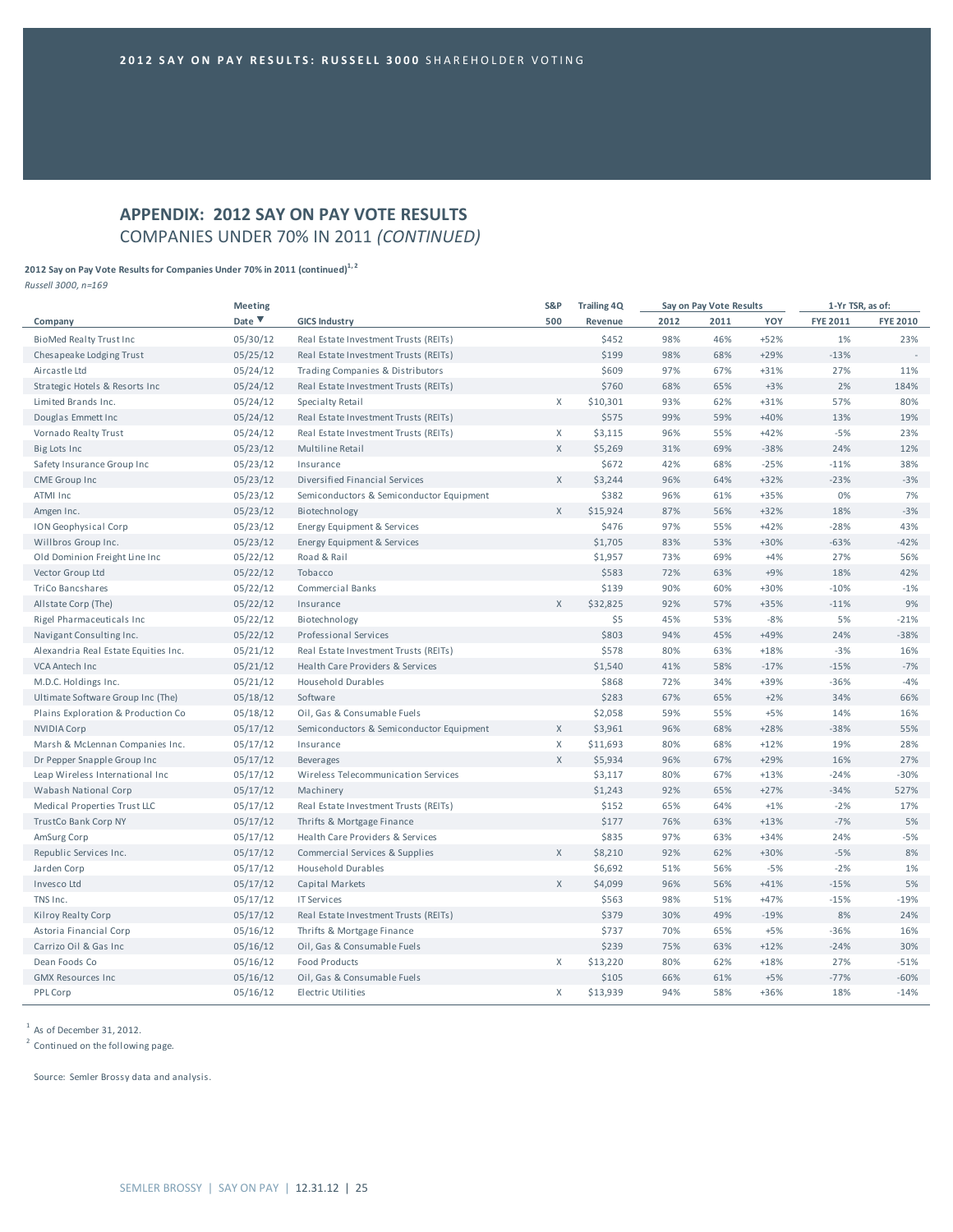# **APPENDIX: 2012 SAY ON PAY VOTE RESULTS** COMPANIES UNDER 70% IN 2011 *(CONTINUED)*

## **2012 Say on Pay Vote Results for Companies Under 70% in 2011 (continued)1, <sup>2</sup>**

*Russell 3000, n=169*

|                                   | <b>Meeting</b>            |                                                | S&P          | <b>Trailing 4Q</b> |      | Say on Pay Vote Results |        | 1-Yr TSR, as of: |                          |  |
|-----------------------------------|---------------------------|------------------------------------------------|--------------|--------------------|------|-------------------------|--------|------------------|--------------------------|--|
| Company                           | Date $\blacktriangledown$ | <b>GICS Industry</b>                           | 500          | Revenue            | 2012 | 2011                    | YOY    | <b>FYE 2011</b>  | <b>FYE 2010</b>          |  |
| Superior Energy Services Inc.     | 05/16/12                  | Energy Equipment & Services                    |              | \$2,623            | 96%  | 39%                     | $+57%$ | $-19%$           | 44%                      |  |
| Sea Bright Holdings Inc           | 05/15/12                  | Insurance                                      |              | \$287              | 82%  | 67%                     | $+15%$ | $-15%$           | $-18%$                   |  |
| Healthcare Realty Trust Inc       | 05/15/12                  | Real Estate Investment Trusts (REITs)          |              | \$303              | 99%  | 67%                     | $+32%$ | $-7%$            | 4%                       |  |
| QEP Resources Inc                 | 05/15/12                  | Oil, Gas & Consumable Fuels                    | $\mathsf{X}$ | \$3,144            | 94%  | 65%                     | +30%   | $-19%$           | $\overline{\phantom{a}}$ |  |
| Fifth & Pacific Companies Inc     | 05/15/12                  | Textiles, Apparel & Luxury Goods               |              | \$1,323            | 96%  | 58%                     | +38%   | 21%              | 27%                      |  |
| Safeway Inc                       | 05/15/12                  | Food & Staples Retailing                       | $\mathsf{X}$ | \$43,861           | 51%  | 53%                     | $-3%$  | $-4%$            | 8%                       |  |
| Hercules Offshore Inc             | 05/15/12                  | Energy Equipment & Services                    |              | \$639              | 48%  | 41%                     | $+7%$  | 28%              | $-27%$                   |  |
| PICO Holdings Inc                 | 05/14/12                  | Diversified Financial Services                 |              | \$83               | 73%  | 39%                     | $+34%$ | $-35%$           | $-3%$                    |  |
| Allegheny Technologies Inc        | 05/11/12                  | Metals & Mining                                | X            | \$5,308            | 59%  | 55%                     | $+4%$  | $-12%$           | 25%                      |  |
| Electronics for Imaging Inc       | 05/11/12                  | Computers & Peripherals                        |              | \$612              | 96%  | 54%                     | $+42%$ | 0%               | 10%                      |  |
| Glimcher Realty Trust             | 05/10/12                  | Real Estate Investment Trusts (REITs)          |              | \$263              | 98%  | 62%                     | +36%   | 15%              | 232%                     |  |
| Cynosure Inc                      | 05/09/12                  | Health Care Equipment & Supplies               |              | \$123              | 77%  | 70%                     | $+7%$  | 15%              | $-11%$                   |  |
| PolyOne Corp                      | 05/09/12                  | Chemicals                                      |              | \$2,926            | 96%  | 69%                     | $+27%$ | $-6%$            | 67%                      |  |
| PacWest Bancorp                   | 05/09/12                  | <b>Commercial Banks</b>                        |              | \$325              | 84%  | 65%                     | $+19%$ | $-10%$           | 6%                       |  |
| ConocoPhillips                    | 05/09/12                  | Oil, Gas & Consumable Fuels                    | X            | \$230,522          | 80%  | 59%                     | $+22%$ | 11%              | 39%                      |  |
| SunPower Corp                     | 05/09/12                  | Semiconductors & Semiconductor Equipment       |              | \$2,355            | 85%  | 58%                     | $+27%$ | $-51%$           | $-46%$                   |  |
| Helix Energy Solutions Group Inc  | 05/09/12                  | Energy Equipment & Services                    |              | \$1,515            | 97%  | 32%                     | $+65%$ | 30%              | 3%                       |  |
| DST Systems Inc.                  | 05/08/12                  | <b>IT Services</b>                             |              | \$2,450            | 95%  | 68%                     | $+27%$ | 4%               | 3%                       |  |
| Comstock Resources Inc.           | 05/08/12                  | Oil, Gas & Consumable Fuels                    |              | \$457              | 35%  | 67%                     | $-33%$ | $-38%$           | $-39%$                   |  |
| Thompson Creek Metals Co Inc      | 05/08/12                  | Metals & Mining                                |              | \$576              | 96%  | 64%                     | $+32%$ | $-53%$           | 26%                      |  |
| Coeur D'Alene Mines Corp          | 05/08/12                  | Metals & Mining                                |              | \$1,026            | 97%  | 64%                     | +33%   | $-12%$           | 51%                      |  |
| Zimmer Holdings Inc               | 05/08/12                  | Health Care Equipment & Supplies               | X            | \$4,477            | 93%  | 63%                     | $+31%$ | 0%               | $-9%$                    |  |
| ITT Educational Services Inc      | 05/08/12                  | Diversified Consumer Services                  |              | \$1,459            | 65%  | 61%                     | $+5%$  | $-11%$           | $-34%$                   |  |
| Kaydon Corp                       | 05/08/12                  | Machinery                                      |              | \$468              | 96%  | 60%                     | +36%   | $-23%$           | 16%                      |  |
| Group 1 Automotive Inc.           | 05/08/12                  | Specialty Retail                               |              | \$6,335            | 96%  | 58%                     | +38%   | 25%              | 48%                      |  |
| Masco Corp                        | 05/08/12                  | <b>Building Products</b>                       | $\mathsf{X}$ | \$7,589            | 95%  | 45%                     | $+50%$ | $-15%$           | $-6%$                    |  |
| NVR Inc.                          | 05/08/12                  | <b>Household Durables</b>                      |              | \$2,756            | 87%  | 45%                     | $+42%$ | $-1%$            | $-3%$                    |  |
| Bancorp Inc (The)                 | 05/07/12                  | Commercial Banks                               |              | \$126              | 90%  | 69%                     | $+21%$ | $-29%$           | 48%                      |  |
| Brightpoint Inc                   | 05/04/12                  | Electronic Equipment, Instruments & Components |              | \$5,500            | 83%  | 66%                     | $+17%$ | 23%              | 19%                      |  |
| Susquehanna Bancshares Inc        | 05/04/12                  | Commercial Banks                               |              | \$759              | 91%  | 64%                     | $+27%$ | $-13%$           | 65%                      |  |
| Mylan Inc                         | 05/04/12                  | Pharmaceuticals                                | X            | \$6,273            | 48%  | 64%                     | $-16%$ | 2%               | 15%                      |  |
| Curtiss-Wright Corp               | 05/04/12                  | Aerospace & Defense                            |              | \$2,094            | 96%  | 41%                     | $+54%$ | 7%               | 7%                       |  |
| Penn Virginia Corp                | 05/04/12                  | Oil, Gas & Consumable Fuels                    |              | \$318              | 93%  | 41%                     | $+52%$ | $-68%$           | $-20%$                   |  |
| Valero Energy Corp                | 05/03/12                  | Oil, Gas & Consumable Fuels                    | X            | \$133,934          | 77%  | 68%                     | $+10%$ | $-8%$            | 40%                      |  |
| Sunrise Senior Living Inc         | 05/02/12                  | Health Care Providers & Services               |              | \$1,328            | 91%  | 67%                     | $+23%$ | 19%              | 69%                      |  |
| Colony Financial Inc              | 05/02/12                  | Real Estate Investment Trusts (REITs)          |              | \$76               | 99%  | 66%                     | +33%   | $-15%$           | 3%                       |  |
| EOG Resources Inc.                | 05/02/12                  | Oil, Gas & Consumable Fuels                    | X            | \$10,509           | 84%  | 61%                     | $+23%$ | 8%               | $-5%$                    |  |
| Cenveo Inc.                       | 05/02/12                  | Commercial Services & Supplies                 |              | \$1,888            | 40%  | 56%                     | $-16%$ | $-36%$           | $-39%$                   |  |
| Intersil Corp                     | 05/02/12                  | Semiconductors & Semiconductor Equipment       |              | \$718              | 98%  | 44%                     | $+54%$ | $-29%$           | 3%                       |  |
| Power-One Inc.                    | 05/01/12                  | Electronic Equipment, Instruments & Components |              | \$998              | 96%  | 69%                     | $+28%$ | $-62%$           | 134%                     |  |
| Total System Services Inc.        | 05/01/12                  | <b>IT Services</b>                             | $\mathsf{X}$ | \$1,841            | 97%  | 65%                     | $+31%$ | 29%              | $-9%$                    |  |
| Lincoln Educational Services Corp | 05/01/12                  | Diversified Consumer Services                  |              | \$472              | 64%  | 62%                     | $+2%$  | $-45%$           | $-27%$                   |  |
| CONSOL Energy Inc.                | 05/01/12                  | Oil, Gas & Consumable Fuels                    | X            | \$5,895            | 54%  | 55%                     | $-1%$  | $-24%$           | $-1%$                    |  |

 $<sup>1</sup>$  As of December 31, 2012.</sup>

<sup>2</sup> Continued on the following page.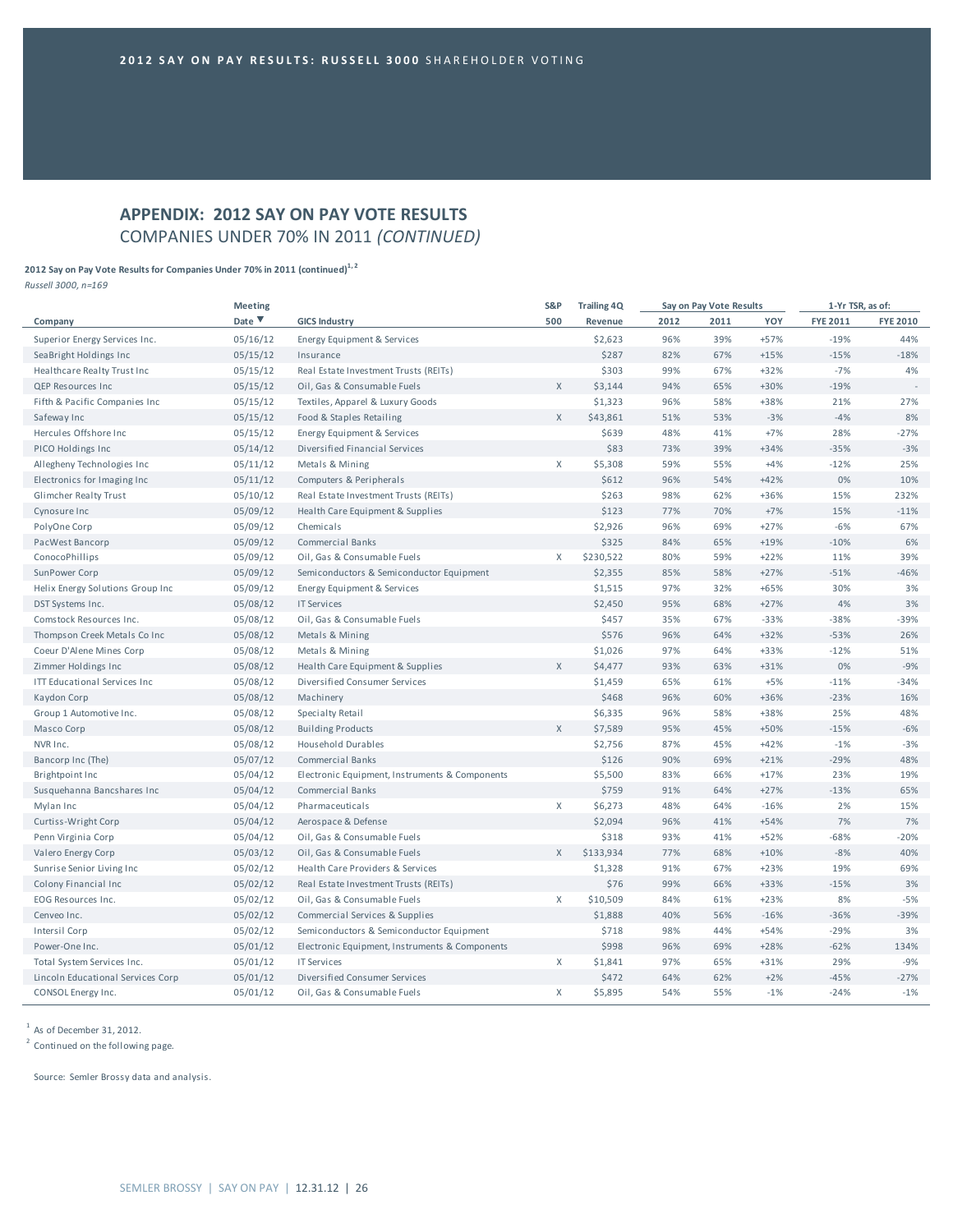# **APPENDIX: 2012 SAY ON PAY VOTE RESULTS** COMPANIES UNDER 70% IN 2011 *(CONTINUED)*

#### **2012 Say on Pay Vote Results for Companies Under 70% in 2011 (continued)1**

*Russell 3000, n=169*

|                                   | <b>Meeting</b>            |                                                | S&P          | <b>Trailing 4Q</b> |      | Say on Pay Vote Results |        | 1-Yr TSR, as of: |                 |  |
|-----------------------------------|---------------------------|------------------------------------------------|--------------|--------------------|------|-------------------------|--------|------------------|-----------------|--|
| Company                           | Date $\blacktriangledown$ | <b>GICS Industry</b>                           | 500          | Revenue            | 2012 | 2011                    | YOY    | <b>FYE 2011</b>  | <b>FYE 2010</b> |  |
| Cincinnati Bell Inc               | 05/01/12                  | Diversified Telecommunication Services         |              | \$1,464            | 89%  | 30%                     | +59%   | 8%               | $-19%$          |  |
| RTI International Metals Inc      | 04/27/12                  | Metals & Mining                                |              | \$572              | 96%  | 69%                     | $+27%$ | $-14%$           | 7%              |  |
| Stewart Information Services Corp | 04/27/12                  | Insurance                                      |              | \$1,658            | 98%  | 49%                     | +49%   | 1%               | 3%              |  |
| Sensient Technologies Corp        | 04/26/12                  | Chemicals                                      |              | \$1,447            | 89%  | 70%                     | +19%   | 6%               | 44%             |  |
| Lockheed Martin Corp              | 04/26/12                  | Aerospace & Defense                            | X            | \$47,166           | 68%  | 69%                     | $-1%$  | 21%              | $-4%$           |  |
| Office Depot Inc                  | 04/26/12                  | Specialty Retail                               |              | \$11,389           | 87%  | 67%                     | $+20%$ | $-60%$           | $-16%$          |  |
| Global Cash Access Holdings Inc   | 04/26/12                  | <b>IT Services</b>                             |              | \$561              | 98%  | 63%                     | +36%   | 39%              | $-57%$          |  |
| Johnson & Johnson                 | 04/26/12                  | Pharmaceuticals                                | X            | \$64,996           | 57%  | 61%                     | $-4%$  | 10%              | $-1%$           |  |
| Pfizer Inc                        | 04/26/12                  | Pharmaceuticals                                | $\chi$       | \$66,330           | 97%  | 56%                     | $+41%$ | 29%              | 1%              |  |
| Janus Capital Group Inc           | 04/26/12                  | Capital Markets                                |              | \$935              | 61%  | 40%                     | $+21%$ | $-50%$           | $-3%$           |  |
| <b>TCF Financial Corp</b>         | 04/25/12                  | Commercial Banks                               |              | \$1,425            | 76%  | 64%                     | $+12%$ | $-29%$           | 10%             |  |
| <b>Ryland Group Inc</b>           | 04/25/12                  | <b>Household Durables</b>                      |              | \$939              | 41%  | 62%                     | $-21%$ | $-7%$            | $-13%$          |  |
| NRG Energy Inc                    | 04/25/12                  | Independent Power Producers & Energy Traders   | X            | \$8,946            | 44%  | 59%                     | $-15%$ | $-7%$            | $-17%$          |  |
| Harsco Corp                       | 04/24/12                  | Machinery                                      |              | \$3,276            | 74%  | 69%                     | $+5%$  | $-25%$           | $-9%$           |  |
| Exterran Holdings Inc             | 04/24/12                  | Energy Equipment & Services                    |              | \$2,692            | 91%  | 69%                     | $+22%$ | $-62%$           | 12%             |  |
| United States Steel Corp          | 04/24/12                  | Metals & Mining                                | X            | \$20,192           | 65%  | 66%                     | $-1%$  | $-54%$           | 6%              |  |
| L-3 Communications Holdings Inc   | 04/24/12                  | Aerospace & Defense                            | $\mathsf{X}$ | \$15,156           | 91%  | 61%                     | +30%   | $-3%$            | $-17%$          |  |
| Lazard Ltd                        | 04/24/12                  | Capital Markets                                |              | \$1,947            | 51%  | 53%                     | $-2%$  | $-33%$           | 6%              |  |
| Crane Co.                         | 04/23/12                  | Machinery                                      |              | \$2,593            | 95%  | 65%                     | $+29%$ | 16%              | 38%             |  |
| Cooper Industries Plc             | 04/23/12                  | Electrical Equipment                           | $\mathsf X$  | \$5,535            | 29%  | 50%                     | $-21%$ | $-5%$            | 40%             |  |
| Cardinal Financial Corp           | 04/20/12                  | Commercial Banks                               |              | \$145              | 93%  | 63%                     | +30%   | $-7%$            | 34%             |  |
| La Salle Hotel Properties         | 04/20/12                  | Real Estate Investment Trusts (REITs)          |              | \$753              | 98%  | 59%                     | +38%   | $-7%$            | 26%             |  |
| Cogent Communications Group Inc   | 04/19/12                  | Diversified Telecommunication Services         |              | \$309              | 68%  | 39%                     | $+29%$ | 19%              | 43%             |  |
| AMN Healthcare Services Inc.      | 04/18/12                  | Health Care Providers & Services               |              | \$898              | 77%  | 67%                     | $+10%$ | $-28%$           | $-32%$          |  |
| Northern Trust Corp               | 04/17/12                  | Capital Markets                                | X            | \$4,209            | 75%  | 66%                     | $+9%$  | $-26%$           | 8%              |  |
| Stanley Black & Decker Inc        | 04/17/12                  | Machinery                                      | $\mathsf{X}$ | \$10,668           | 94%  | 39%                     | +55%   | 4%               | 33%             |  |
| Umpqua Holdings Corp              | 04/17/12                  | Commercial Banks                               |              | \$582              | 95%  | 36%                     | +59%   | 4%               | $-8%$           |  |
| <b>KB Home</b>                    | 04/12/12                  | <b>Household Durables</b>                      |              | \$1,373            | 46%  | 61%                     | $-16%$ | $-33%$           | $-15%$          |  |
| Adobe Systems Inc                 | 04/12/12                  | Software                                       | $\mathsf{X}$ | \$4,234            | 58%  | 59%                     | $-1%$  | $-1%$            | $-21%$          |  |
| Photronics Inc                    | 03/28/12                  | Semiconductors & Semiconductor Equipment       |              | \$488              | 90%  | 57%                     | +33%   | 0%               | 50%             |  |
| Hewlett-Packard Co                | 03/21/12                  | Computers & Peripherals                        | X            | \$124,040          | 77%  | 48%                     | $+29%$ | $-36%$           | $-11%$          |  |
| Rofin Sinar Technologies Inc      | 03/15/12                  | Electronic Equipment, Instruments & Components |              | \$540              | 76%  | 70%                     | $+7%$  | 3%               | $-24%$          |  |
| Shuffle Master Inc.               | 03/15/12                  | Hotels, Restaurants & Leisure                  |              | \$240              | 86%  | 45%                     | $+42%$ | 13%              | 20%             |  |
| <b>AECOM Technology Corp</b>      | 03/08/12                  | Construction & Engineering                     |              | \$8,218            | 58%  | 61%                     | $-3%$  | 20%              | $-27%$          |  |
| Headwaters Inc.                   | 02/23/12                  | <b>Construction Materials</b>                  |              | \$633              | 78%  | 53%                     | $+25%$ | 357%             | $-60%$          |  |
| Beazer Homes USA Inc.             | 02/07/12                  | <b>Household Durables</b>                      |              | \$1,006            | 95%  | 46%                     | $+49%$ | 135%             | $-63%$          |  |
| SurModics Inc                     | 02/06/12                  | Health Care Equipment & Supplies               |              | \$52               | 96%  | 59%                     | $+37%$ | 122%             | $-24%$          |  |
| Jacobs Engineering Group Inc.     | 01/26/12                  | Construction & Engineering                     | X            | \$10,894           | 96%  | 45%                     | $+51%$ | 25%              | $-17%$          |  |
| Johnson Controls Inc.             | 01/25/12                  | Auto Components                                | X            | \$41,955           | 58%  | 62%                     | $-4%$  | 6%               | $-12%$          |  |
| Monsanto Co                       | 01/24/12                  | Chemicals                                      | X            | \$14,004           | 87%  | 65%                     | $+22%$ | 28%              | 33%             |  |
|                                   |                           |                                                |              |                    |      |                         |        |                  |                 |  |

 $1$  As of December 31, 2012.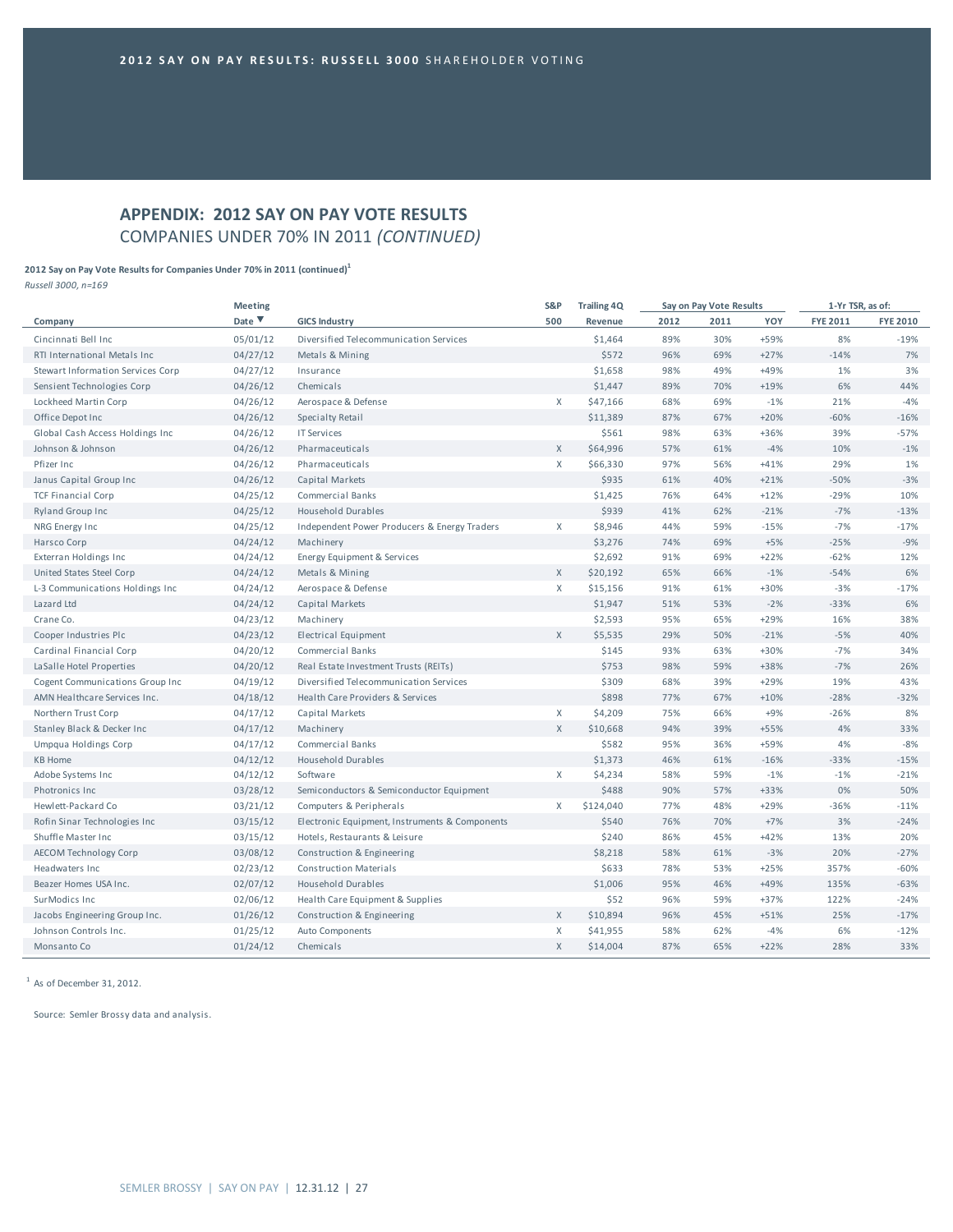# **APPENDIX: 2012 SAY ON PAY VOTE RESULTS** COMPANIES WITH YEAR OVER YEAR CHANGE GREATER THAN 30%

**2012 Say on Pay Vote Results for Companies with Year over Year Changes Greater than 30%1, 2, <sup>3</sup>** *Russell 3000, n=146*

|                                          | <b>Meeting</b> |                                                | S&P      | <b>Trailing 4Q</b> |      | Say on Pay Vote Results |                  | 1-Yr TSR, as of: |                 |
|------------------------------------------|----------------|------------------------------------------------|----------|--------------------|------|-------------------------|------------------|------------------|-----------------|
| Company                                  | Date           | <b>GICS Industry</b>                           | 500      | Revenue            | 2012 | 2011                    | YOY <sup>V</sup> | <b>FYE 2011</b>  | <b>FYE 2010</b> |
| <b>Regis Corp</b>                        | 10/25/12       | <b>Diversified Consumer Services</b>           |          | \$2,210            | 97%  | 29%                     | +68%             | 19%              | 0%              |
| <b>Helix Energy Solutions Group Inc</b>  | 05/09/12       | <b>Energy Equipment &amp; Services</b>         |          | \$1,515            | 97%  | 32%                     | $+65%$           | 30%              | 3%              |
| <b>Tuesday Morning Corp.</b>             | 11/07/12       | <b>Multiline Retail</b>                        |          | \$827              | 96%  | 36%                     | +59%             | $-8%$            | 17%             |
| <b>Umpqua Holdings Corp</b>              | 04/17/12       | <b>Commercial Banks</b>                        |          | \$582              | 95%  | 36%                     | +59%             | 4%               | $-8%$           |
| Cincinnati Bell Inc                      | 05/01/12       | <b>Diversified Telecommunication Services</b>  |          | \$1,464            | 89%  | 30%                     | +59%             | 8%               | $-19%$          |
| <b>Monolithic Power Systems Inc</b>      | 06/14/12       | Semiconductors & Semiconductor Equipment       |          | \$203              | 94%  | 36%                     | +58%             | $-9%$            | $-31%$          |
| <b>Superior Energy Services Inc.</b>     | 05/16/12       | <b>Energy Equipment &amp; Services</b>         |          | \$2,623            | 96%  | 39%                     | $+57%$           | $-19%$           | 44%             |
| <b>Stanley Black &amp; Decker Inc</b>    | 04/17/12       | Machinery                                      | x        | \$10,668           | 94%  | 39%                     | +55%             | 4%               | 33%             |
| <b>Curtiss-Wright Corp</b>               | 05/04/12       | Aerospace & Defense                            |          | \$2,094            | 96%  | 41%                     | $+54%$           | 7%               | 7%              |
| <b>Intersil Corp</b>                     | 05/02/12       | Semiconductors & Semiconductor Equipment       |          | \$718              | 98%  | 44%                     | $+54%$           | $-29%$           | 3%              |
| <b>Blackbaud Inc</b>                     | 06/20/12       | Software                                       |          | \$378              | 98%  | 45%                     | $+54%$           | 9%               | 12%             |
| <b>BioMed Realty Trust Inc</b>           | 05/30/12       | <b>Real Estate Investment Trusts (REITs)</b>   |          | \$452              | 98%  | 46%                     | $+52%$           | 1%               | 23%             |
| Penn Virginia Corp                       | 05/04/12       | Oil, Gas & Consumable Fuels                    |          | \$318              | 93%  | 41%                     | $+52%$           | $-68%$           | $-20%$          |
| Jacobs Engineering Group Inc.            | 01/26/12       | <b>Construction &amp; Engineering</b>          | x        | \$10,894           | 96%  | 45%                     | $+51%$           | 25%              | $-17%$          |
| <b>Masco Corp</b>                        | 05/08/12       | <b>Building Products</b>                       | x        | \$7,589            | 95%  | 45%                     | +50%             | $-15%$           | $-6%$           |
| Beazer Homes USA Inc.                    | 02/07/12       | <b>Household Durables</b>                      |          | \$1,006            | 95%  | 46%                     | $+49%$           | 135%             | $-63%$          |
| Navigant Consulting Inc.                 | 05/22/12       | <b>Professional Services</b>                   |          | \$803              | 94%  | 45%                     | +49%             | 24%              | $-38%$          |
| <b>Stewart Information Services Corp</b> | 04/27/12       | Insurance                                      |          | \$1,658            | 98%  | 49%                     | +49%             | 1%               | 3%              |
| TNS Inc.                                 | 05/17/12       | <b>IT Services</b>                             |          | \$563              | 98%  | 51%                     | $+47%$           | $-15%$           | $-19%$          |
| NVR Inc.                                 | 05/08/12       | <b>Household Durables</b>                      |          | \$2,756            | 87%  | 45%                     | $+42%$           | $-1%$            | $-3%$           |
| <b>ION Geophysical Corp</b>              | 05/23/12       | Energy Equipment & Services                    |          | \$476              | 97%  | 55%                     | $+42%$           | $-28%$           | 43%             |
| Electronics for Imaging Inc              | 05/11/12       | Computers & Peripherals                        |          | \$612              | 96%  | 54%                     | $+42%$           | 0%               | 10%             |
| <b>Shuffle Master Inc</b>                | 03/15/12       | Hotels, Restaurants & Leisure                  |          | \$240              | 86%  | 45%                     | $+42%$           | 13%              | 20%             |
| Vornado Realty Trust                     | 05/24/12       | Real Estate Investment Trusts (REITs)          | X        | \$3,115            | 96%  | 55%                     | $+42%$           | $-5%$            | 23%             |
| Affiliated Managers Group Inc.           | 06/18/12       | Capital Markets                                |          | \$1,696            | 96%  | 55%                     | $+41%$           | $-3%$            | 47%             |
| Invesco Ltd                              | 05/17/12       | Capital Markets                                | X        | \$4,099            | 96%  | 56%                     | $+41%$           | $-15%$           | 5%              |
| Pfizer Inc                               | 04/26/12       | Pharmaceuticals                                | X        | \$66,330           | 97%  | 56%                     | $+41%$           | 29%              | 1%              |
| Amedisys Inc                             | 06/07/12       | Health Care Providers & Services               |          | \$1,482            | 98%  | 58%                     | $+40%$           | $-67%$           | $-31%$          |
| Douglas Emmett Inc                       | 05/24/12       | Real Estate Investment Trusts (REITs)          |          | \$575              | 99%  | 59%                     | +40%             | 13%              | 19%             |
| <b>Exar Corp</b>                         | 09/06/12       | Semiconductors & Semiconductor Equipment       |          | \$131              | 88%  | 49%                     | +39%             | 40%              | $-15%$          |
| Cadiz Inc                                | 11/05/12       | <b>Water Utilities</b>                         |          | \$1                | 77%  | 38%                     | +39%             | $-23%$           | 4%              |
| M.D.C. Holdings Inc.                     | 05/21/12       | <b>Household Durables</b>                      |          | \$868              | 72%  | 34%                     | +39%             | $-36%$           | $-4%$           |
| LaSalle Hotel Properties                 | 04/20/12       | Real Estate Investment Trusts (REITs)          |          | \$753              | 98%  | 59%                     | +38%             | $-7%$            | 26%             |
| Fifth & Pacific Companies Inc            | 05/15/12       | Textiles, Apparel & Luxury Goods               |          | \$1,323            | 96%  | 58%                     | +38%             | 21%              | 27%             |
| Group 1 Automotive Inc.                  | 05/08/12       | Specialty Retail                               |          | \$6,335            | 96%  | 58%                     | +38%             | 25%              | 48%             |
| SurModics Inc.                           | 02/06/12       | Health Care Equipment & Supplies               |          | \$52               | 96%  | 59%                     | $+37%$           | 122%             | $-24%$          |
| Kaydon Corp                              | 05/08/12       | Machinery                                      |          | \$468              | 96%  | 60%                     | +36%             | $-23%$           | 16%             |
| Glimcher Realty Trust                    | 05/10/12       | Real Estate Investment Trusts (REITs)          |          | \$263              | 98%  | 62%                     | +36%             | 15%              | 232%            |
| Global Cash Access Holdings Inc          | 04/26/12       | <b>IT Services</b>                             |          | \$561              | 98%  | 63%                     | +36%             | 39%              | $-57%$          |
| Methode Electronics Inc                  | 09/13/12       | Electronic Equipment, Instruments & Components |          | \$458              | 98%  | 62%                     | +36%             | $-30%$           | 14%             |
| PPL Corp                                 | 05/16/12       | Electric Utilities                             | X        | \$13,939           | 94%  | 58%                     | +36%             | 18%              | $-14%$          |
| Allstate Corp (The)                      | 05/22/12       | Insurance                                      | $\times$ | \$32,825           | 92%  | 57%                     | $+35%$           | $-11%$           | 9%              |
| ATMI Inc                                 | 05/23/12       | Semiconductors & Semiconductor Equipment       |          | \$382              | 96%  | 61%                     | +35%             | 0%               | 7%              |

 $1$  As of December 31, 2012.

<sup>2</sup> Bold font indicates a Say on Pay vote result below 50% in 2011.

<sup>3</sup> Continued on the following page.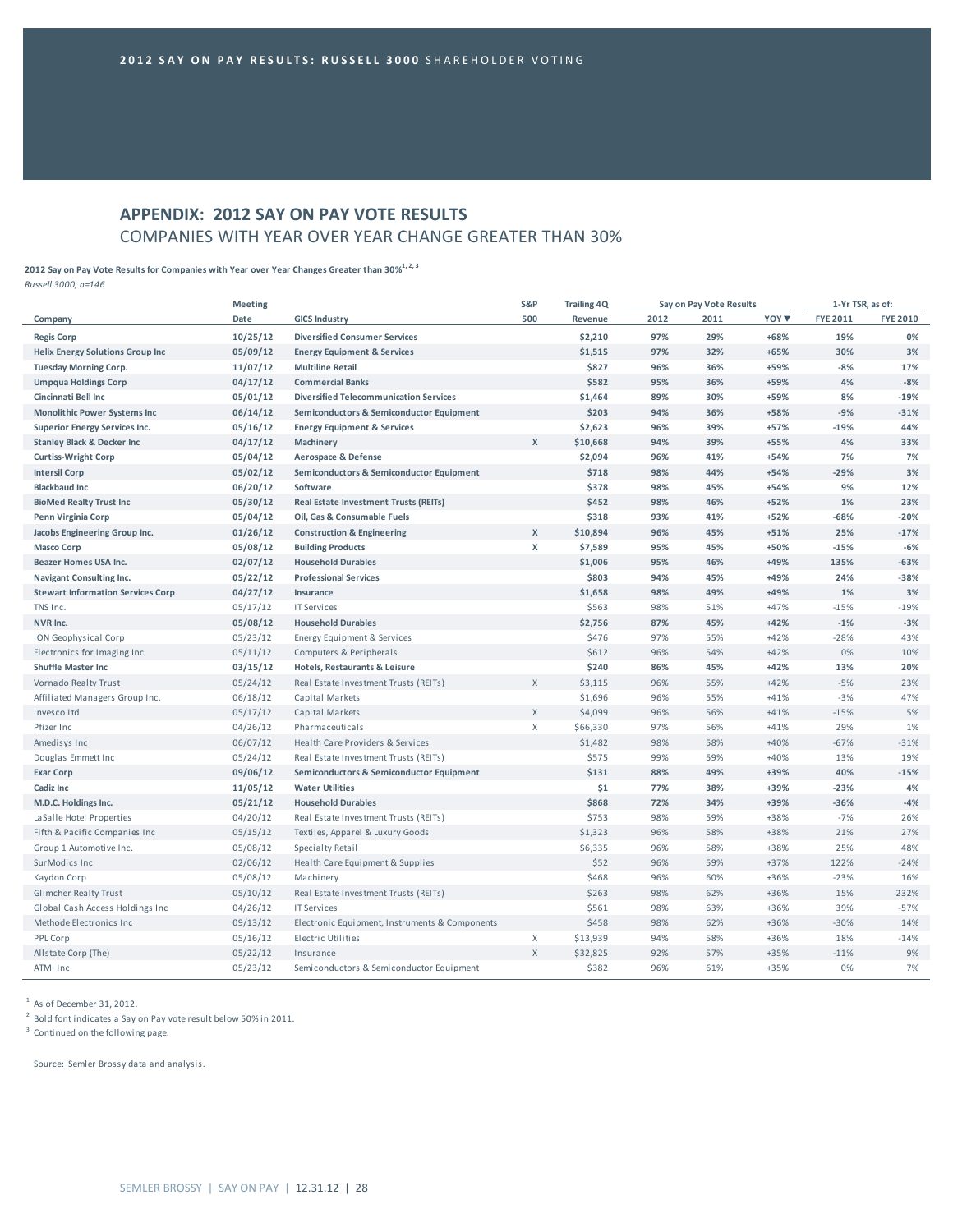# **APPENDIX: 2012 SAY ON PAY VOTE RESULTS** COMPANIES WITH YEAR OVER YEAR CHANGE GREATER THAN 30% *(CONTINUED)*

2012 Say on Pay Vote Results for Companies with Year over Year Changes Greater than 30% (continued)  $^{1,2,3}$ 

*Russell 3000, n=146*

|                                       | <b>Meeting</b> |                                               | S&P         | <b>Trailing 4Q</b> |      | Say on Pay Vote Results |                  | 1-Yr TSR, as of: |                 |
|---------------------------------------|----------------|-----------------------------------------------|-------------|--------------------|------|-------------------------|------------------|------------------|-----------------|
| Company                               | Date           | <b>GICS Industry</b>                          | 500         | Revenue            | 2012 | 2011                    | YOY <sup>V</sup> | <b>FYE 2011</b>  | <b>FYE 2010</b> |
| <b>PICO Holdings Inc</b>              | 05/14/12       | <b>Diversified Financial Services</b>         |             | \$83               | 73%  | 39%                     | $+34%$           | $-35%$           | $-3%$           |
| <b>Premiere Global Services Inc</b>   | 06/13/12       | <b>Diversified Telecommunication Services</b> |             | \$484              | 82%  | 48%                     | $+34%$           | 25%              | $-18%$          |
| Emulex Corp.                          | 11/20/12       | Communications Equipment                      |             | \$503              | 97%  | 63%                     | $+34%$           | $-16%$           | $-6%$           |
| AmSurg Corp                           | 05/17/12       | Health Care Providers & Services              |             | \$835              | 97%  | 63%                     | $+34%$           | 24%              | $-5%$           |
| Photronics Inc                        | 03/28/12       | Semiconductors & Semiconductor Equipment      |             | \$488              | 90%  | 57%                     | $+33%$           | 0%               | 50%             |
| Coeur D'Alene Mines Corp              | 05/08/12       | Metals & Mining                               |             | \$1,026            | 97%  | 64%                     | +33%             | $-12%$           | 51%             |
| Colony Financial Inc                  | 05/02/12       | Real Estate Investment Trusts (REITs)         |             | \$76               | 99%  | 66%                     | +33%             | $-15%$           | 3%              |
| Healthcare Realty Trust Inc           | 05/15/12       | Real Estate Investment Trusts (REITs)         |             | \$303              | 99%  | 67%                     | $+32%$           | $-7%$            | 4%              |
| CME Group Inc                         | 05/23/12       | Diversified Financial Services                | X           | \$3,244            | 96%  | 64%                     | $+32%$           | $-23%$           | $-3%$           |
| Thompson Creek Metals Co Inc          | 05/08/12       | Metals & Mining                               |             | \$576              | 96%  | 64%                     | $+32%$           | $-53%$           | 26%             |
| Amgen Inc.                            | 05/23/12       | Biotechnology                                 | X           | \$15,924           | 87%  | 56%                     | $+32%$           | 18%              | $-3%$           |
| Total System Services Inc.            | 05/01/12       | <b>IT Services</b>                            | X           | \$1,841            | 97%  | 65%                     | $+31%$           | 29%              | $-9%$           |
| <b>Synaptics Inc</b>                  | 10/23/12       | <b>Computers &amp; Peripherals</b>            |             | \$542              | 76%  | 44%                     | $+31%$           | 11%              | $-6%$           |
| Limited Brands Inc.                   | 05/24/12       | Specialty Retail                              | X           | \$10,301           | 93%  | 62%                     | $+31%$           | 57%              | 80%             |
| Zimmer Holdings Inc                   | 05/08/12       | Health Care Equipment & Supplies              | X           | \$4,477            | 93%  | 63%                     | $+31%$           | 0%               | $-9%$           |
| Aircastle Ltd                         | 05/24/12       | Trading Companies & Distributors              |             | \$609              | 97%  | 67%                     | $+31%$           | 27%              | 11%             |
| <b>TriCo Bancshares</b>               | 05/22/12       | Commercial Banks                              |             | \$139              | 90%  | 60%                     | +30%             | $-10%$           | $-1%$           |
| Belden Inc                            | 05/30/12       | Electrical Equipment                          |             | \$1,985            | 99%  | 69%                     | +30%             | $-9%$            | 69%             |
| Cardinal Financial Corp               | 04/20/12       | Commercial Banks                              |             | \$145              | 93%  | 63%                     | +30%             | $-7%$            | 34%             |
| L-3 Communications Holdings Inc       | 04/24/12       | Aerospace & Defense                           | X           | \$15,156           | 91%  | 61%                     | +30%             | $-3%$            | $-17%$          |
| Willbros Group Inc.                   | 05/23/12       | Energy Equipment & Services                   |             | \$1,705            | 83%  | 53%                     | +30%             | $-63%$           | $-42%$          |
| Associated Banc-Corp                  | 04/24/12       | Commercial Banks                              |             | \$1,027            | 64%  | 94%                     | $-30%$           | $-26%$           | 38%             |
| Overseas Shipholding Group Inc.       | 06/14/12       | Oil, Gas & Consumable Fuels                   |             | \$1,078            | 64%  | 94%                     | $-30%$           | $-67%$           | $-16%$          |
| Motorola Solutions Inc                | 04/30/12       | Communications Equipment                      | X           | \$8,275            | 58%  | 89%                     | $-30%$           | 25%              | 17%             |
| Argo Group International Holdings Ltd | 05/08/12       | Insurance                                     |             | \$1,284            | 46%  | 76%                     | $-31%$           | $-21%$           | 31%             |
| GenOn Energy Inc                      | 05/09/12       | Independent Power Producers & Energy Traders  |             | \$3,521            | 65%  | 96%                     | $-31%$           | $-31%$           | $-29%$          |
| First PacTrust Bancorp Inc            | 05/21/12       | Thrifts & Mortgage Finance                    |             | \$41               | 68%  | 99%                     | $-31%$           | $-20%$           | 154%            |
| Autodesk Inc.                         | 06/07/12       | Software                                      | $\mathsf X$ | \$2,276            | 54%  | 84%                     | $-31%$           | $-12%$           | 71%             |
| GT Advanced Technologies Inc          | 08/22/12       | Semiconductors & Semiconductor Equipment      |             | \$956              | 67%  | 98%                     | $-31%$           | $-22%$           | 104%            |
| Targacept Inc                         | 05/31/12       | Biotechnology                                 |             | \$81               | 68%  | 99%                     | $-31%$           | $-79%$           | 27%             |
| Masimo Corp                           | 06/07/12       | Health Care Equipment & Supplies              |             | \$445              | 38%  | 69%                     | $-31%$           | $-36%$           | 5%              |
| Newpark Resources Inc.                | 06/07/12       | Energy Equipment & Services                   |             | \$1,018            | 64%  | 95%                     | $-31%$           | 54%              | 46%             |
| Abercrombie & Fitch Co.               | 06/14/12       | Specialty Retail                              | X           | \$4,243            | 25%  | 56%                     | $-31%$           | $-8%$            | 63%             |
| Health Care REIT Inc.                 | 05/03/12       | Real Estate Investment Trusts (REITs)         | X           | \$1,609            | 64%  | 95%                     | $-32%$           | 21%              | 14%             |
| Huntington Bancshares Inc             | 04/19/12       | <b>Commercial Banks</b>                       | $\mathsf X$ | \$2,966            | 61%  | 93%                     | $-32%$           | $-19%$           | 90%             |
| Quest Diagnostics Inc                 | 05/11/12       | Health Care Providers & Services              | $\times$    | \$7,625            | 62%  | 93%                     | $-32%$           | 8%               | $-10%$          |
| Ultra Petroleum Corp.                 | 05/22/12       | Oil, Gas & Consumable Fuels                   |             | \$1,301            | 66%  | 98%                     | $-32%$           | $-38%$           | $-4%$           |
| Ventas Inc.                           | 05/17/12       | Real Estate Investment Trusts (REITs)         | X           | \$2,071            | 65%  | 98%                     | $-32%$           | 10%              | 25%             |
| Comstock Resources Inc.               | 05/08/12       | Oil, Gas & Consumable Fuels                   |             | \$457              | 35%  | 67%                     | $-33%$           | $-38%$           | $-39%$          |
| <b>Rimage Corp</b>                    | 05/17/12       | Computers & Peripherals                       |             | \$82               | 62%  | 95%                     | $-33%$           | $-22%$           | $-14%$          |
| California Water Service Group        | 05/22/12       | Water Utilities                               |             | \$520              | 61%  | 94%                     | $-33%$           | 1%               | 5%              |
| Cousins Properties Inc                | 05/08/12       | Real Estate Investment Trusts (REITs)         |             | \$158              | 61%  | 94%                     | $-33%$           | $-21%$           | 15%             |
| FirstEnergy Corp.                     | 05/15/12       | Electric Utilities                            | X           | \$16,856           | 62%  | 96%                     | $-33%$           | 26%              | $-15%$          |
|                                       |                |                                               |             |                    |      |                         |                  |                  |                 |

 $1$  As of December 31, 2012.

<sup>2</sup> Bold font indicates a Say on Pay vote result below 50% in 2011.

<sup>3</sup> Continued on the following page.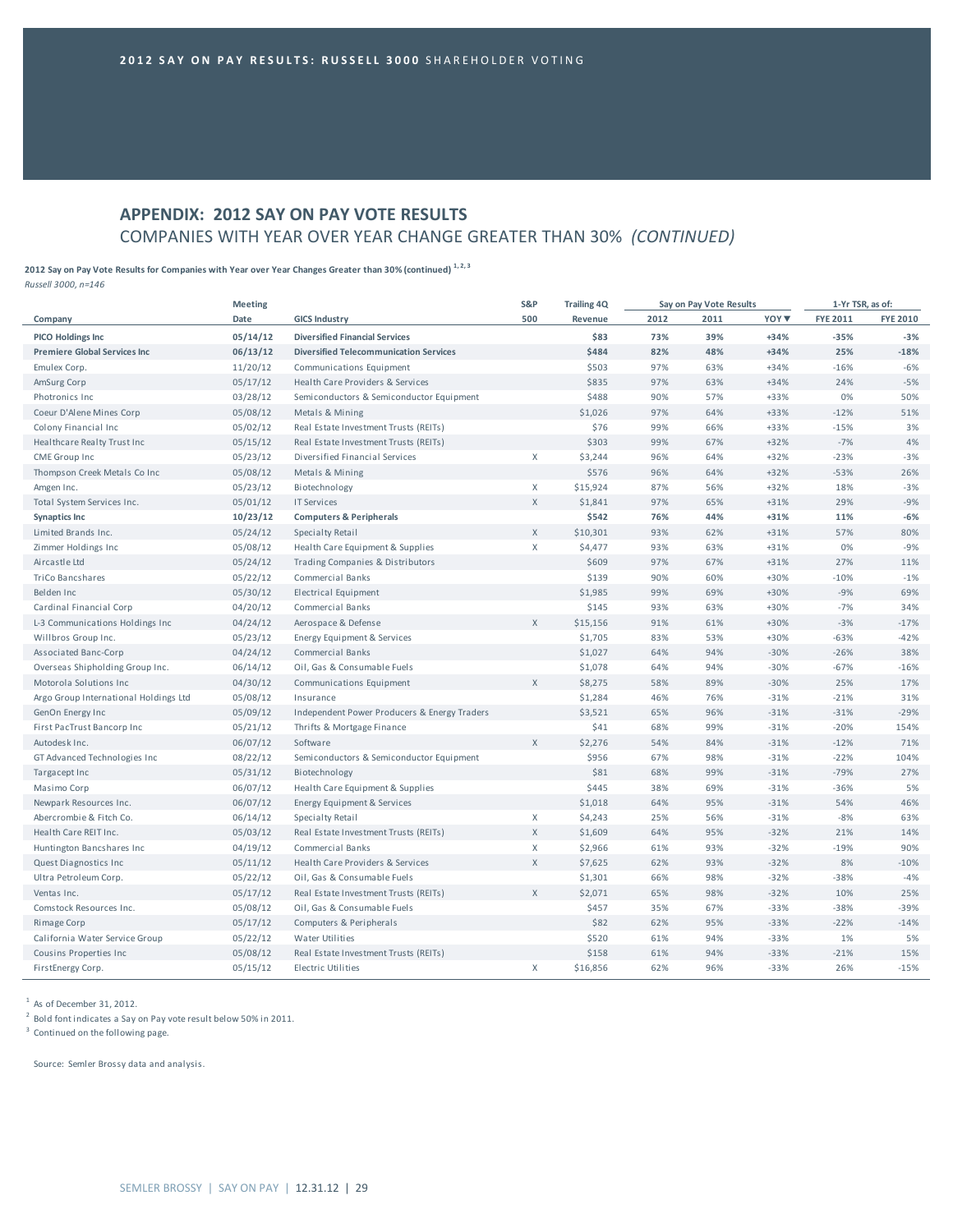# **APPENDIX: 2012 SAY ON PAY VOTE RESULTS** COMPANIES WITH YEAR OVER YEAR CHANGE GREATER THAN 30% *(CONTINUED)*

# 2012 Say on Pay Vote Results for Companies with Year over Year Changes Greater than 30% (continued)  $^{1,2,3}$

*Russell 3000, n=146*

|                                              | <b>Meeting</b> |                                                | S&P         | <b>Trailing 4Q</b> |      | Say on Pay Vote Results | 1-Yr TSR, as of: |                 |                 |
|----------------------------------------------|----------------|------------------------------------------------|-------------|--------------------|------|-------------------------|------------------|-----------------|-----------------|
| Company                                      | Date           | <b>GICS Industry</b>                           | 500         | Revenue            | 2012 | 2011                    | YOY <sup>V</sup> | <b>FYE 2011</b> | <b>FYE 2010</b> |
| Morgans Hotel Group Co                       | 05/16/12       | Hotels, Restaurants & Leisure                  |             | \$196              | 66%  | 99%                     | $-33%$           | $-35%$          | 98%             |
| Isis Pharmaceuticals Inc                     | 06/07/12       | Biotechnology                                  |             | \$101              | 63%  | 97%                     | $-34%$           | $-29%$          | $-9%$           |
| Forest Oil Corp.                             | 05/08/12       | Oil, Gas & Consumable Fuels                    |             | \$696              | 50%  | 84%                     | $-34%$           | $-52%$          | 71%             |
| Shutterfly Inc                               | 05/23/12       | Internet & Catalog Retail                      |             | \$507              | 64%  | 98%                     | $-34%$           | $-35%$          | 96%             |
| Rambus Inc                                   | 04/26/12       | Semiconductors & Semiconductor Equipment       |             | \$313              | 52%  | 86%                     | $-34%$           | $-63%$          | $-16%$          |
| CryoLife Inc.                                | 05/16/12       | Health Care Equipment & Supplies               |             | \$122              | 39%  | 73%                     | $-34%$           | $-11%$          | $-16%$          |
| Iconix Brand Group Inc                       | 08/15/12       | Textiles, Apparel & Luxury Goods               |             | \$366              | 30%  | 65%                     | $-35%$           | $-16%$          | 52%             |
| Akamai Technologies Inc                      | 05/16/12       | Internet Software & Services                   | X           | \$1,202            | 52%  | 88%                     | $-36%$           | $-31%$          | 86%             |
| United Technologies Corp                     | 04/11/12       | Aerospace & Defense                            | X           | \$57,270           | 61%  | 97%                     | $-36%$           | $-5%$           | 16%             |
| Vocus Inc                                    | 06/07/12       | Internet Software & Services                   |             | \$123              | 52%  | 89%                     | $-36%$           | $-20%$          | 54%             |
| Pain Therapeutics Inc                        | 05/17/12       | Pharmaceuticals                                |             | \$11               | 56%  | 93%                     | $-36%$           | $-44%$          | 63%             |
| American Eagle Outfitters Inc.               | 06/06/12       | Specialty Retail                               |             | \$3,269            | 40%  | 77%                     | $-37%$           | 1%              | $-3%$           |
| DFC Global Corp                              | 11/08/12       | Consumer Finance                               |             | \$1,077            | 25%  | 62%                     | $-37%$           | $-15%$          | 64%             |
| Layne Christensen Co                         | 06/07/12       | Construction & Engineering                     |             | \$1,133            | 57%  | 94%                     | $-37%$           | $-26%$          | 25%             |
| Concur Technologies Inc                      | 03/14/12       | Software                                       |             | \$440              | 62%  | 99%                     | $-38%$           | 98%             | $-25%$          |
| Big Lots Inc                                 | 05/23/12       | Multiline Retail                               | X           | \$5,269            | 31%  | 69%                     | $-38%$           | 24%             | 12%             |
| Chesapeake Energy Corp                       | 06/08/12       | Oil, Gas & Consumable Fuels                    | X           | \$12,442           | 20%  | 58%                     | $-38%$           | $-13%$          | 1%              |
| International Game Technology                | 03/05/12       | Hotels, Restaurants & Leisure                  | $\mathsf X$ | \$2,143            | 44%  | 82%                     | $-38%$           | $-9%$           | 2%              |
| Spectrum Pharmaceuticals Inc                 | 06/22/12       | Biotechnology                                  |             | \$209              | 53%  | 91%                     | $-38%$           | 113%            | 55%             |
| Integra LifeSciences Holdings Corp           | 05/17/12       | Health Care Equipment & Supplies               |             | \$795              | 51%  | 89%                     | $-38%$           | $-35%$          | 28%             |
| Middleby Corp (The)                          | 05/10/12       | Machinery                                      |             | \$902              | 53%  | 92%                     | $-38%$           | 11%             | 72%             |
| Career Education Corp                        | 05/17/12       | Diversified Consumer Services                  |             | \$1,787            | 52%  | 91%                     | $-39%$           | $-62%$          | $-11%$          |
| Ethan Allen Interiors Inc.                   | 11/13/12       | <b>Household Durables</b>                      |             | \$732              | 57%  | 96%                     | $-39%$           | $-5%$           | 54%             |
| EnergySolutions Inc                          | 05/23/12       | Commercial Services & Supplies                 |             | \$1,784            | 58%  | 98%                     | $-40%$           | $-45%$          | $-34%$          |
| WMS Industries Inc.                          | 12/06/12       | Hotels, Restaurants & Leisure                  |             | \$693              | 57%  | 97%                     | $-40%$           | $-35%$          | $-22%$          |
| FirstMerit Corp                              | 04/18/12       | Commercial Banks                               |             | \$752              | 46%  | 87%                     | $-41%$           | $-20%$          | 2%              |
| Minerals Technologies Inc.                   | 05/16/12       | Chemicals                                      |             | \$1,039            | 53%  | 94%                     | $-41%$           | $-13%$          | 21%             |
| Kratos Defense & Security Solutions Inc      | 05/23/12       | Aerospace & Defense                            |             | \$815              | 55%  | 96%                     | $-41%$           | $-55%$          | 25%             |
| Charles River Laboratories International Inc | 05/08/12       | Life Sciences Tools & Services                 |             | \$1,143            | 36%  | 78%                     | $-41%$           | $-23%$          | 5%              |
| Childrens Place Retail Stores Inc (The)      | 06/13/12       | Specialty Retail                               |             | \$1,724            | 57%  | 98%                     | $-41%$           | 19%             | 32%             |
| Orion Marine Group Inc                       | 05/22/12       | Construction & Engineering                     |             | \$232              | 53%  | 96%                     | $-43%$           | $-43%$          | $-45%$          |
| Palomar Medical Technologies Inc             | 05/16/12       | Health Care Equipment & Supplies               |             | \$74               | 47%  | 90%                     | $-43%$           | $-35%$          | 41%             |
| Itron Inc                                    | 05/04/12       | Electronic Equipment, Instruments & Components |             | \$2,442            | 52%  | 95%                     | $-43%$           | $-35%$          | $-18%$          |
| TransDigm Group Inc                          | 02/23/12       | Aerospace & Defense                            |             | \$1,700            | 54%  | 98%                     | $-43%$           | 74%             | 32%             |
| Phoenix Cos Inc. (The)                       | 05/15/12       | Insurance                                      |             | \$1,839            | 46%  | 90%                     | $-44%$           | $-34%$          | $-9%$           |
| Vertex Pharmaceuticals Inc                   | 05/16/12       | Biotechnology                                  |             | \$1,776            | 51%  | 97%                     | $-46%$           | $-5%$           | $-18%$          |
| Kforce Inc                                   | 06/19/12       | Professional Services                          |             | \$1,117            | 39%  | 85%                     | $-46%$           | $-24%$          | 29%             |
| Knight Capital Group Inc                     | 05/09/12       | Capital Markets                                |             | \$1,414            | 32%  | 79%                     | $-47%$           | $-14%$          | $-10%$          |
| United Online Inc                            | 05/31/12       | Internet Software & Services                   |             | \$898              | 31%  | 79%                     | $-48%$           | $-12%$          | $-2%$           |
| Citigroup Inc                                | 04/17/12       | Diversified Financial Services                 | X           | \$101,804          | 45%  | 93%                     | $-48%$           | $-44%$          | 43%             |
| InterMune Inc                                | 06/04/12       | Biotechnology                                  |             | \$28               | 51%  | 99%                     | $-48%$           | $-65%$          | 179%            |
| Sequenom Inc                                 | 06/11/12       | Life Sciences Tools & Services                 |             | \$57               | 48%  | 97%                     | $-49%$           | $-45%$          | 94%             |
| Pitney Bowes Inc.                            | 05/14/12       | Commercial Services & Supplies                 | X           | \$5,211            | 35%  | 84%                     | $-49%$           | $-18%$          | 14%             |

 $1$  As of December 31, 2012.

<sup>2</sup> Bold font indicates a Say on Pay vote result below 50% in 2011.

<sup>3</sup> Continued on the following page.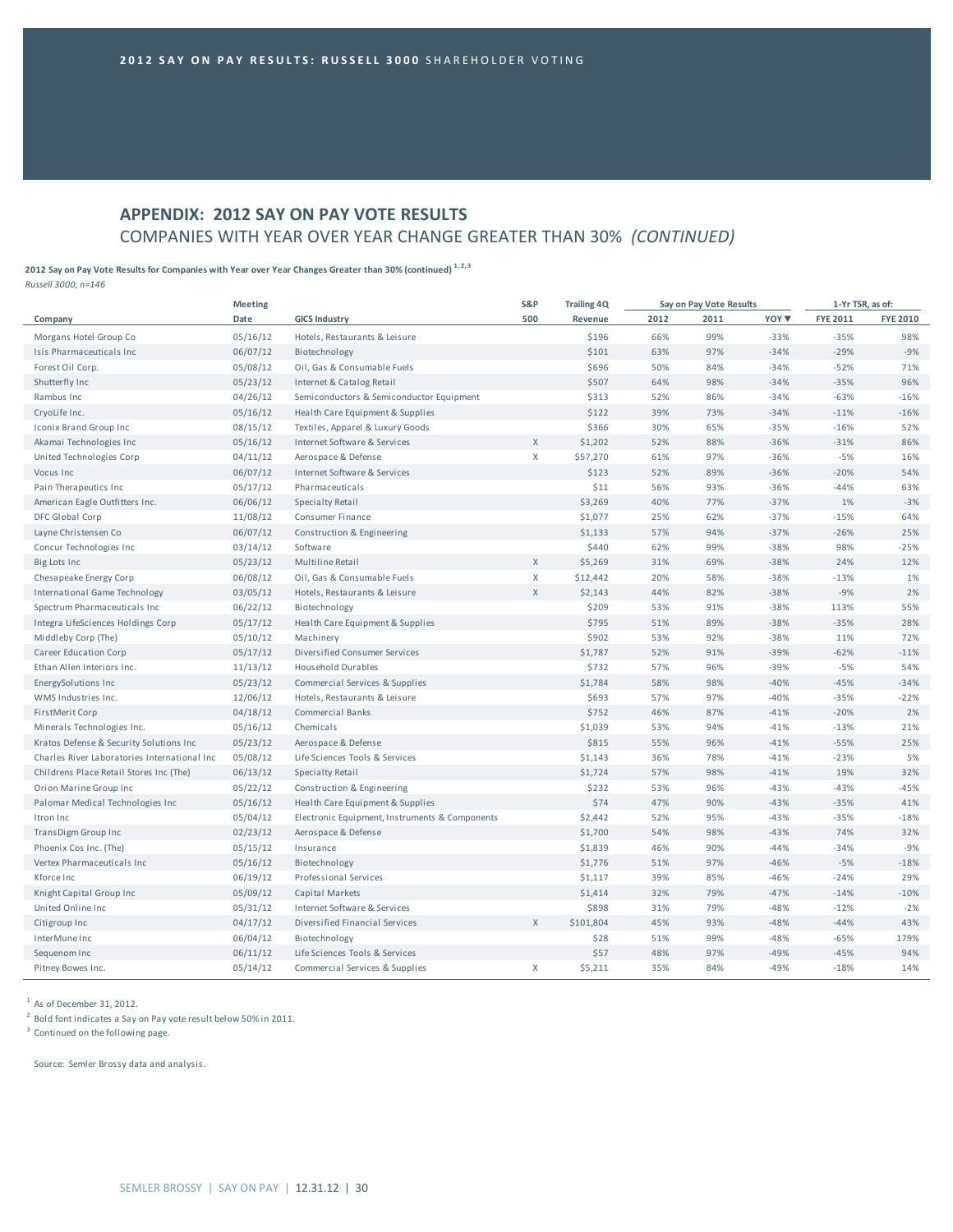# **APPENDIX: 2012 SAY ON PAY VOTE RESULTS** COMPANIES WITH YEAR OVER YEAR CHANGE GREATER THAN 30% *(CONTINUED)*

#### 2012 Say on Pay Vote Results for Companies with Year over Year Changes Greater than 30% (continued)<sup>1,2</sup> *Russell 3000, n=146*

**Meeting 1**-Yr TSR, as of:<br> **S&P** Trailing 4Q **Say** on Pay Vote Results 1-Yr TSR, as of:

| Company                           | Date     | <b>GICS Industry</b>                     | 500 | Revenue  | 2012 | 2011 | YOY ▼  | <b>FYE 2011</b> | <b>FYE 2010</b> |
|-----------------------------------|----------|------------------------------------------|-----|----------|------|------|--------|-----------------|-----------------|
| Digital River Inc                 | 05/31/12 | Internet Software & Services             |     | \$402    | 19%  | 68%  | $-49%$ | $-56%$          | 28%             |
| NuVasive Inc                      | 05/24/12 | Health Care Equipment & Supplies         |     | \$568    | 33%  | 82%  | $-49%$ | $-51%$          | $-20%$          |
| Sterling Bancorp                  | 05/03/12 | Commercial Banks                         |     | \$143    | 40%  | 91%  | $-51%$ | $-14%$          | 52%             |
| Infinera Corp                     | 05/16/12 | Communications Equipment                 |     | \$417    | 42%  | 96%  | $-54%$ | $-39%$          | 16%             |
| Community Health Systems Inc      | 05/15/12 | Health Care Providers & Services         |     | \$13,975 | 33%  | 87%  | $-54%$ | $-53%$          | 5%              |
| EPIQ Systems Inc                  | 06/05/12 | Software                                 |     | \$312    | 30%  | 85%  | $-55%$ | $-11%$          | $-1%$           |
| Applied Micro Circuits Corp       | 08/14/12 | Semiconductors & Semiconductor Equipment |     | \$231    | 42%  | 98%  | $-56%$ | $-33%$          | 20%             |
| OM Group Inc                      | 05/08/12 | Chemicals                                |     | \$1,649  | 24%  | 80%  | $-56%$ | $-42%$          | 23%             |
| Best Buy Co. Inc.                 | 06/21/12 | Specialty Retail                         | X   | \$51,375 | 38%  | 97%  | $-58%$ | $-22%$          | $-10%$          |
| PMFG Inc                          | 11/08/12 | Machinery                                |     | \$139    | 31%  | 92%  | $-60%$ | $-61%$          | 31%             |
| Gentiva Health Services Inc.      | 05/10/12 | Health Care Providers & Services         |     | \$1,783  | 36%  | 97%  | $-60%$ | $-75%$          | $-2%$           |
| G III Apparel Group Ltd           | 06/05/12 | Textiles, Apparel & Luxury Goods         |     | \$1,231  | 35%  | 97%  | $-62%$ | $-34%$          | 100%            |
| Viad Corp                         | 05/15/12 | Commercial Services & Supplies           |     | \$921    | 21%  | 85%  | $-64%$ | $-31%$          | 24%             |
| Healthways Inc                    | 05/31/12 | Health Care Providers & Services         |     | \$691    | 32%  | 96%  | $-64%$ | $-39%$          | $-39%$          |
| Chiquita Brands International Inc | 05/22/12 | Food Products                            |     | \$3,108  | 20%  | 86%  | $-66%$ | $-41%$          | $-22%$          |
| Tower Group Inc                   | 05/03/12 | Insurance                                |     | \$1,813  | 30%  | 97%  | $-67%$ | $-19%$          | 11%             |
| Simon Property Group Inc.         | 05/17/12 | Real Estate Investment Trusts (REITs)    | X   | \$4,498  | 27%  | 97%  | $-70%$ | 33%             | 28%             |

 $<sup>1</sup>$  As of December 31, 2012.</sup>

 $2$  Bold font indicates a Say on Pay vote result below 50% in 2011.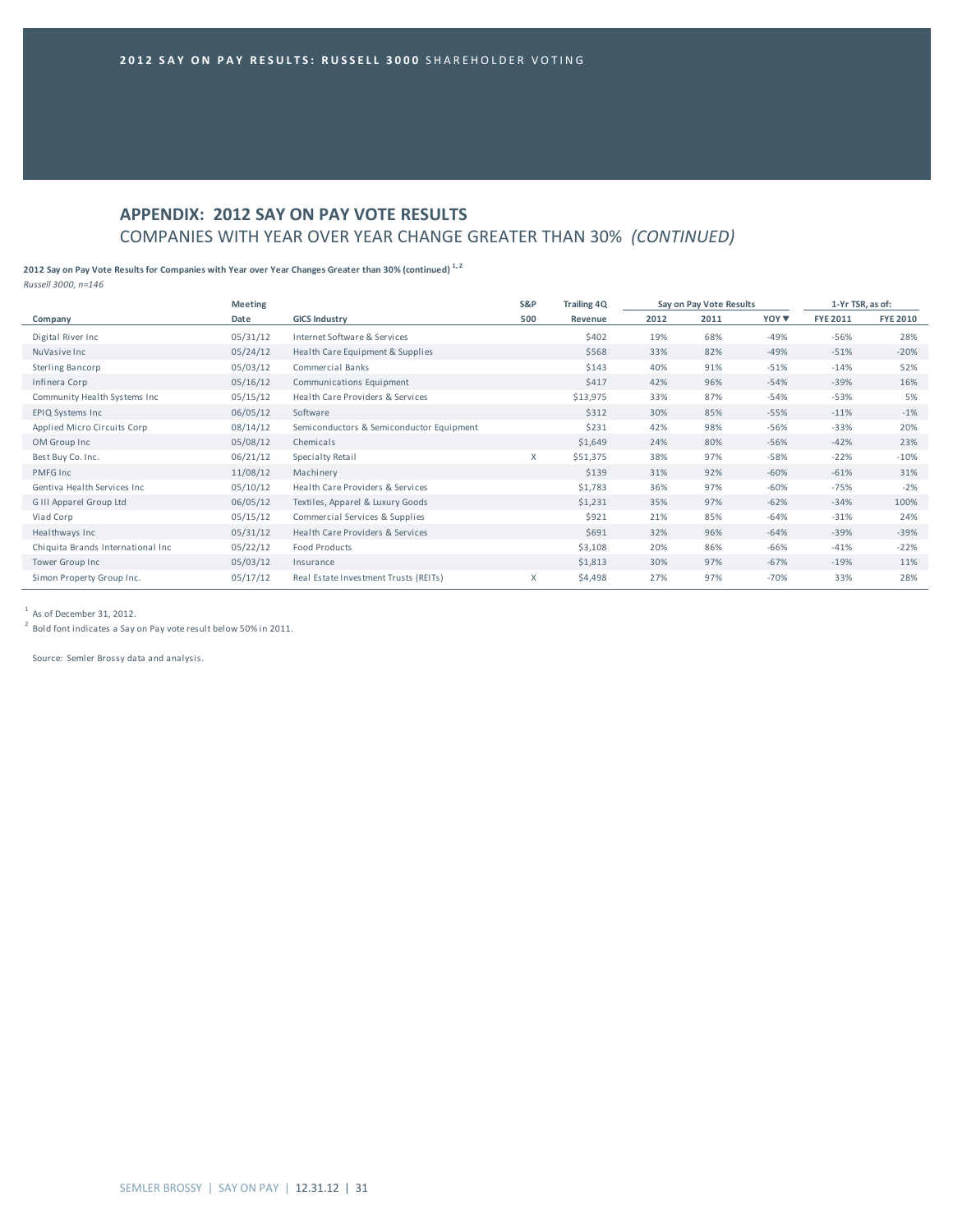# **APPENDIX: RESPONSES TO ISS AND OTHER PROXY ADVISORS ON SAY ON PAY RECOMMENDATIONS**

**Summary of Responses to Say on Pay Recommendations from Proxy Advisors1, 2, 3**

*Russell 3000, n=113*

|                                                              | <b>Key Topics Addressed</b> |              |                    |            |                         |        |                            |              |                                |             |              |                             |                         |                        |                 |
|--------------------------------------------------------------|-----------------------------|--------------|--------------------|------------|-------------------------|--------|----------------------------|--------------|--------------------------------|-------------|--------------|-----------------------------|-------------------------|------------------------|-----------------|
|                                                              |                             |              |                    |            |                         |        | Pay and                    | Peer         | Proxy                          |             | Timing       |                             |                         | <b>Program Changes</b> |                 |
|                                                              | Filing                      | S&P          | <b>Trailing 4Q</b> |            | Say on Pay Vote Results |        | Performance                | Group        | <b>Advisor</b>                 | Factual     | of           |                             |                         | <b>Following Proxy</b> | <b>ISS Rec</b>  |
| Company (Link to Filing)                                     | Date                        | 500          | Revenue            | 2012       | 2011                    | YOY    | Relation                   |              | <b>Comparators Methodology</b> | Error       |              | Grants Governance Other     |                         | <b>Advisor Rec.</b>    | Reversal        |
| Harman International Industries Inc.                         | 11/15/12                    | $\mathsf X$  | \$4,312            | 57%        | 73%                     | $-16%$ | X                          | X            |                                |             |              |                             | $\mathsf X$             |                        | No              |
| Heinz (H J) Co                                               | 08/14/12                    | $\mathsf{X}$ | \$11,649           | 79%        | 95%                     | $-16%$ | $\mathsf X$                | $\mathsf X$  |                                |             |              | $\mathsf X$                 | $\mathsf X$             |                        | No              |
| <b>GT Advanced Technologies Inc</b>                          | 08/14/12                    |              | \$956              | 67%        | 98%                     | $-31%$ | X                          | X            |                                |             |              |                             |                         |                        | <b>No</b>       |
| CoreLogic Inc                                                | 07/24/12                    |              | \$1,380            | 83%        | 98%                     | $-14%$ | $\mathsf X$                |              | X                              |             |              |                             | $\mathsf X$             |                        | No              |
| <b>McKesson Corp</b>                                         | 07/16/12                    | $\mathsf{X}$ | \$122,734          | 62%        | 70%                     | $-8%$  | $\mathsf X$                |              |                                |             |              | Χ                           | $\mathsf X$             |                        | No              |
| Rowan Companies plc                                          | 07/16/12                    | $\mathsf X$  | \$1,067            | 81%        | 80%                     | 2%     | $\mathsf{X}$               | $\mathsf X$  | X                              |             |              | $\mathsf X$                 | $\mathsf{X}$            |                        | <b>No</b>       |
| Electronic Arts Inc.                                         | 07/10/12                    | X            | \$4,143            | 59%        | 88%                     | $-29%$ | $\mathsf{X}$               | $\mathsf X$  |                                |             |              | X                           | $\mathsf X$             |                        | <b>No</b>       |
| <b>Marvell Technology Group Ltd</b>                          | 06/15/12                    |              | \$3,387            | 74%        | 99%                     | $-25%$ |                            |              | X                              |             |              | $\mathsf{X}$                | $\mathsf X$             |                        | <b>No</b>       |
| Kforce Inc                                                   | 06/07/12                    |              | \$1,117            | 39%        | 85%                     | $-46%$ | $\mathsf{X}$               | $\mathsf X$  |                                | Χ           |              | X                           | $\chi$                  |                        | <b>No</b>       |
| eHealth Inc                                                  | 06/07/12                    |              | \$151              | 83%        | 98%                     | $-14%$ | X                          | $\mathsf{X}$ |                                | $\mathsf X$ |              | $\mathsf{X}$                | $\mathsf X$             |                        | <b>No</b>       |
| Overseas Shipholding Group, Inc.                             | 06/06/12                    |              | \$1,078            | 64%        | 94%                     | $-30%$ | X                          | X            |                                |             |              | X                           | $\chi$                  |                        | <b>No</b>       |
| Newpark Resources Inc.                                       | 06/05/12                    |              | \$1,018            | 64%        | 95%                     | $-31%$ | $\mathsf{X}$               |              |                                |             |              |                             | X                       |                        | <b>No</b>       |
| Childrens Place Retail Stores Inc (The)                      | 06/01/12                    |              | \$1,724            | 57%        | 98%                     | $-41%$ | $\mathsf X$                | X            |                                |             |              |                             |                         |                        | No              |
| <b>SEACOR Holdings Inc</b>                                   | 05/31/12                    |              | \$2,071            | 87%        | 82%                     | 6%     | $\mathsf X$                |              |                                |             |              |                             | $\mathsf{X}$            |                        | <b>No</b>       |
| Omega Healthcare Investors Inc.                              | 05/30/12                    |              | \$306              | 72%        | 99%                     | $-27%$ | X                          |              |                                | X           |              |                             | $\mathsf X$             |                        | No              |
| <b>Isis Pharmaceuticals Inc</b>                              | 05/30/12                    |              | \$101              | 63%        | 97%                     | $-34%$ | $\mathsf X$                |              |                                |             |              | X                           | $\mathsf X$             |                        | <b>No</b>       |
| <b>Penn National Gaming Inc</b>                              | 05/29/12                    |              | \$2,811            | 53%        | 58%                     | $-5%$  | X                          | $\mathsf X$  |                                |             |              |                             |                         |                        | <b>No</b>       |
| American Eagle Outfitters Inc.                               | 05/25/12                    |              | \$3,269            | 40%        | 77%                     | $-37%$ | $\overline{X}$             |              |                                |             |              |                             | X                       |                        | <b>No</b>       |
| Autodesk Inc.                                                | 05/25/12                    | $\mathsf X$  | \$2,276            | 54%        | 84%                     | $-31%$ | $\mathsf X$                | $\mathsf X$  | X                              |             | $\mathsf{X}$ | $\mathsf X$                 | $\mathsf X$             |                        | No              |
| <b>Healthways Inc</b>                                        | 05/25/12                    |              | \$691              | 32%        | 96%                     | $-64%$ | $\mathsf{X}$               |              |                                |             |              |                             | $\mathsf X$             |                        | <b>No</b>       |
| Monolithic Power Systems Inc                                 | 05/25/12                    |              | \$203              | 94%        | 36%                     | 58%    |                            |              |                                | X           |              | X                           | $\chi$                  |                        | <b>NA</b>       |
| <b>Targacept Inc</b>                                         | 05/24/12                    |              | \$81               | 68%        | 99%                     | $-31%$ | X                          | X            | Χ                              | X           |              |                             | $\mathsf X$             |                        | <b>No</b>       |
| <b>United Online Inc</b>                                     | 05/24/12                    |              | \$898              | 31%        | 79%                     | $-48%$ | $\mathsf X$                |              | X                              |             |              | X                           |                         |                        | No              |
| Atlas Air Worldwide Holdings Inc.                            | 05/23/12                    |              | \$1,460            | 68%        | 85%                     | $-17%$ | $\mathsf X$                | $\mathsf X$  |                                |             |              | $\mathsf{x}$                |                         |                        | No              |
| <b>HeartWare International Inc</b>                           | 05/23/12                    |              | \$91               | 87%        | 92%                     | $-5%$  | $\mathsf X$                | X            |                                |             |              |                             | $\mathsf X$             |                        | No              |
| InterMune Inc                                                | 05/23/12                    |              | \$28               | 51%        | 99%                     | $-48%$ | $\mathsf X$                | $\mathsf{X}$ |                                |             |              |                             | $\mathsf{X}$            |                        | <b>No</b>       |
| Staples Inc.                                                 | 05/23/12                    | $\mathsf{X}$ | \$24,954           | 61%        | 59%                     | 2%     | $\mathsf{X}$               | $\mathsf X$  | X                              |             |              |                             | $\mathsf X$             |                        | No              |
| <b>Devon Energy Corp</b>                                     | 05/21/12                    | $\mathsf{X}$ | \$11,804           | 60%        | 57%                     | 3%     | $\mathsf X$                | $\mathsf X$  |                                |             |              |                             | $\mathsf X$             |                        | No              |
| <b>Tutor Perini Corp</b>                                     | 05/21/12                    |              | \$4,014            | 38%        | 49%                     | $-11%$ |                            |              |                                |             |              | Χ                           | $\mathsf X$             |                        | No              |
| Radian Group Inc.                                            | 05/18/12                    |              | \$1,525            | 85%        | 80%                     | 5%     |                            |              |                                |             |              |                             |                         | X                      | Yes             |
| <b>Conceptus Inc</b>                                         | 05/17/12                    |              | \$129              | 74%        | 99%                     | $-25%$ | $\mathsf X$                | X            | $\mathsf X$                    |             |              |                             | $\mathsf X$             |                        | No              |
| <b>Kratos Defense &amp; Security Solutions</b>               | 05/16/12                    |              | \$815              | 55%        | 96%                     | $-41%$ |                            | $\mathsf X$  |                                |             |              |                             | X                       |                        | <b>No</b>       |
| Lender Processing Services Inc                               | 05/16/12                    |              | \$2,041            | 58%        | 79%                     | $-20%$ | $\mathsf X$                | X            | X                              |             |              | $\mathsf X$                 | $\mathsf X$             |                        | No              |
| <b>Strategic Hotels &amp; Resorts Inc.</b>                   | 05/16/12                    |              | \$760              | 68%        | 65%                     | 3%     | $\mathsf X$                | $\chi$       |                                |             |              |                             | $\mathsf X$             |                        | <b>No</b>       |
| California Water Service Group                               | 05/15/12                    |              | \$520              | 61%        | 94%                     | $-33%$ | X                          | $\mathsf X$  |                                |             |              |                             | $\mathsf{X}$            |                        | <b>No</b>       |
| Chiquita Brands International Inc                            | 05/15/12                    |              | \$3,108            | 20%        | 86%                     | $-66%$ | $\mathsf X$                | $\mathsf X$  |                                |             |              |                             | $\mathsf X$             |                        | No              |
| <b>HCC Insurance Holdings Inc.</b>                           | 05/15/12                    |              | \$2,420            | 95%        | 92%                     | 3%     | $\mathsf X$                |              |                                |             |              | $\mathsf X$                 |                         | $\mathsf X$            | Yes             |
| <b>NuVasive Inc</b>                                          | 05/15/12                    |              | \$568              | 33%        | 82%                     | $-49%$ | $\mathsf X$                | $\mathsf{X}$ |                                |             |              |                             | X                       |                        | <b>No</b>       |
| <b>Unum Group</b>                                            | 05/15/12                    |              | \$10,309           | 71%        | 97%                     |        | $\mathsf{X}$               | $\mathsf X$  |                                |             |              | X                           |                         | $\mathsf X$            | No              |
|                                                              | 05/14/12                    | X            | \$6,396            | 69%        | 86%                     | $-26%$ | $\mathsf X$                | $\mathsf X$  |                                |             |              |                             |                         |                        | No              |
| <b>AK Steel Holding Corp</b><br><b>Career Education Corp</b> | 05/14/12                    |              | \$1,787            | 52%        | 91%                     | $-17%$ |                            |              |                                |             |              | $\mathsf{X}$                | $\mathsf X$             |                        | <b>No</b>       |
|                                                              |                             |              | \$68               | 73%        | 89%                     | $-39%$ | X                          | $\mathsf{X}$ |                                |             |              |                             | $\overline{\mathsf{x}}$ |                        | No              |
| <b>Territorial Bancorp Inc</b>                               | 05/14/12                    |              |                    |            |                         | $-16%$ |                            |              |                                |             |              |                             |                         |                        |                 |
| Avid Technology Inc.                                         | 05/11/12                    |              | \$664<br>\$442,887 | 51%<br>78% | 79%<br>67%              | $-28%$ | $\mathsf X$<br>$\mathsf X$ | X            |                                |             |              | $\mathsf X$<br>$\mathsf{X}$ |                         |                        | No<br><b>No</b> |
| <b>Exxon Mobil Corp</b>                                      | 05/11/12                    | $\mathsf{X}$ | \$941              | 76%        | 85%                     | 11%    |                            | X            |                                |             |              |                             |                         |                        | No              |
| <b>FelCor Lodging Trust Inc</b>                              | 05/11/12                    |              | \$868              | 72%        |                         | $-9%$  | $\mathsf X$                |              |                                | X           |              | X                           | X                       |                        | <b>No</b>       |
| M.D.C. Holdings Inc.                                         | 05/11/12                    |              |                    |            | 34%                     | 39%    |                            |              |                                |             |              |                             |                         |                        |                 |
| <b>NextEra Energy Inc</b>                                    | 05/11/12                    | X            | \$15,578           | 75%        | 95%                     | $-20%$ | X                          | X            |                                |             |              | X                           | $\mathsf X$             |                        | No              |
| <b>Kilroy Realty Corp</b>                                    | 05/10/12                    |              | \$379              | 30%        | 49%                     | $-19%$ | $\mathsf X$                |              |                                |             |              | $\mathsf{X}$                | $\mathsf X$             |                        | No              |
| <b>Orion Marine Group Inc</b>                                | 05/10/12                    |              | \$232              | 53%        | 96%                     | $-43%$ | $\mathsf{X}$               | X            |                                |             |              | $\overline{X}$              |                         |                        | No              |

<sup>1</sup>As of December 31, 2012.

2 Includes company responses filed in a DEFA14A.

<sup>3</sup>Continued on the following page.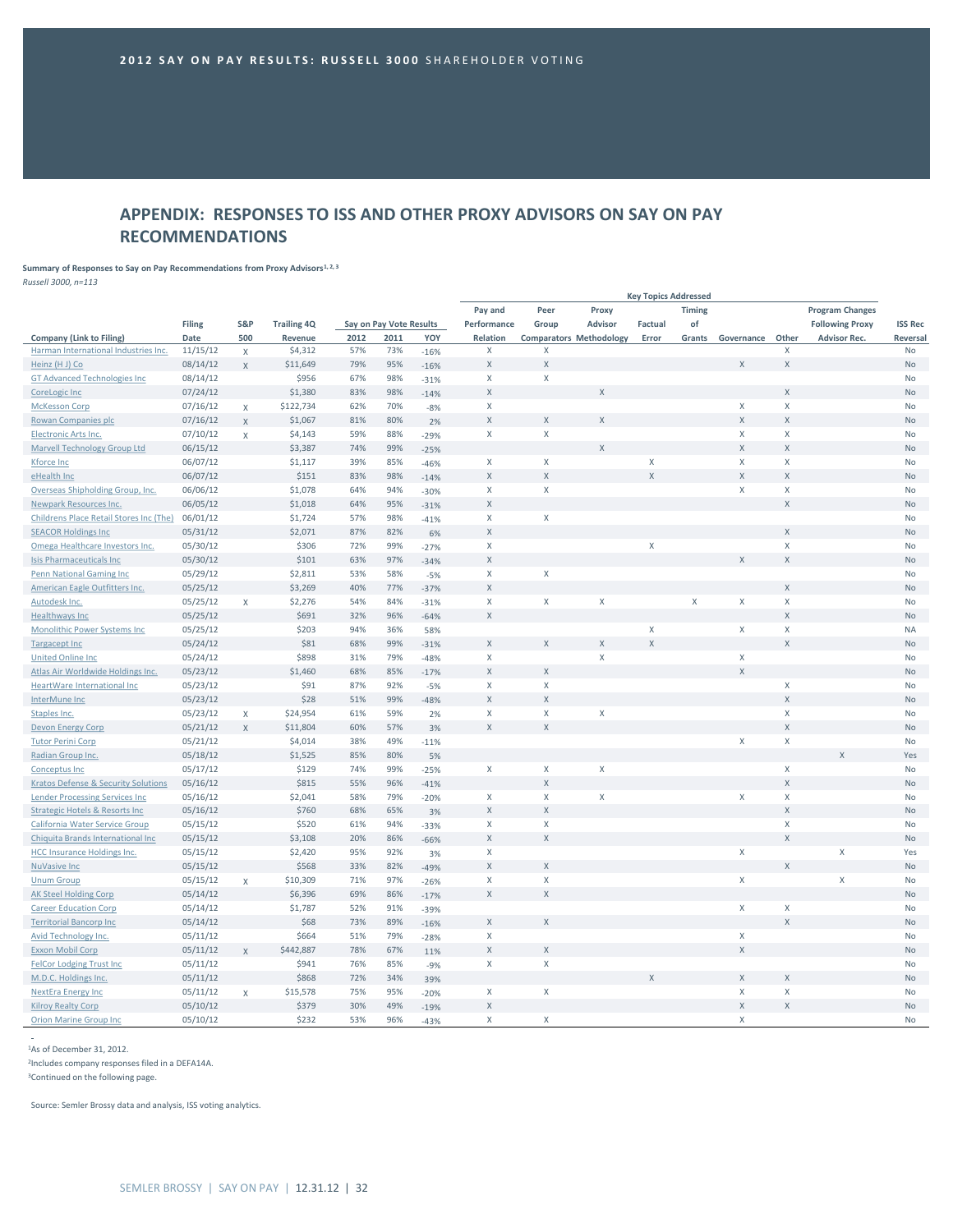# **APPENDIX: RESPONSES TO ISS AND OTHER PROXY ADVISORS ON SAY ON PAY RECOMMENDATIONS** *(CONTINUED)*

**Summary of Responses to Say on Pay Recommendations from Proxy Advisors (continued) 1, 2, 3** *Russell 3000, n=113*

|                                                                  |          |                |                    |      |                         |                 | Pay and                   | Peer                           | Proxy                   |                         | Timing      |                  |                         | <b>Program Changes</b> |                |
|------------------------------------------------------------------|----------|----------------|--------------------|------|-------------------------|-----------------|---------------------------|--------------------------------|-------------------------|-------------------------|-------------|------------------|-------------------------|------------------------|----------------|
|                                                                  | Filing   | <b>S&amp;P</b> | <b>Trailing 4Q</b> |      | Say on Pay Vote Results |                 | Performance               | Group                          | <b>Advisor</b>          | Factual                 | of          |                  |                         | <b>Following Proxy</b> | <b>ISS Rec</b> |
| <b>Company (Link to Filing)</b>                                  | Date     | 500            | Revenue            | 2012 | 2011                    | YOY             | Relation                  | <b>Comparators Methodology</b> |                         | Error                   | Grants      | Governance Other |                         | <b>Advisor Rec.</b>    | Reversal       |
| XenoPort Inc                                                     | 05/10/12 |                | \$54               | 78%  | 94%                     | $-16%$          | X                         |                                |                         |                         |             | X                |                         |                        | No             |
| <b>Atmel Corp</b>                                                | 05/09/12 |                | \$1,699            | 71%  | 95%                     | $-24%$          | X                         |                                | X                       | X                       |             |                  | X                       |                        | No             |
| Integra LifeSciences Holdings Corp                               | 05/09/12 |                | \$795              | 51%  | 89%                     | $-38%$          | $\mathsf X$               |                                |                         | $\sf X$                 |             | X                | $\mathsf X$             |                        | No             |
| YUM! Brands Inc.                                                 | 05/09/12 | X              | \$12,944           | 70%  | 94%                     | $-24%$          | $\mathsf X$               | $\mathsf{X}$                   |                         | $\overline{\mathsf{x}}$ |             |                  |                         |                        | No             |
| Dean Foods Co                                                    | 05/08/12 | X              | \$13,220           | 80%  | 62%                     | 18%             | $\boldsymbol{X}$          | $\mathsf X$                    |                         |                         |             | X                |                         |                        | <b>NA</b>      |
| <b>Viad Corp</b>                                                 | 05/08/12 |                | \$921              | 21%  | 85%                     | $-64%$          | $\mathsf X$               |                                |                         |                         |             |                  | Χ                       |                        | No             |
| Simon Property Group Inc.                                        | 05/07/12 | $\mathsf X$    | \$4,498            | 27%  | 97%                     | $-70%$          | $\mathsf X$               |                                |                         |                         |             |                  | Χ                       |                        | No             |
| Theravance Inc                                                   | 05/07/12 |                | \$145              | 78%  | 99%                     | $-21%$          | $\mathsf X$               | $\overline{\mathsf{x}}$        | X                       |                         |             | $\mathsf{X}$     | $\overline{X}$          |                        | No             |
| <b>Hercules Offshore Inc</b>                                     | 05/04/12 |                | \$639              | 48%  | 41%                     | 7%              | $\mathsf X$               | $\mathsf{X}$                   |                         | X                       |             | X                | Χ                       |                        | No             |
| Safeway Inc                                                      | 05/03/12 | X              | \$43,861           | 51%  | 53%                     | $-3%$           | $\mathsf X$               |                                |                         |                         | $\mathsf X$ |                  | X                       |                        | No             |
| <b>Terex Corp</b>                                                | 05/03/12 |                | \$7,068            | 80%  | 75%                     | 5%              | $\mathsf X$               |                                |                         |                         |             |                  | Χ                       |                        | <b>NA</b>      |
| Ventas Inc.                                                      | 05/03/12 | X              | \$2,071            | 65%  | 98%                     | $-32%$          | $\mathsf X$               |                                |                         |                         |             | $\mathsf{X}$     |                         |                        | No             |
| DTS Inc                                                          | 05/02/12 |                | \$97               | 73%  | 97%                     | $-23%$          | $\boldsymbol{\mathsf{X}}$ | $\mathsf X$                    |                         |                         | X           |                  |                         |                        | No             |
| <b>Quest Diagnostics Inc</b>                                     | 05/02/12 | $\mathsf{X}$   | \$7,625            | 62%  | 93%                     | $-32%$          | $\mathsf X$               |                                | X                       |                         |             | X                | Χ                       |                        | No             |
| <b>Aegion Corp</b>                                               | 05/01/12 |                | \$959              | 70%  | 99%                     | $-29%$          | $\mathsf X$               |                                | X                       |                         |             |                  | X                       |                        | No             |
| Akamai Technologies Inc                                          | 05/01/12 | X              | \$1,202            | 52%  | 88%                     | $-36%$          | $\mathsf X$               |                                |                         |                         |             | X                | $\overline{\mathsf{x}}$ |                        | No             |
| <b>Charles River Laboratories</b>                                | 05/01/12 |                | \$1,143            | 36%  | 78%                     | $-41%$          | $\boldsymbol{X}$          |                                | X                       |                         |             |                  | X                       |                        | <b>No</b>      |
| J. C. Penney Company Inc.                                        | 05/01/12 | X              | \$16,469           | 57%  | 71%                     | $-14%$          | $\mathsf X$               | $\mathsf{X}$                   |                         |                         |             | $\mathsf{X}$     | $\overline{\mathsf{x}}$ |                        | No             |
| <b>Altera Corp</b>                                               | 04/30/12 | $\mathsf X$    | \$1,912            | 66%  | 82%                     | $-16%$          | $\mathsf X$               |                                |                         |                         |             |                  | Χ                       |                        | No             |
| Pitney Bowes Inc.                                                | 04/30/12 | $\mathsf X$    | \$5,211            | 35%  | 84%                     | $-49%$          | $\mathsf X$               | $\mathsf{X}$                   | $\overline{\mathsf{x}}$ |                         |             |                  | $\overline{X}$          |                        | No             |
| <b>Sempra Energy</b>                                             | 04/30/12 | $\mathsf X$    | \$9,985            | 86%  | 75%                     | 10%             | $\mathsf X$               |                                | X                       |                         |             |                  | X                       |                        | <b>NA</b>      |
| Allegheny Technologies Inc                                       | 04/27/12 | X              | \$5,308            | 59%  | 55%                     | 4%              | $\mathsf X$               | $\mathsf X$                    |                         |                         | X           |                  | X                       |                        | No             |
| <b>Boston Scientific Corp</b>                                    | 04/27/12 | X              | \$7,563            | 71%  | 93%                     | $-23%$          | $\mathsf X$               |                                |                         |                         |             | X                | X                       |                        | No             |
| National CineMedia Inc                                           | 04/26/12 |                | \$444              | 69%  | 93%                     | $-23%$          | $\mathsf X$               | $\mathsf X$                    |                         |                         |             |                  |                         |                        | No             |
| <b>Retail Opportunity Investments Corp</b>                       | 04/26/12 |                | \$60               | 76%  | 92%                     | $-16%$          | $\boldsymbol{\mathsf{X}}$ |                                | Χ                       |                         |             |                  |                         |                        | No             |
| <b>GMX Resources Inc</b>                                         | 04/25/12 |                | \$105              | 66%  | 61%                     | 5%              | $\mathsf X$               | $\mathsf X$                    |                         |                         |             |                  | Χ                       |                        | No             |
| OM Group Inc                                                     | 04/25/12 |                | \$1,649            | 24%  | 80%                     | $-56%$          | $\mathsf X$               | $\mathsf X$                    |                         |                         |             |                  | X                       |                        | No             |
| Brink's Co (The)                                                 | 04/24/12 |                | \$3,939            | 55%  | 71%                     | $-15%$          | $\mathsf X$               |                                |                         | X                       |             |                  |                         |                        | No             |
| <b>SPX Corp</b>                                                  | 04/24/12 |                | \$5,428            | 52%  | 79%                     | $-27%$          | $\boldsymbol{X}$          |                                |                         |                         |             |                  | X                       |                        | <b>No</b>      |
| <b>Gibraltar Industries Inc</b>                                  | 04/23/12 |                | \$795              | 70%  | 95%                     | $-25%$          | $\mathsf X$               | $\mathsf X$                    | X                       |                         |             |                  | $\mathsf X$             |                        | <b>NA</b>      |
| <b>Gilead Sciences Inc</b>                                       | 04/23/12 | $\mathsf X$    | \$8,742            | 76%  | 75%                     | 0%              | $\mathsf X$               | $\mathsf X$                    | X                       |                         |             |                  |                         |                        | No             |
| Mylan Inc                                                        | 04/23/12 | $\mathsf X$    | \$6,273            | 48%  | 64%                     | $-16%$          | X                         |                                |                         | $\mathsf{X}$            |             |                  | X                       |                        | No             |
| <b>Sterling Bancorp</b>                                          | 04/23/12 |                | \$143              | 40%  | 91%                     | $-51%$          | $\mathsf X$               | X                              | X                       |                         |             |                  | X                       |                        | No             |
| Alterra Capital Holdings Ltd                                     | 04/20/12 |                | \$1,621            | 92%  | 92%                     | 1%              | $\mathsf X$               |                                |                         | X                       |             | $\mathsf{X}$     | X                       |                        | <b>NA</b>      |
| Johnson & Johnson                                                | 04/20/12 | X              | \$64,996           | 57%  | 61%                     |                 | $\mathsf X$               |                                |                         |                         |             |                  | Χ                       |                        | No             |
| Manitowoc Company Inc. (The)                                     | 04/20/12 |                | \$3,780            | 48%  | 75%                     | $-4%$<br>$-27%$ | $\mathsf X$               |                                | X                       | $\overline{X}$          |             |                  | $\mathsf X$             |                        | No             |
| <b>NCR Corp</b>                                                  | 04/19/12 |                | \$5,629            | 80%  | 83%                     |                 | $\boldsymbol{\mathsf{X}}$ |                                |                         |                         |             |                  |                         | Χ                      | Yes            |
|                                                                  | 04/17/12 |                | \$37,933           | 57%  | 87%                     | $-4%$           | $\mathsf X$               | $\mathsf X$                    | X                       |                         |             |                  | X                       |                        | No             |
| <b>Hess Corp</b>                                                 | 04/17/12 | $\mathsf X$    | \$5,597            | 72%  | 98%                     | $-30%$          | $\mathsf X$               | $\mathsf X$                    | Χ                       |                         |             |                  |                         |                        | No             |
| Laboratory Corporation of America<br>Marriott International Inc. | 04/17/12 | X              | \$12,091           | 87%  | 98%                     | $-26%$          | $\mathsf X$               | $\mathsf{X}$                   |                         |                         |             |                  | Χ                       |                        | No             |
|                                                                  |          | $\mathsf X$    |                    | 54%  |                         | $-11%$          |                           |                                |                         |                         |             |                  | X                       |                        | <b>No</b>      |
| <b>CONSOL Energy Inc.</b>                                        | 04/16/12 | X              | \$5,895            |      | 55%                     | $-1%$           | $\boldsymbol{X}$          |                                | X                       |                         |             |                  |                         |                        |                |
| <b>Health Care REIT Inc.</b>                                     | 04/16/12 | X              | \$1,609            | 64%  | 95%                     | $-32%$          | $\mathsf X$               |                                | X                       |                         |             |                  |                         |                        | No             |
| <b>Imation Corp.</b>                                             | 04/16/12 |                | \$1,256            | 66%  | 89%                     | $-23%$          | $\mathsf X$               |                                |                         |                         |             |                  | Χ<br>$\mathsf X$        |                        | No             |
| <b>NYSE Euronext</b>                                             | 04/13/12 | $\mathsf{X}$   | \$4,356            | 57%  | 84%                     | $-27%$          | $\mathsf X$               | $\mathsf X$                    |                         |                         |             | $\times$         |                         |                        | No             |
| Janus Capital Group Inc                                          | 04/12/12 |                | \$935              | 61%  | 40%                     | 21%             | $\mathsf X$               | X                              |                         |                         |             |                  | Χ<br>$\overline{X}$     |                        | No             |
| <b>NCR Corp</b>                                                  | 04/12/12 |                | \$5,629            | 80%  | 83%                     | $-4%$           | $\mathsf X$               |                                | X                       |                         | X           |                  |                         |                        | <b>No</b>      |
| <b>United States Steel Corp</b>                                  | 04/04/12 | X              | \$20,192           | 65%  | 66%                     | $-1%$           | X                         | X                              |                         |                         |             |                  |                         |                        | No             |
| Bard (C.R.) Inc                                                  | 04/03/12 | $\overline{X}$ | \$2,926            | 60%  | 84%                     | $-24%$          | $\mathsf X$               | $\mathsf X$                    |                         |                         |             |                  | X                       |                        | No             |
| <b>Huntington Bancshares Inc</b>                                 | 04/03/12 | X              | \$2,966            | 61%  | 93%                     | $-32%$          | $\mathsf{X}$              |                                | X                       |                         |             |                  | Χ                       |                        | No             |

<sup>1</sup>As of December 31, 2012.

2 Includes company responses filed in a DEFA14A.

<sup>3</sup>Continued on the following page.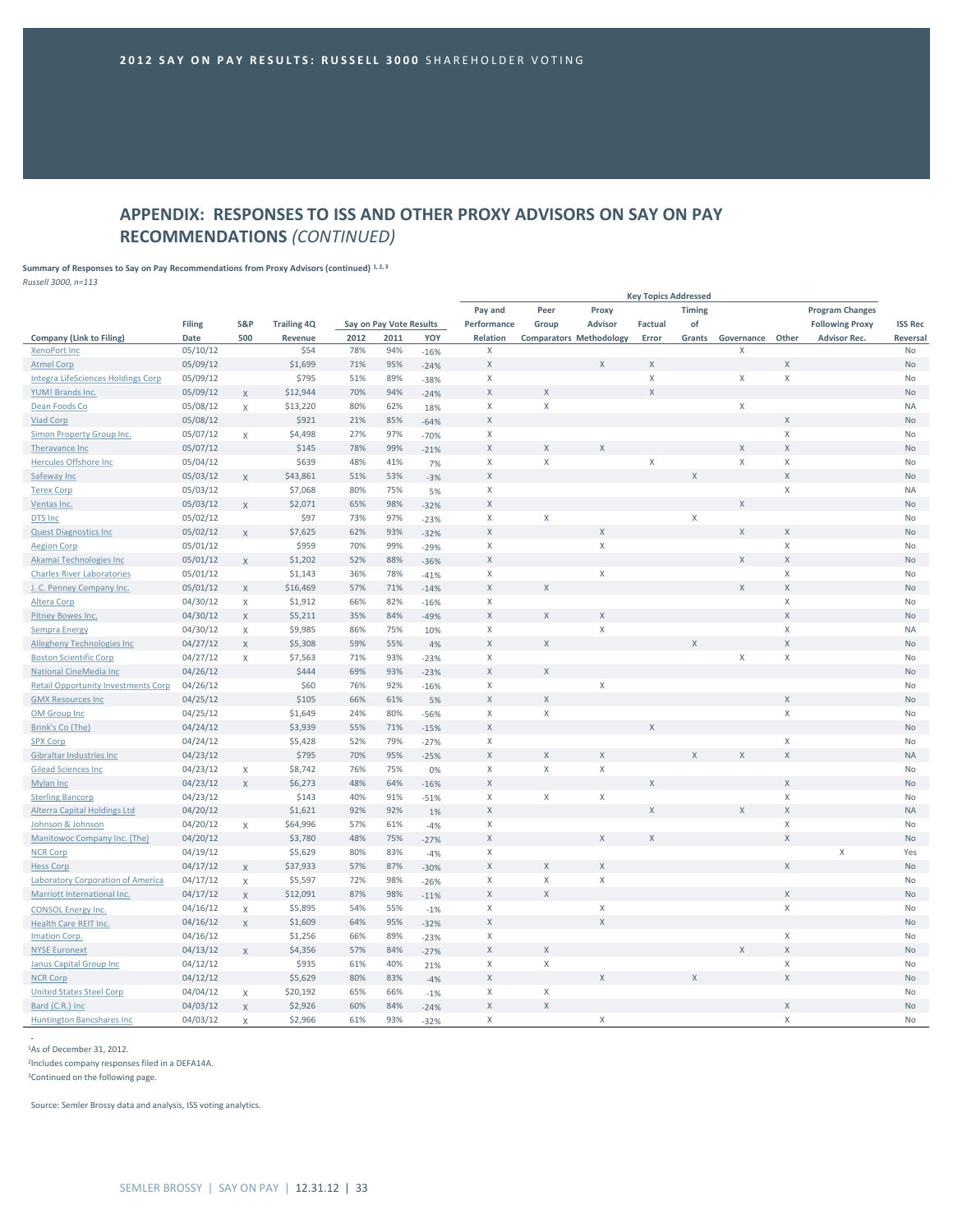# **APPENDIX: RESPONSES TO ISS AND OTHER PROXY ADVISORS ON SAY ON PAY RECOMMENDATIONS** *(CONTINUED)*

**Summary of Responses to Say on Pay Recommendations from Proxy Advisors (continued) 1, 2** *Russell 3000, n=113*

|                                         |          |              |                    |      |                         |                          | <b>Key Topics Addressed</b> |          |                                |         |        |              |              |                        |                |  |
|-----------------------------------------|----------|--------------|--------------------|------|-------------------------|--------------------------|-----------------------------|----------|--------------------------------|---------|--------|--------------|--------------|------------------------|----------------|--|
|                                         |          |              |                    |      |                         |                          | Pay and                     | Peer     | Proxy                          |         | Timing |              |              | <b>Program Changes</b> |                |  |
|                                         | Filing   | S&P          | <b>Trailing 4Q</b> |      | Say on Pay Vote Results |                          | Performance                 | Group    | <b>Advisor</b>                 | Factual | of     |              |              | <b>Following Proxy</b> | <b>ISS Rec</b> |  |
| Company (Link to Filing)                | Date     | 500          | Revenue            | 2012 | 2011                    | YOY                      | Relation                    |          | <b>Comparators Methodology</b> | Error   | Grants | Governance   | Other        | <b>Advisor Rec.</b>    | Reversal       |  |
| <b>Adobe Systems Inc</b>                | 04/02/12 | X            | \$4,234            | 58%  | 59%                     | $-1%$                    | X                           | X        |                                |         |        |              | X            |                        | <b>No</b>      |  |
| <b>Associated Banc-Corp</b>             | 04/02/12 |              | \$1,027            | 64%  | 94%                     | $-30%$                   | X                           |          |                                |         |        |              | $\mathsf{X}$ |                        | <b>No</b>      |  |
| <b>FirstMerit Corp</b>                  | 03/29/12 |              | \$752              | 46%  | 87%                     | $-41%$                   | X                           | X        |                                |         |        | $\mathsf{X}$ | X            |                        | <b>No</b>      |  |
| United Technologies Corp                | 03/22/12 | $\mathsf{X}$ | \$57,270           | 61%  | 97%                     | $-36%$                   | X                           | X        | X                              |         |        |              | $\mathsf{X}$ |                        | <b>No</b>      |  |
| Walt Disney Co (The)                    | 03/01/12 | $\mathsf{X}$ | \$42,278           | 57%  | 77%                     | $-20%$                   | X                           | X        |                                |         |        | X            |              |                        | <b>No</b>      |  |
| <b>National Fuel Gas Co</b>             | 02/27/12 |              | \$1,627            | 74%  | 83%                     | $-10%$                   | X                           | $\times$ |                                |         |        |              |              |                        | <b>No</b>      |  |
| <b>International Game Technology</b>    | 02/24/12 | $\mathsf{X}$ | \$2,143            | 44%  | 82%                     | $-38%$                   | X                           |          |                                |         |        |              | X            |                        | <b>No</b>      |  |
| National Fuel Gas Co                    | 02/24/12 |              | \$1,627            | 74%  | 83%                     | $-10%$                   | X                           | X        | X                              |         |        |              | $\mathsf{X}$ |                        | <b>No</b>      |  |
| Parametric Technology Corp              | 02/23/12 |              | \$1,258            | 77%  | 78%                     | $-1%$                    | X                           |          |                                |         |        |              | X            |                        | <b>No</b>      |  |
| Piedmont Natural Gas Co Inc.            | 02/22/12 |              | \$1,254            | 82%  | 96%                     | $-14%$                   | X                           | $\times$ |                                |         |        |              | X            |                        | <b>No</b>      |  |
| <b>QUALCOMM Inc.</b>                    | 02/21/12 | $\mathsf{X}$ | \$19,121           | 69%  | 95%                     | $-26%$                   | X                           | X        |                                |         |        |              |              |                        | <b>No</b>      |  |
| <b>Nutraceutical International Corp</b> | 01/12/12 |              | \$200              | 77%  |                         |                          | X                           | X        |                                |         |        |              |              |                        | <b>No</b>      |  |
| Johnson Controls Inc.                   | 01/11/12 | $\mathsf{x}$ | \$41,955           | 58%  | 62%                     | $-4%$                    | X                           |          | X                              |         | X      |              |              |                        | <b>No</b>      |  |
| <b>Actuant Corp</b>                     | 12/29/11 |              | \$1,590            | 46%  | $\sim$                  |                          | X                           |          | X                              |         |        | $\times$     | X            |                        | <b>No</b>      |  |
| MSC Industrial Direct Co Inc.           | 12/28/11 |              | \$2,356            | 95%  | $\sim$                  | $\sim$                   | X                           |          |                                | X       |        | $\mathsf{X}$ | X            | X                      | Yes            |  |
| Count                                   | 113      | 42           |                    |      |                         | $\overline{\phantom{a}}$ | 106                         | 61       | 32                             | 15      | 7      | 41           | 82           | 5                      | Δ              |  |

<sup>1</sup>As of December 31, 2012.

2 Includes company responses filed in a DEFA14A.